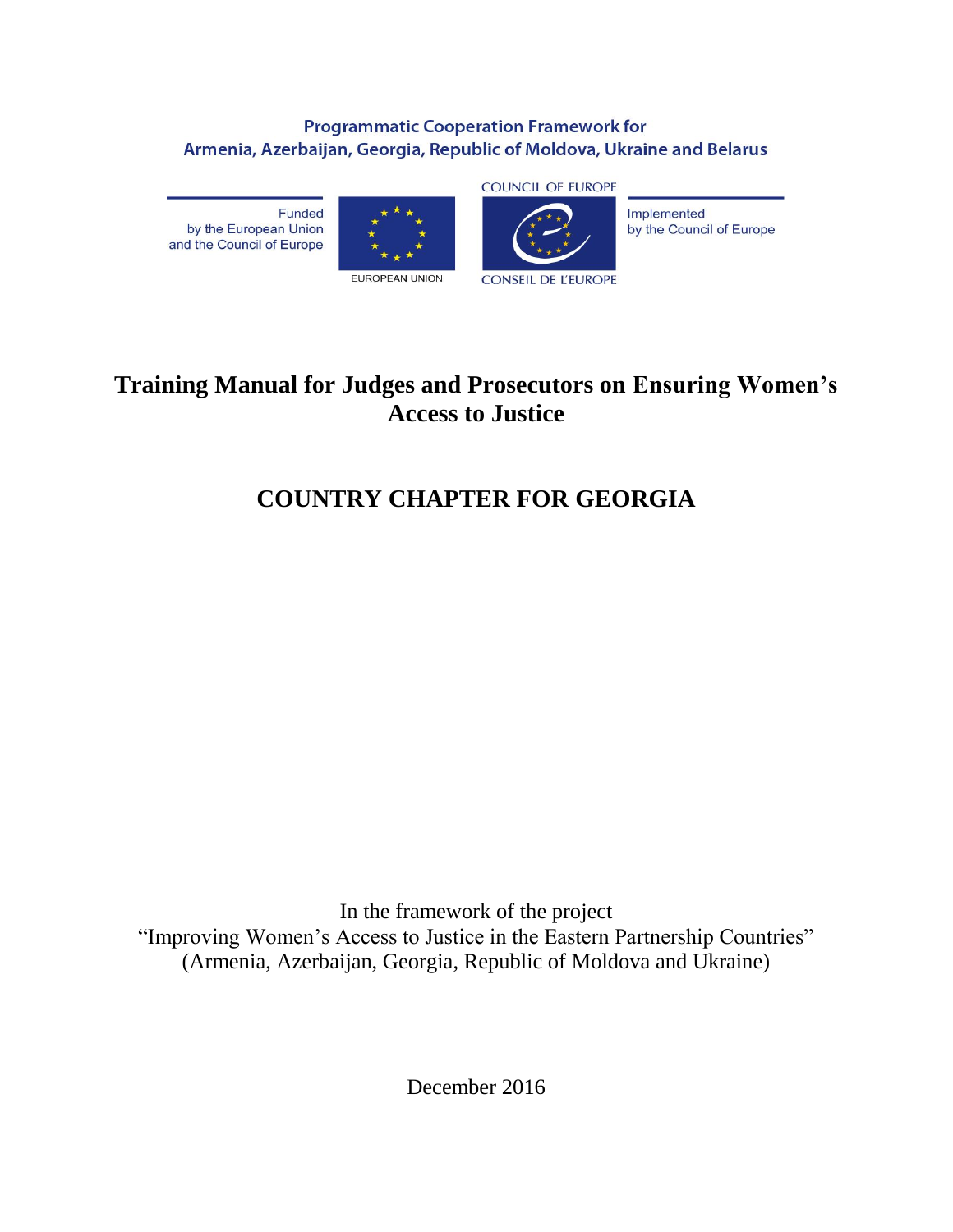The project "Improving Women's Access to Justice in the Eastern Partnership Countries" (Armenia, Azerbaijan, Georgia, Republic of Moldova and Ukraine) is a co-operative regional initiative between the Council of Europe and the European Union (EU) for the period 2015-2017. As part of the Programmatic Cooperation Framework (PCF), it is funded by the Council of Europe and the European Union and is implemented by the Council of Europe.

The project aims to identify and support the removal of obstacles to women's access to justice while also strengthening the capacity of each participating country to design measures to ensure that the justice chain is gender-responsive, with a focus on training for legal practitioners.

This project published five country studies on *Barriers, Remedies and Good Practices for*  Women's Access to Justice<sup>1</sup> for Armenia, Azerbaijan, Georgia, the Republic of Moldova, and Ukraine, subsequently bringing together national stakeholders and experts at regional conferences to share experience and good practices, and organised national training seminars for judges and prosecutors, in partnership with national training legal institutions.

The *Training Manual for Judges and Prosecutors on Ensuring Access to Justice for Women* was developed by a group of national and international experts and includes a general common part and a national part specific to the relevant country.

The opinions expressed in this manual are those of the authors and do not reflect the official position of the Council of Europe or the European Union. The reproduction of extracts from this document is authorised on the condition that the source is properly cited.

 1 The country studies on *Barriers, Remedies and Good Practices for Women's Access to Justice* in five Eastern Partnership countries is available at the gender equality website of the Council of Europe.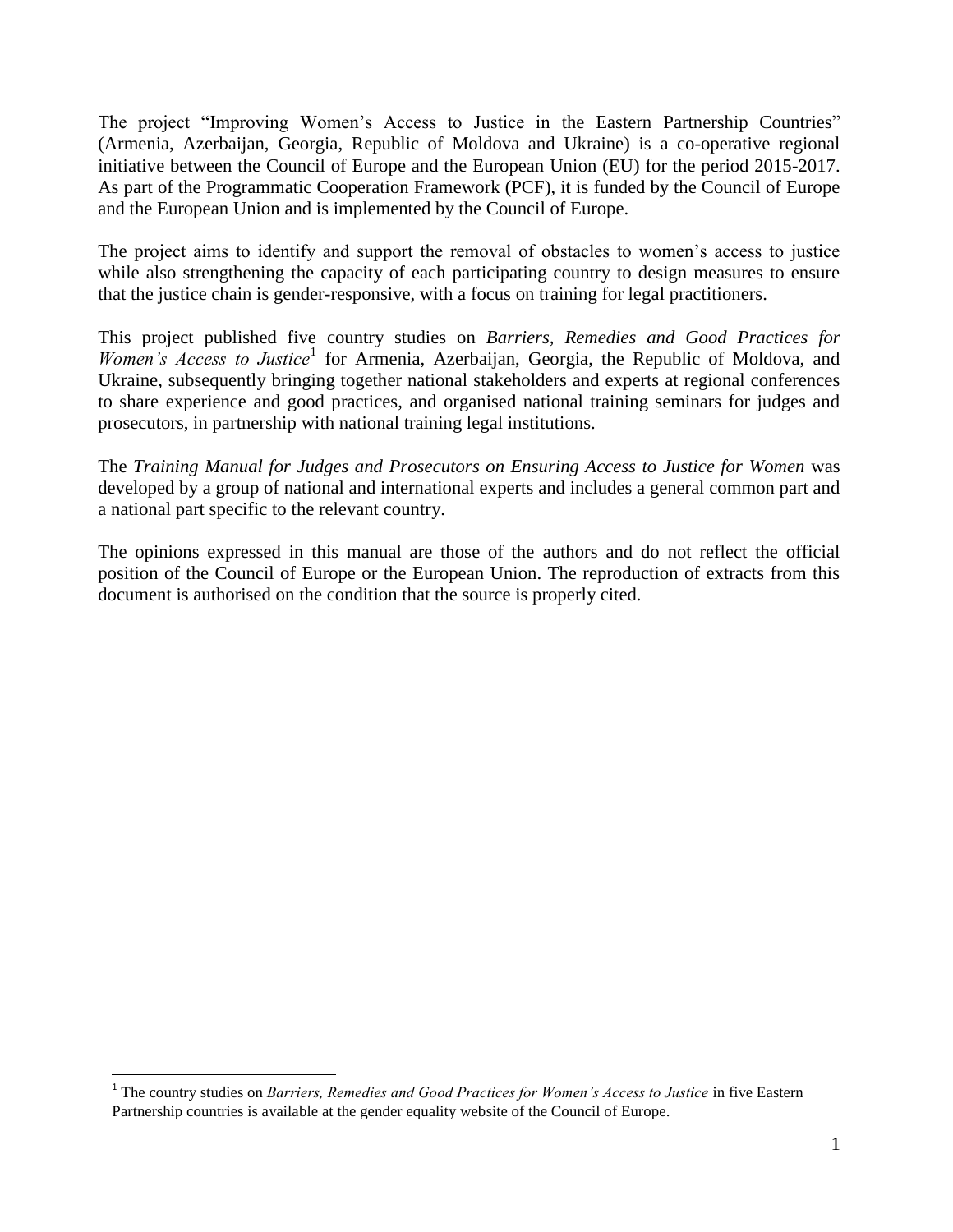#### **Biographies**

**Maia Bakradze** – Ms. Bakradze is an invited trainer in private law at the Training Center of Justice of Georgia as well as the High School of Justice of Georgia, where she leads the course on Strengthening the Judiciary through Gender Equality for candidate judges. Ms. Bakradze has previously worked as a lawyer for 6 years and has 10 years of experience as a sitting judge. She has expertise preparing and delivering law courses and administering projects. Currently, Ms. Bakradze leads courses on procedural law and chairs the Board of the Association Unity of Judges of Georgia. She holds a Master's degree with honors in Academic Law from the Technical University of Georgia and is the co-author of the Manual for Judges on Administrative Review.

**Maia Kvirikashvili** – Ms. Kvirikashvili is the Head of the Human Rights Protection Unit at the Office of the Chief Prosecutor of Georgia. She has previously worked as a prosecutor in the same unit as well as with the Prosecution Service of one of the districts of Georgia. She has four years of experience as an invited lecturer and holds a degree in law from the Tbilisi State University as well as an LL.M in Rule of Law for Development from the Loyola University Chicago School of Law.

**Natia Merebashvili** – Ms. Merebashvili is the Head of the Unit of Supervision over Prosecutors Work at the Chief Prosecutor's Office. She is an active trainer on domestic violence, juvenile justice, criminal procedure and integrated criminal case management software. She has experience as an international expert in juvenile justice and as a lecturer of criminal procedure law. Previously, she has worked as an investigator at the Investigative Unit of the Chief Prosecutor's Office of Georgia and has experience as a prosecutor for five years in various units of the office. Ms. Merebashvili holds a Master's degree in Law from Tbilisi State University.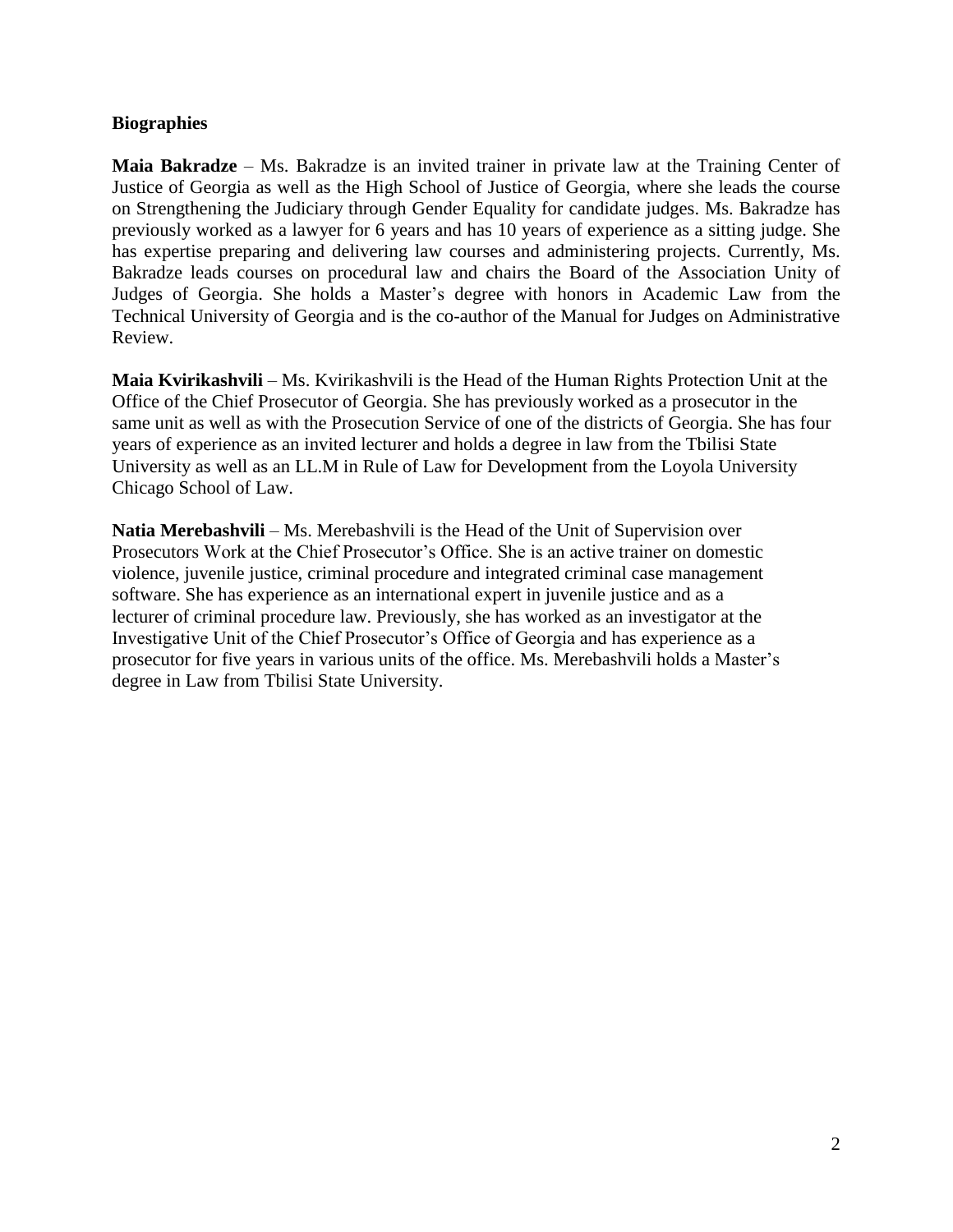### **Contents**

| Review of common principles of internal legislation providing equality of people7                      |     |
|--------------------------------------------------------------------------------------------------------|-----|
|                                                                                                        |     |
|                                                                                                        |     |
| Women's rights in families                                                                             |     |
|                                                                                                        |     |
|                                                                                                        |     |
|                                                                                                        |     |
|                                                                                                        |     |
| All forms of violence against women as outlined in the Istanbul Convention (including                  |     |
|                                                                                                        |     |
|                                                                                                        |     |
|                                                                                                        |     |
|                                                                                                        |     |
| Internal legislation regarding domestic violence (detailed discussion of article 111 and 1261,         |     |
| Criminal Code of Georgia; Georgian law of Domestic Violence, Protection and Assistance of              |     |
|                                                                                                        | .22 |
| The nature and forms of domestic violence in Georgia; Criminological overview of domestic              |     |
| violence - annual statistics and comparative analyses (its level and dynamics, the main forms and      |     |
| reasons, the main characteristics of the victims and the offenders, sanctions, identification of risk- |     |
|                                                                                                        | .23 |
| The gaps of identification and prosecution of psychological and systematic violence; methodology       |     |
| of obtaining evidence in such cases; improving DV victims access to justice, ways of encouraging       |     |
|                                                                                                        |     |
|                                                                                                        |     |
|                                                                                                        |     |
| Internal legislation - Criminal Code of Georgia - crimes against sexual freedom and sexual             |     |
| inviolability (articles 137-141), including Rape and Sexual intercourse or any other act of sexual     |     |
| nature with a person who has not attained the age of 16 years; gaps in law and necessity of            |     |
|                                                                                                        | .28 |
| Investigation problems of sexual violence cases; interview and interrogation of sexual violence        |     |
|                                                                                                        |     |
| Juvenile victims of sexual violence; special regulations on interview and interrogation of sexual      |     |
|                                                                                                        |     |
|                                                                                                        |     |
|                                                                                                        |     |
| Gaps and problems in identification of Gender motives in offences during investigation process31       |     |
|                                                                                                        |     |
|                                                                                                        |     |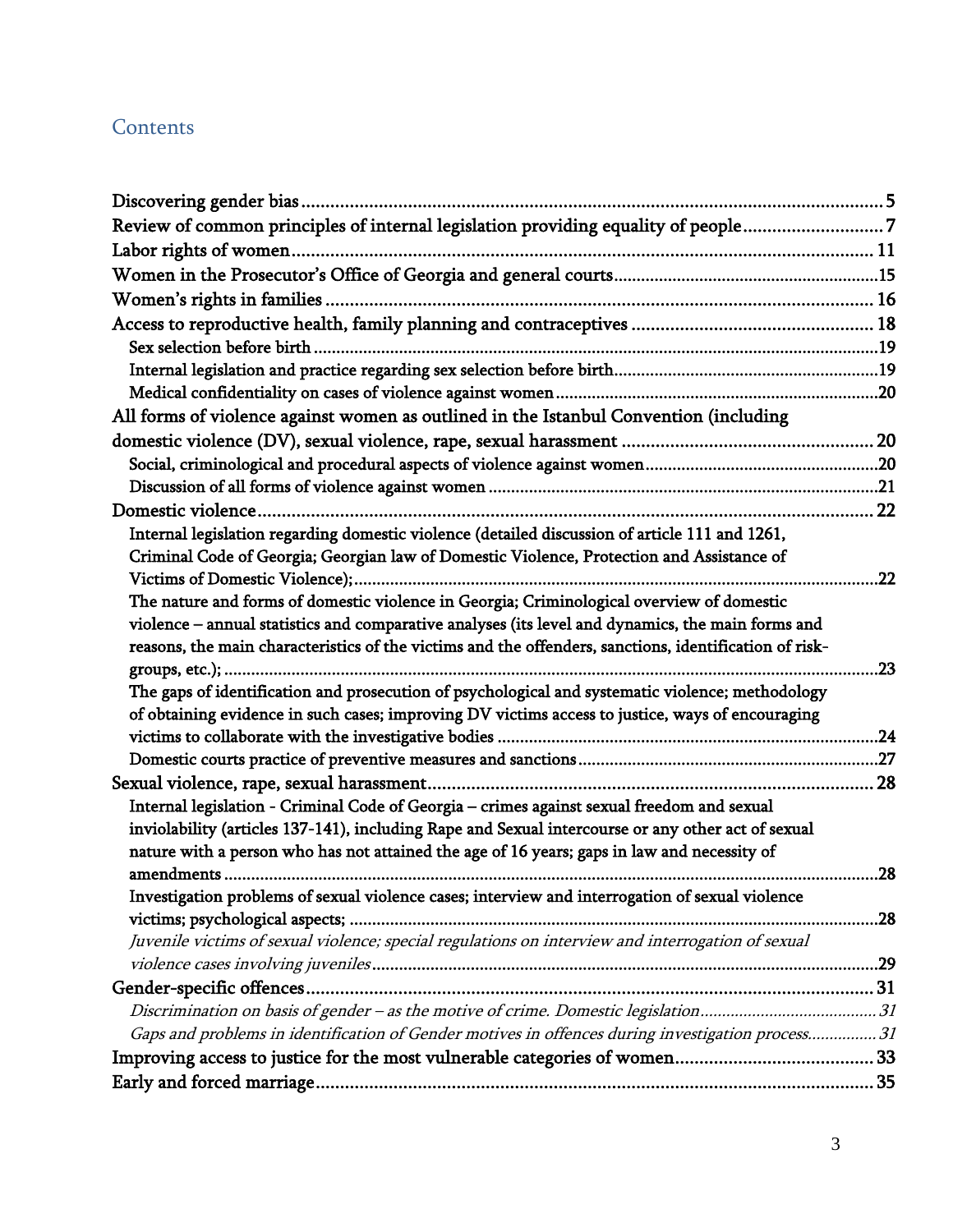| Domestic Practice on early and forced marriage. Criminal legislation; Adequateness of domestic    |  |
|---------------------------------------------------------------------------------------------------|--|
|                                                                                                   |  |
|                                                                                                   |  |
|                                                                                                   |  |
|                                                                                                   |  |
|                                                                                                   |  |
|                                                                                                   |  |
|                                                                                                   |  |
| 2. The procedure of administrative detention and imposition of penalties towards women            |  |
|                                                                                                   |  |
| 3. Accused women and specificity of investigative measures, conducted with their participation 42 |  |
|                                                                                                   |  |
|                                                                                                   |  |
|                                                                                                   |  |
|                                                                                                   |  |
|                                                                                                   |  |
|                                                                                                   |  |
|                                                                                                   |  |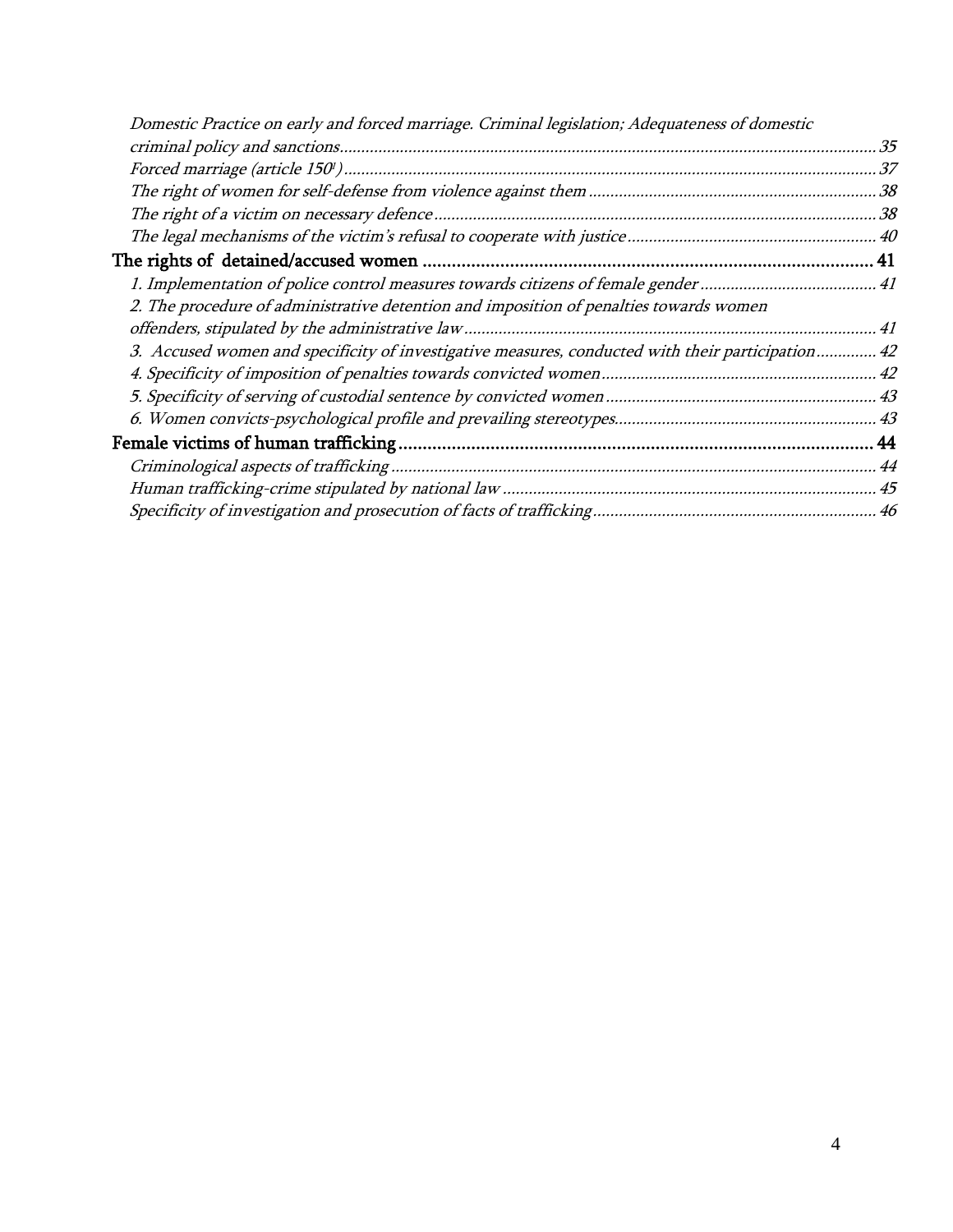As part of the Training Manual for Judges and Prosecutors on Ensuring Women's Access to Justice, this country chapter for Georgia introduces the obstacles to equal access to justice that women experience in Georgia and proposes approaches to promote a more genderresponsive justice chain. It presents a review of the relevant national and international normative frameworks on the effective protection of women's rights. This chapter provides an analysis of the main spheres in which women frequently experience rights violations. Attention is focused on the role of judges and prosecutors in increasing women's use of the justice system for the protection of their rights, and the measures and tools relevant legal professionals may use to ensure that women are duly protected notwithstanding certain legal and procedural drawbacks and omissions. This chapter also provides an overview of recommendations for identifying and combatting gender stereotypes and offers specific approaches for judges, prosecutors and their trainers, to help ensure that constraints or inconsistencies in legislation, different views of various groups of society, stereotypes, and established historic and cultural causes are not perceived as justifiable reasons for failure to apply international standards for the protection of women's rights in Georgia. The combined use of the general part of the Training Manual for Judges and Prosecutors on Ensuring Women's Access to Justice and the present country chapter will be used as guidelines to promote prosecutors and judges to be more sensitized towards the violation of women's' rights, which in turn will result in an increase in access to justice for women.

#### <span id="page-5-0"></span>Discovering gender bias

 $\overline{a}$ 

In Georgia, the efforts to promote gender equality have existed for a long period, and has gradually become more prominent. Groups of women in Georgia have promoted the principles of gender equality, such as ensuring equal opportunities and freedom of expression, even before such principles were recognized in law. In the nineteenth and twentieth centuries a distinct group of women existed that in the same manner as men were considered to be actively involved in public life. These women confronted the stereotypes that prevailed in Georgian society during that time. <sup>2</sup> In 1917–1918 the newspaper "The Voice of Georgian Women" was published for the purpose of covering issues related to feminism in support of the feminist movement. Despite the controversy it stirred, the articles published in the newspaper were dedicated to issues such as the role of women in the family, politics and public life, insisting on equality between women and men. The newspaper also covered events related to the women's rights movement taking place in different parts of the world. Georgian feminists closely followed the fight for equality, ongoing in different countries and were supporting like-minded women. In fact, the slogan "Long live women's international

<sup>2</sup> Barbare Jorjadze, Kato Mikeladze, Barbare Sulkhanishvili, Nino Nadiradze and their fellow-fighters were the activists of the feminist movement of that period in Georgia. Due to the resistance to their position and controversial attitudes prevailing in the society, these women, who were by origin from different parts of Georgia, were hiding their true identity and were expressing their liberal ideas and support to each other under the pseudonym. Source: http://www.feminizmi.org/project/teonagelashvili/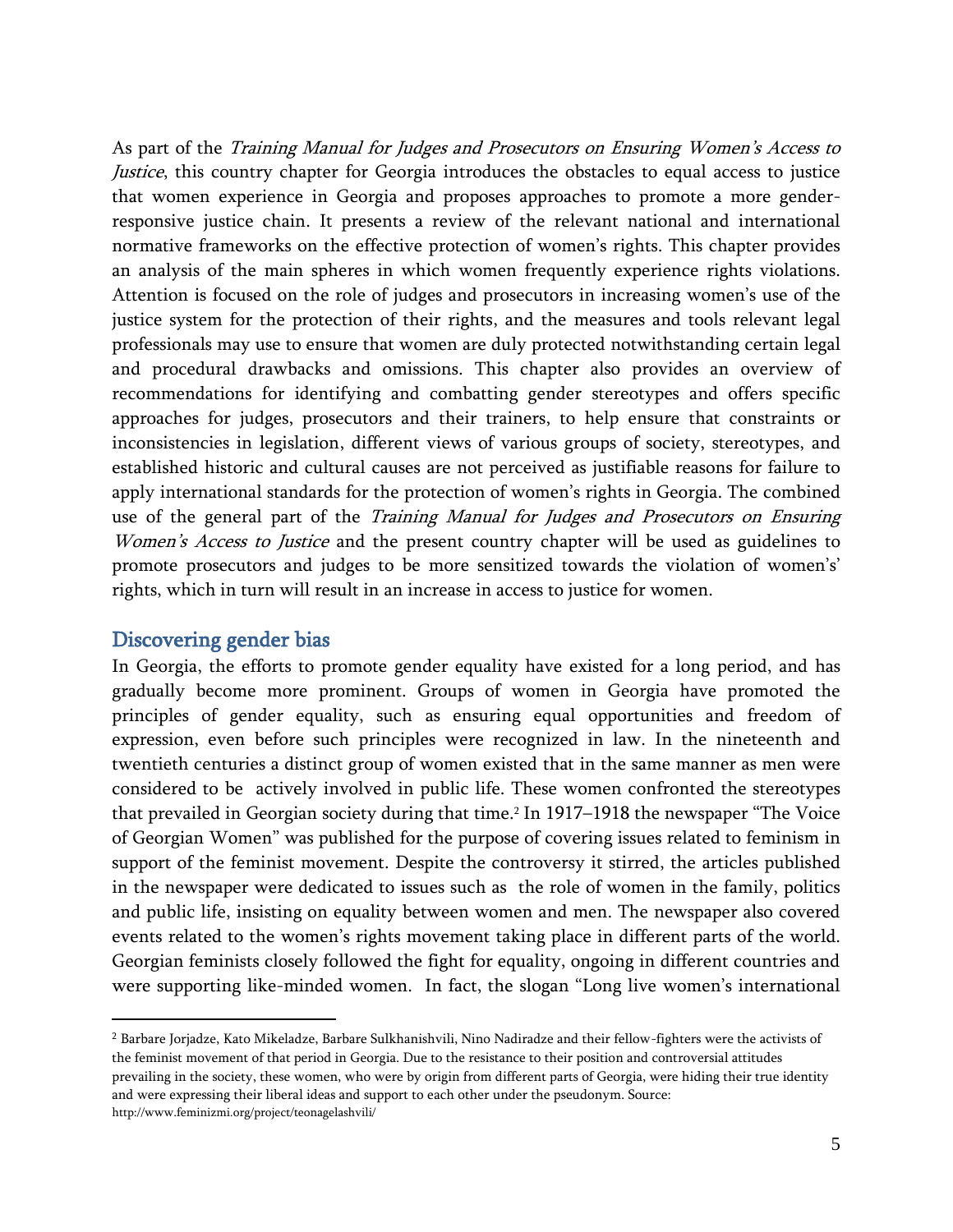solidarity" was frequently published on the front page of several editions of the newspaper. These women activists had many supporters, but were outnumbered by their opponents.

On April 9, 1991, Georgia proclaimed its independence and as the post-Soviet transitional period began, the issue of the implementation of legal norms ensuring the protection of women's rights, became more relevant. Georgia joined different international conventions and covenants and, based on the order of the Government of Georgia adopted in September 24, 1994, the country joined the Convention on Elimination of all forms of Discrimination against Women, which entered into force on November 25 of the same year. Joining the Convention promoted the activities of women's rights defenders, NGOs and lawmakers in the field, and an improvement of state affairs in the sphere regarding the protection of women's rights, increasing society's awareness of these issues. Despite numerous legal amendments, it remains clear that the declaration of women's rights in law is not sufficient to ensure their proper implementation.

Georgia faces immense challenges to ensuring gender equality. Despite the fact that the national legal framework has continued to improve in a consistent manner, the societal attitudes in Georgia still hinder active involvement of women in the protection of their social, political or economic rights and impede effective enforcement of the legal framework.

The Committee on the Elimination of all forms of Discrimination against Women in its concluding observations for Georgia in 2006 and in 2014 expressed its concern regarding the patriarchal attitudes and stereotypes that prevail in the society towards the respective roles of men and women. The situation from the standpoint of societal awareness is still problematic, although the Committee also acknowledges the efforts of the civil society, international organizations and the government, directed towards overcoming of the stereotypes.

A report prepared on the basis of the survey "Public attitudes on gender equality in politics and business" reflects the current mentality on given issues. The survey confirms that perceptions regarding the roles of men and women in the family remain traditional. Georgian society is characterized by a certain family hierarchy and subordination between family members, which is based on the stereotypes and patriarchal attitudes towards these roles. Specifically, the notion that the man should be the main breadwinner in the family is a common perception in Georgia.

It is considered, that the head of the family should be the man, and his main role should be to financially support the family. Of Georgia's population, 88% believe that the family's breadwinner should be a man, while only 1% of consider that a woman should also have this role. Only 11% consider that men and women should contribute equally to supporting the family financially. It is noteworthy that there were no major differences between rural and urban areas. More precisely, 86% of the urban population and 90% of the rural population consider that the man should be the breadwinner in the family.

At the same time, it is important to note that the real state of affairs in Georgian families differ from their perception of what should be the "ideal scenario". Based on the data gathered from the group of people interviewed, 34% of women are the breadwinners for their families. In Georgia, it is believed that a woman should attain self-fulfilment through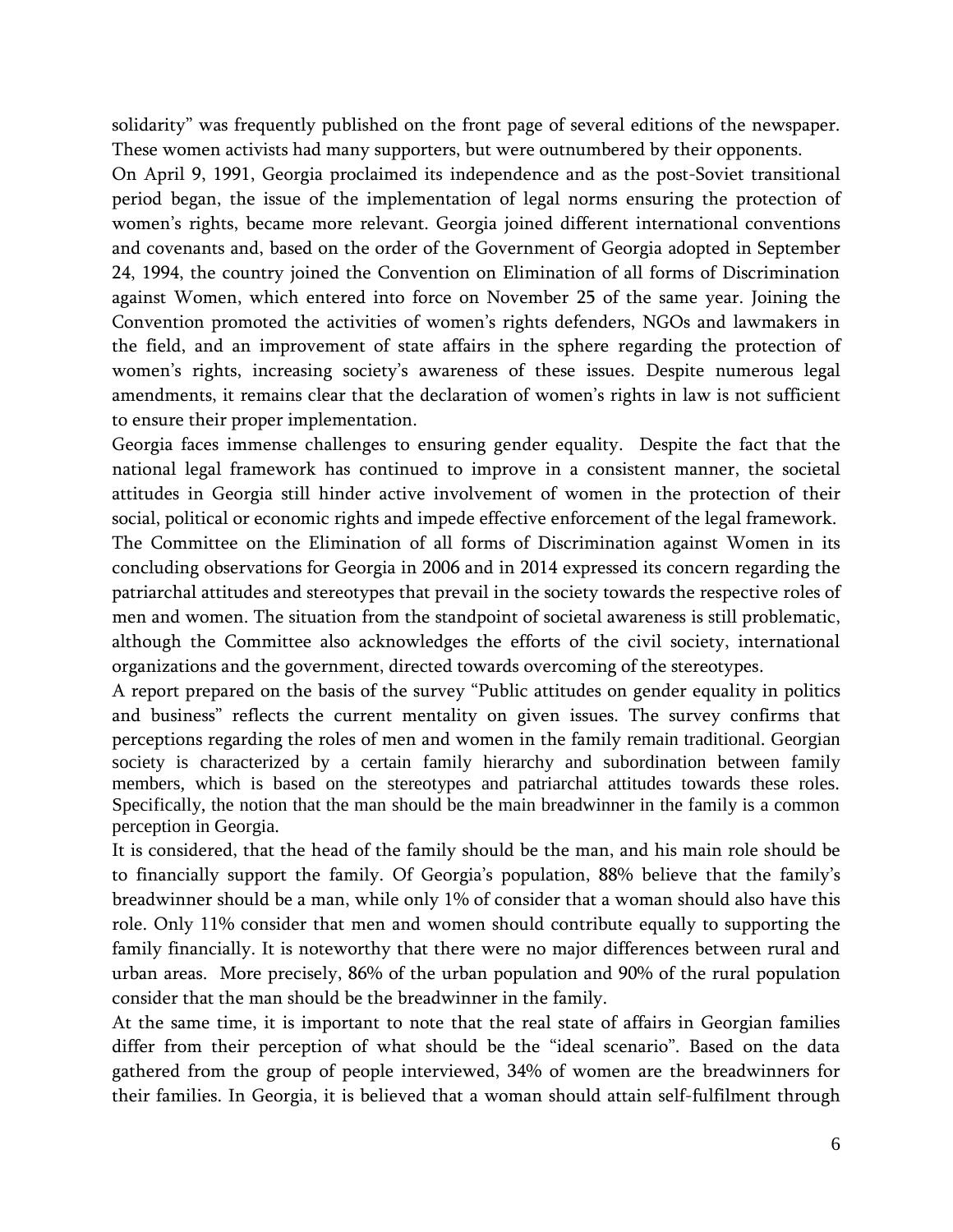her role as mother and housewife. According to 61% of those interviewed, a woman should mainly take care of children and do the household chores, instead of pursuing career development. This opinion prevails mainly among Georgian men (72%), and less among women (52%). However, the overwhelming majority of those interviewed (92%) agree with the statement that the key role of a woman is to take care of her family. With this statement, 93% of men and 91% of women agreed fully.

Moreover, according to 79% of the interviewees a woman is respected more based on her success in the family sphere, rather than on the basis of her career achievements. The majority of the respondents (66%) agreed with the statement, that overall it is better for all involved when a man works, and a woman takes care of the family as a housewife. More specifically, 73% of men and 61% of women agreed/ men (73%), than women (61%) agreed to this statement. Also, the majority of the respondents (72%) consider that a man should be employed and provide income for the family, while the woman should carry out the household chores. This opinion is shared by 66% of the women and 80% of the men.

As the results of the survey show, according to traditional Georgian perceptions, a woman should mainly be obedient to her husband and a good housewife and mother. Consequently, on a social level, a woman is required to obey a man, act in compliance with his wishes, and put her own desires and preferences in second place. Such perceptions are characteristic in male dominated patriarchal societies. Consequently, for the purpose of the empowerment of women and promotion their rights it is necessary to empower women economically in order to increase their awareness regarding their rights. It is also necessary to increase women's self-esteem, so that a culture can be promoted in which women can trust their own capabilities and feel motivated.. Overcoming the challenges associated with gender stereotypes and flawed traditional attitudes is even more difficult.<sup>3</sup> It is obvious, that such attitudes and perceptions have a huge impact on the activities of women. Many challenges therefore remain for women to turn to the judiciary or law-enforcement bodies in order to ensure their personal safety, and the protection of labour or property as well as non-property related rights. Despite improving circumstances, women still refrain from filing complaints against their brothers, husbands, father, or direct superiors.

Attaining positive changes in public attitudes as well as the elimination of gender stereotypes, the role of judges, prosecutors, lawyers, law enforcement officers, civil servants, educators and human rights defenders is critical, especially in ensuring women's equal access to impartial and effective justice.

### <span id="page-7-0"></span>Review of common principles of internal legislation providing equality of people

According to article 14 of the Constitution of Georgia "Everyone is free by birth and is equal before law regardless of race, colour, language, sex, religion, political and other opinions, national, ethnic and social belonging, origin, property and title, place of residence". In 2008

 $\overline{a}$ 

<sup>3</sup> http://www.ge.undp.org/content/dam/georgia/docs/publications/GE\_UNDP\_Gender\_Research\_GEO.pdf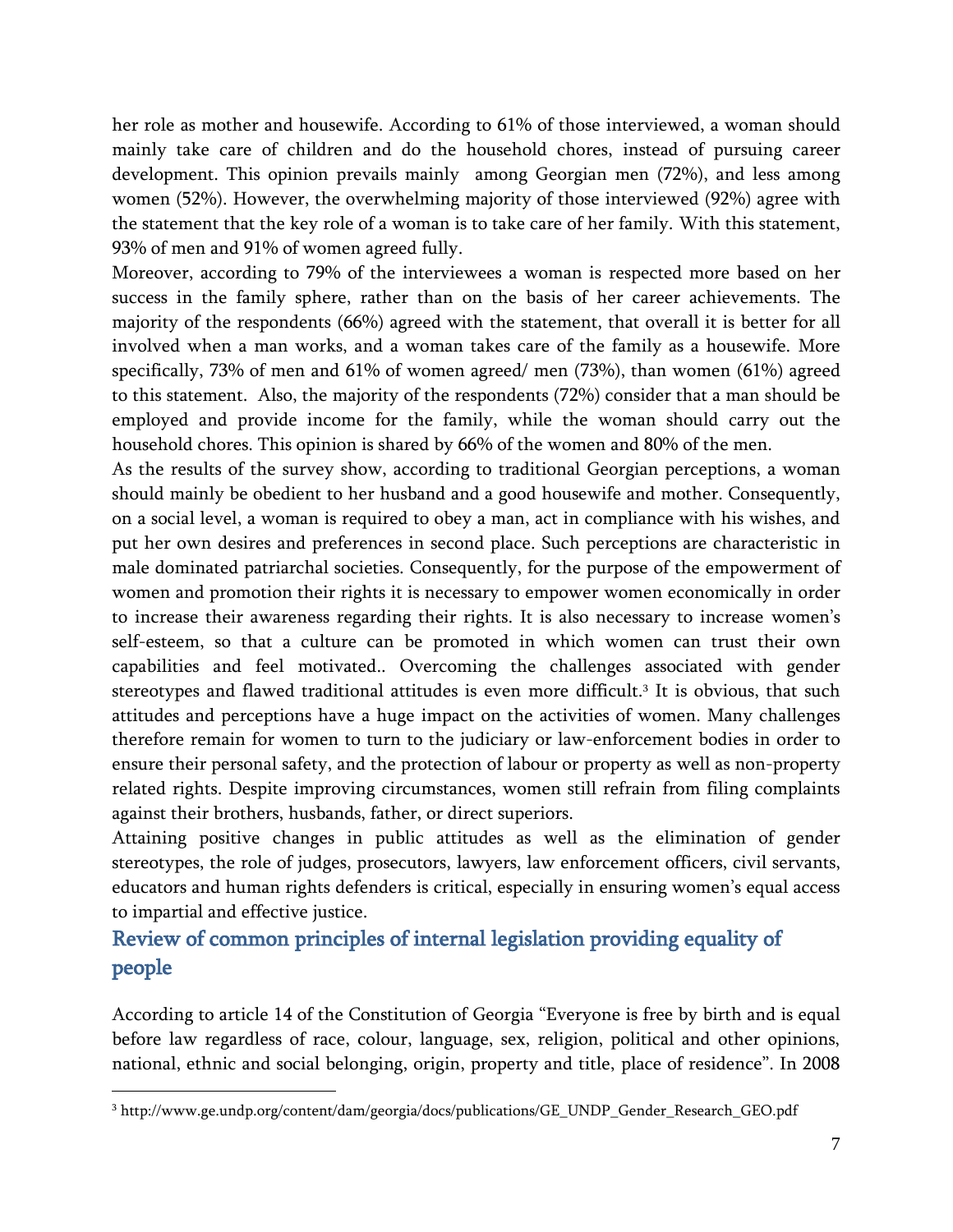the Constitutional Court of Georgia interpreted this given statement as the "fundamental principle of the Constitution". Article 14 of the Constitution establishes not only the right of equality by law, but also the fundamental principle of equality before the law. The purpose of the norm is to establish equality before the law. At first glance, the norm contains an exhaustive list of grounds, on the basis of which discrimination is prohibited, but the purpose of the norm is much broader. A narrow interpretation would be detrimental to the principle and would derogate its importance in the legal sense." 4

According to paragraph 4 of article 30 of the Constitution of Georgia, the protection of labour rights, fair remuneration of labour and safe, healthy working conditions of minors and women shall be determined by the organic law. This clearly indicates the obligation of the state to define women's labour rights by the organic law. This is the only reference the Constitution makes specifically to "women".

Article 36 of the Constitution establishes that marriage shall be based upon the equality of rights, free will of spouses and the need to protect the rights of the mother and child by law.

In 2010, the Parliament of Georgia adopted the law "On Gender Equality". This Law defines the fundamental guarantees for equal rights, freedoms and opportunities provided for in the Constitution of Georgia. It also determines the legal mechanisms and conditions for their realisation in relevant aspects of public life. 5

Furthermore, the law contains norms defining "gender' and "gender equality" <sup>6</sup> and stipulates the obligation of the state to ensure the equality of rights of men and women in political, economic, social and cultural spheres<sup>7</sup> . Relevant articles of the law stipulate for the equal rights of men and women in areas such as labour relations, education and science, access to information, healthcare and social protection, family relations, the right to equal suffrage and all other relevant guarantees<sup>8</sup>.

Next, a Council for Gender Equality shall be set up to ensure systematic and coordinated work regarding gender-related issues. The Gender Equality Council shall represent the Parliament in the sphere of gender issues and shall develop and submit for approval to the Parliament of Georgia an action plan on providing gender equality, ensuring coordination, in addition to monitoring its implementation. Gender Equality Councils shall be set up by the Supreme representative bodies of the autonomous republics, as well as under the local selfgovernance bodies. According to the law, the Public Defender of Georgia within the scope of his/her authority, shall monitor the protection of gender equality. Important provisions of the Law on Gender Equality also introduce the requirement that official statistical reports on

l

<sup>4</sup> The Decision of the Constitutional Court of Georgia of March 31 of 2008, 2/1–392 http://constcourt.ge/ge/legalacts/judgments/saqartvelos-moqalaqe-shota-beridze-da-sxvebi-saqartvelos-parlamentis-winaagmdeg-460.page

<sup>&</sup>lt;sup>5</sup> The Law on Gender Equality, article 1

<sup>6</sup> The Law on Gender Equality, article 3

<sup>7</sup> The Law on Gender Equality, article 4

<sup>8</sup> The Law on Gender Equality, articles 6–11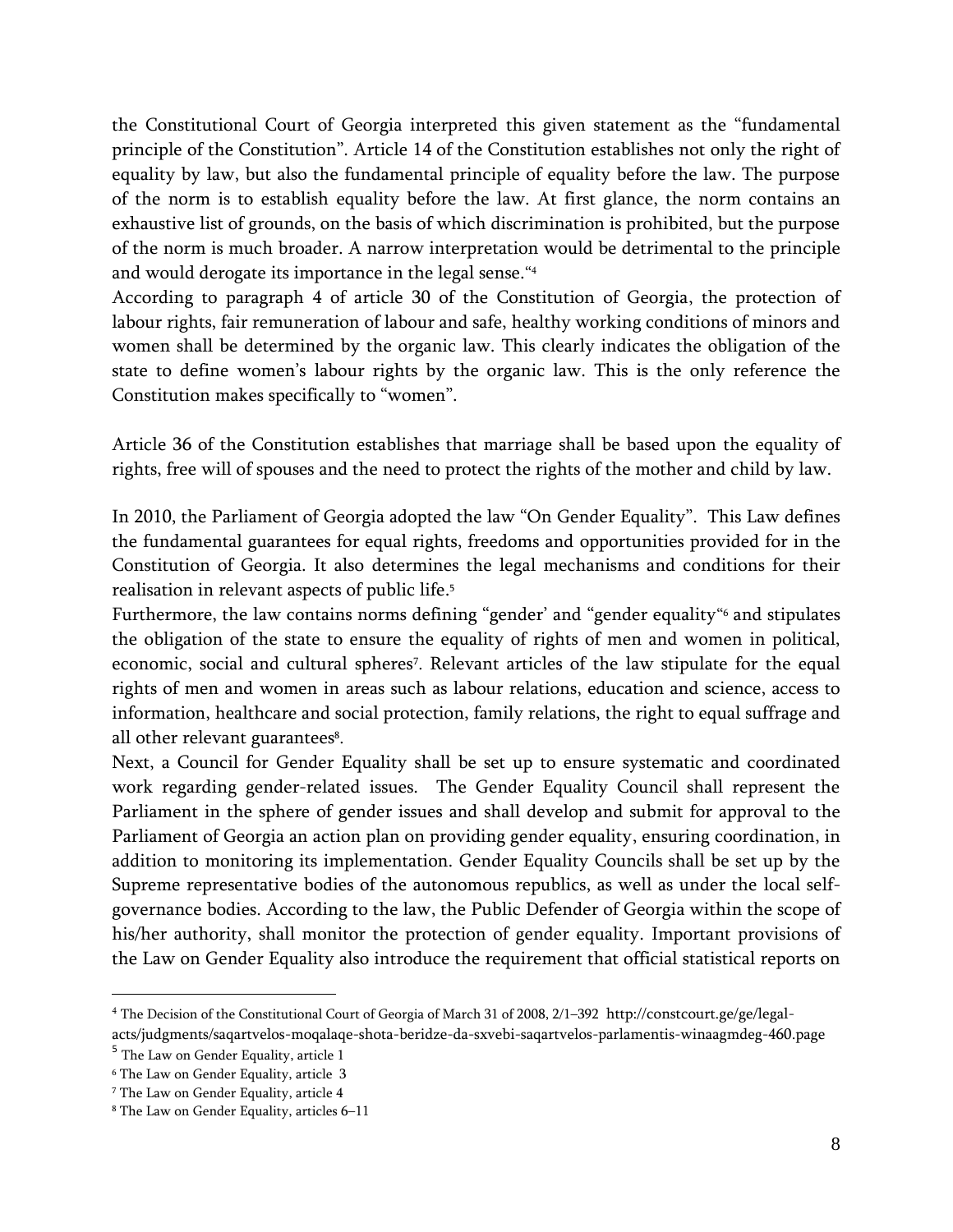gender issues shall contain sex-disaggregated data<sup>9</sup> . Despite the fact that the National Statistical Agency<sup>10</sup> does maintain sex-disaggregated data it still remains a challenge for Georgia today as other public agencies do not maintain and publish sex-disaggregated data.

The Law on Gender Equality does not provide a mechanism to ensure that a person can defend her or his rights, but such a mechanism is provided by the Law on Elimination of all Forms of Discrimination, adopted on May 2, 2014. The Law is intended to eliminate every form of discrimination and to ensure the equal the protection of the rights of every natural and legal person by central or local public bodies. Further, the law prohibits discrimination on the grounds of gender, or gender identity. <sup>11</sup> It is noteworthy, that the law explicitly states that temporary special measures intended to promote gender equality in situations of pregnancy, maternity, as well as equality for persons with limited capabilities, shall not be considered as discriminatory<sup>12</sup>. The direct reference in the law ensures a much more effective application of temporary measures to women and persons with limited capabilities. In certain situations, the law may allow for exclusions which on the one hand, can promote more active involvement of women in the protection of their rights, and on the other hand, simplify the procedure required to seek remedies before the court.

In order to protect one's own rights on the basis of the the anti-discrimination law, a person can apply to the public defender or the court. For this purpose, in November 2014, the Department of Equality was set up under the Public Defender's Office. One of the main functions of this department is to work with cases related to discrimination.

The Law requires all organizations to bring their activities and internal regulations in compliance with the requirements of the law. However, there is no compulsory mechanism in place to oblige organizations to take part in the Public Defender's review and monitoring, and therefore, it depends on the will of the institutions whether they provide the relevant information to the Public Defender's Office upon his request or not. In the event that the requested information is not provided, the organizations are not held liable, hindering the ability to properly consider discrimination cases. The Public Defender does not have the authority to apply sanctions in regards with failure of private companies to cooperate, or provide requested information. The unavailability of such a mechanism hinders the ability to process applications and establishing factual circumstances, related to cases of discrimination.

<sup>9</sup> The Law on Gender Equality, article 5

<sup>&</sup>lt;sup>10</sup>Independent agency, responsible for maintenance of official statistics in accordance with international methodology and standards – legal entity of public law National Statistical Agency (Geostat). From December 11 of 2009 as basis for its functioning serves the Law of Georgia on Official Statistics. Information is available at: http://www.geostat.ge/?action=page&p\_id=28&lang=geo

 $^{\rm 11}$  The Law on Elimination of all Forms of Discrimination, article  $\,$  1

<sup>&</sup>lt;sup>12</sup> The Law on Elimination of all Forms of Discrimination, article 2.7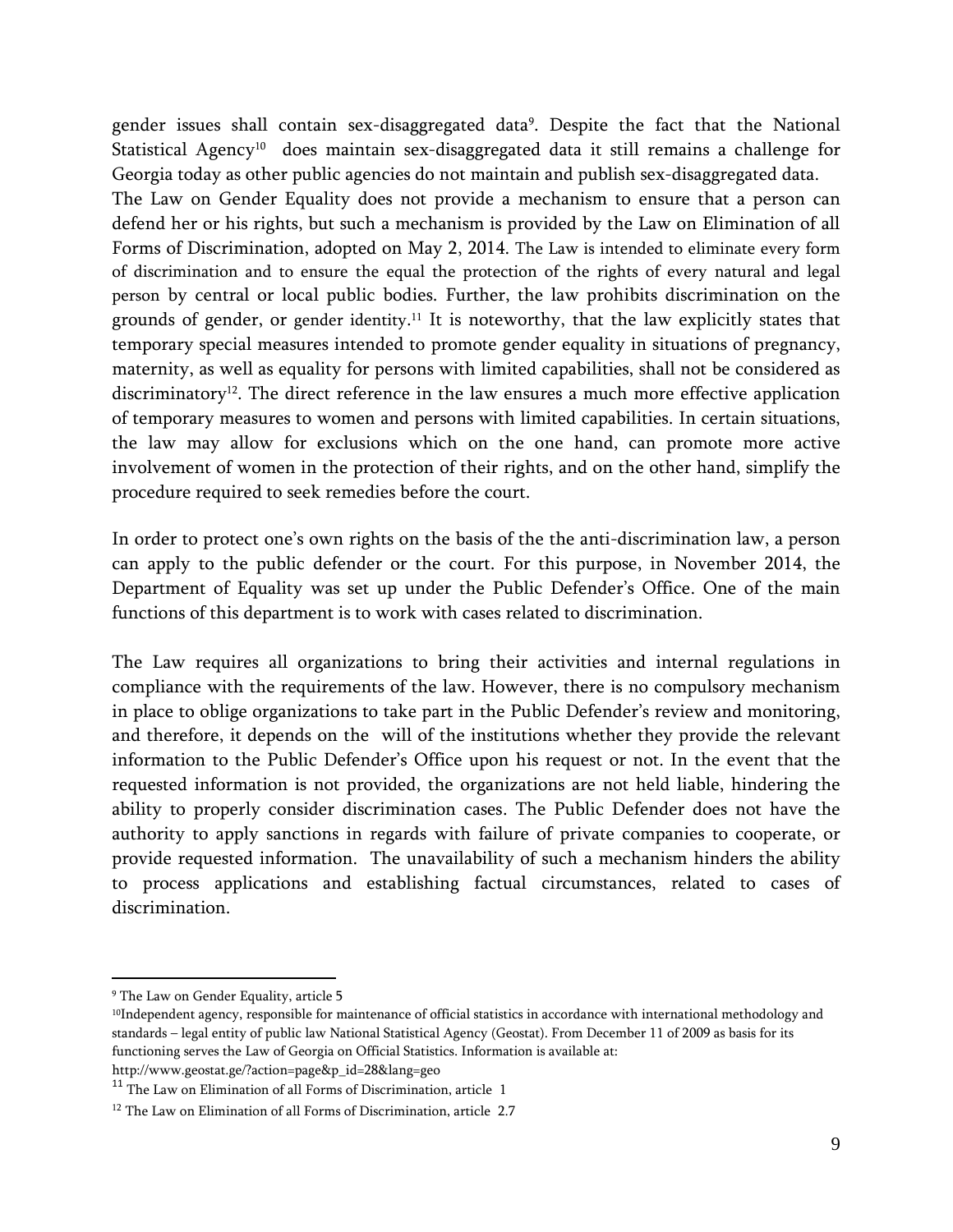Currently, the application procedure to the court for alleged discrimination takes three months. Also, according to the law if the applicant applies to the court, the Public Defender has to suspend all proceedings. Suspension of proceedings is of conditional character, as according to the law, the court ruling on the case serves as grounds for termination of the proceedings initiated by the Public Defender. Essentially, if a person applies to the Public Defender, and the case is not considered within a three-month period, the person loses the right to apply to the court. This indicates the ineffectiveness of Georgia's current system in regards to the protection of a person's rights. It is important, that lawmakers take this fact into consideration and introduce amendments to the law so that an application to the Public Defender eliminates or puts on hold the time limitation for the application to the court.

Still, the courts have not considered any cases of discrimination on the grounds of gender. The Public Defender's Office has considered several.

For example, one case in which the Public Defender reached a decision was for an organization working against gender-based discrimination named "Sapari". This organization applied to the Public Defender's Office for the purpose of demanding further elaboration and action regarding a sexist advertisement initiated by the Bank of Georgia. The Public Defender's office considered the advertisement to be discriminatory. The advertisement under consideration showed a woman asking her husband for 100 GEL and then 20 GEL. After she asks him for money repeatedly, at the end of the advertisement, her husband is turned into a cash machine. The content of the advertisement confirms the stereotype that a woman is fully dependent on her husband financially and does not generate her own income. Taking into consideration that advertisements can play a positive role in combating stereotypes, promoting the increase of gender equality, and reducing violence against women, the Public Defender of Georgia called upon the National Bank of Georgia, to refrain itself from producing and airing ads of similar sexist content in the future. Rather, advertisements should promote the treatment of women with respect and dignity, portraying them as equals to men.

The second case in which the Public Defender of Georgia elaborated his general recommendation, was related to the complaint of an NGO based on "Article 42 of the Constitution", filed against an internet employment agency. According to research conducted by the above-referred NGO, in the period under examination, 71,360 vacancies were published, out of which 10.01% were compiled using language targeting women, while 24.02% used language targeting men. More specifically, in the postings published on the website [www.jobs.ge,](http://www.jobs.ge/) the word "man" was used 1,088 times, while the phrase "of pleasant appearance" was used 1,589 times; the word "stable" was used 780 times, while the word "lady" was used 607 times. Thus, the Public Defender noted, that "with the gradual equalization of the roles of men and women, the differences between the potential jobs taken on by men rather than women no longer exist. Although employers still retain stereotypical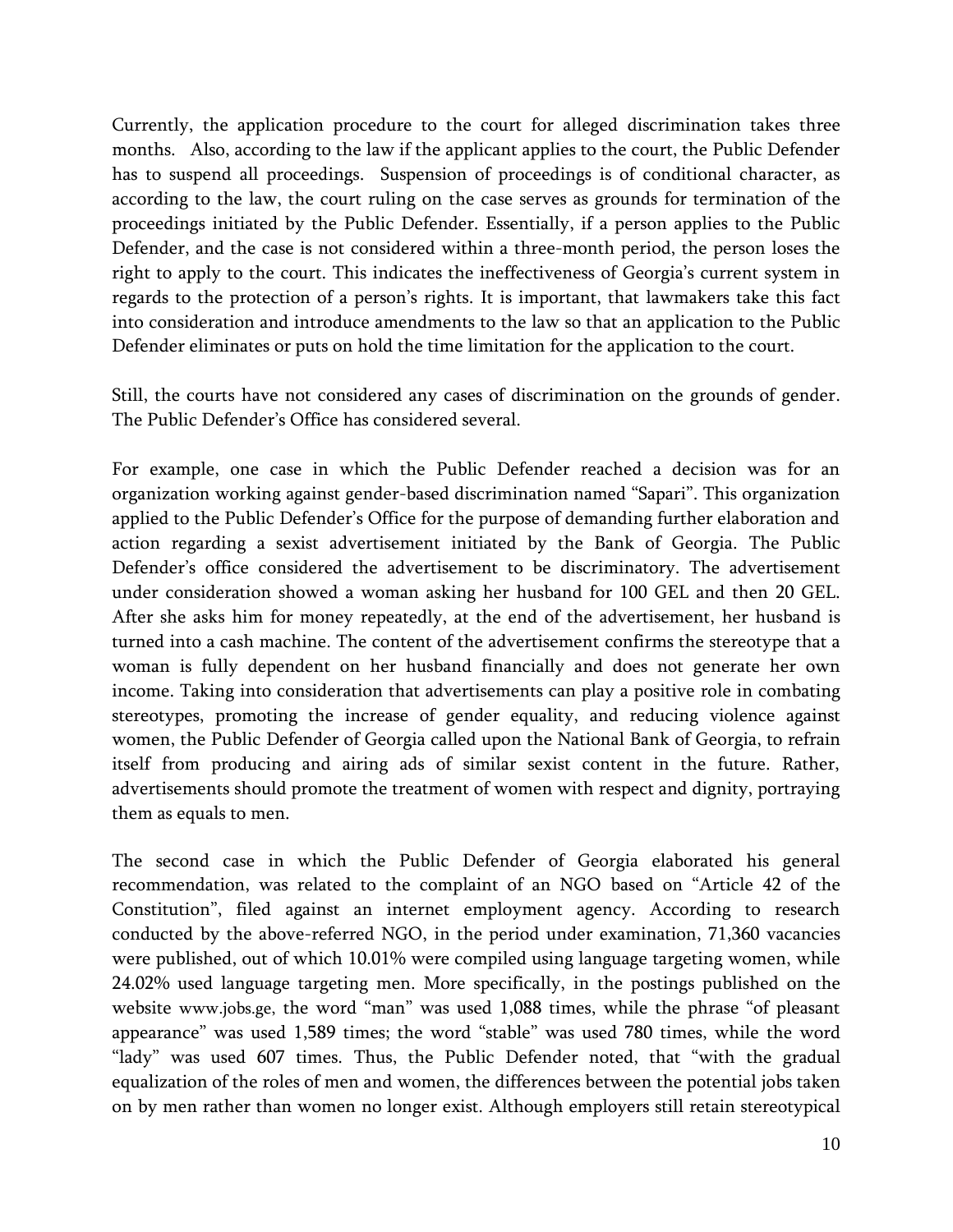attitudes regarding the fact that certain jobs should be carried out by individuals pertaining to a specific gender, this wrongly establishes discriminatory practices at the pre-contractual stage. However, in Georgia it happens often, and there is typically a very rigid approach towards the issue, specifically regarding which job should be done by men and which jobs are more suitable for women. The perceptions that employers have in regards to gender roles impacts the words used in job postings published in the media, and they quite often result in the hiring of employees on discriminatory grounds". According to the Public Defender, the fact that the internet employment agency did not filter the job announcements containing discriminatory language, employers were able to use discriminatory practices at the hiring stage. On the other hand, by publishing these job announcements, the agency itself directly promotes discriminatory practices. 13

It is important that during review of any case in the court or in the investigative bodies, judges, prosecutors and investigators address and respond to discriminatory or sexist statements made by either the parties in the matter.

It should be evaluated as a good practice that according to the information disclosed by the human rights defenders in the social networks, there are cases, when judges in the course of trials try to respond to such statements, regardless of whether or not the subject of dispute concerns cases of gender-based harassment or discrimination more broadly.

#### <span id="page-11-0"></span>Labour rights of women

In Georgia labour relations are mainly regulated by two laws, the Labour Code and the Law on Civil Service. The Labour Code is the organic law, which regulates labour relations and related issues on the territory of Georgia, unless they are otherwise regulated by the special law or international treaties. <sup>14</sup> The Law on Civil Service determines the legal basis of organising civil service in Georgia; regulates relations concerning the execution of civil service and defines the legal status of a civil servant. 15

The main definitions and regulations, determining legal status of the employees are provided in the Labour Code. The Law on Civil Service contains blanket norms, according to which the legislation regulating labour relations extends these norms to the civil service, taking into consideration the specificity of the present law.

The Labour Code prohibits requiring a pregnant woman, a woman who has recently given birth, a handicapped person, or a minor to work overtime without their consent. Overtime work is deemed as the work performed by an employee under agreement between the parties in the period of time, in which the duration of work exceeds 40 hours a week for an adult, 36 hours a week for a minor between the ages of 16 and 18, and 24 hours a week for a minor

<sup>&</sup>lt;sup>13</sup> <http://www.ombudsman.ge/uploads/other/2/2501.pdf> The Public Defender's general recommendation to jobs.ge 2015.

<sup>&</sup>lt;sup>14</sup> The organic law of Georgia Labor Code, article 1

<sup>&</sup>lt;sup>15</sup> Law of Georgia on Civil Service, article 1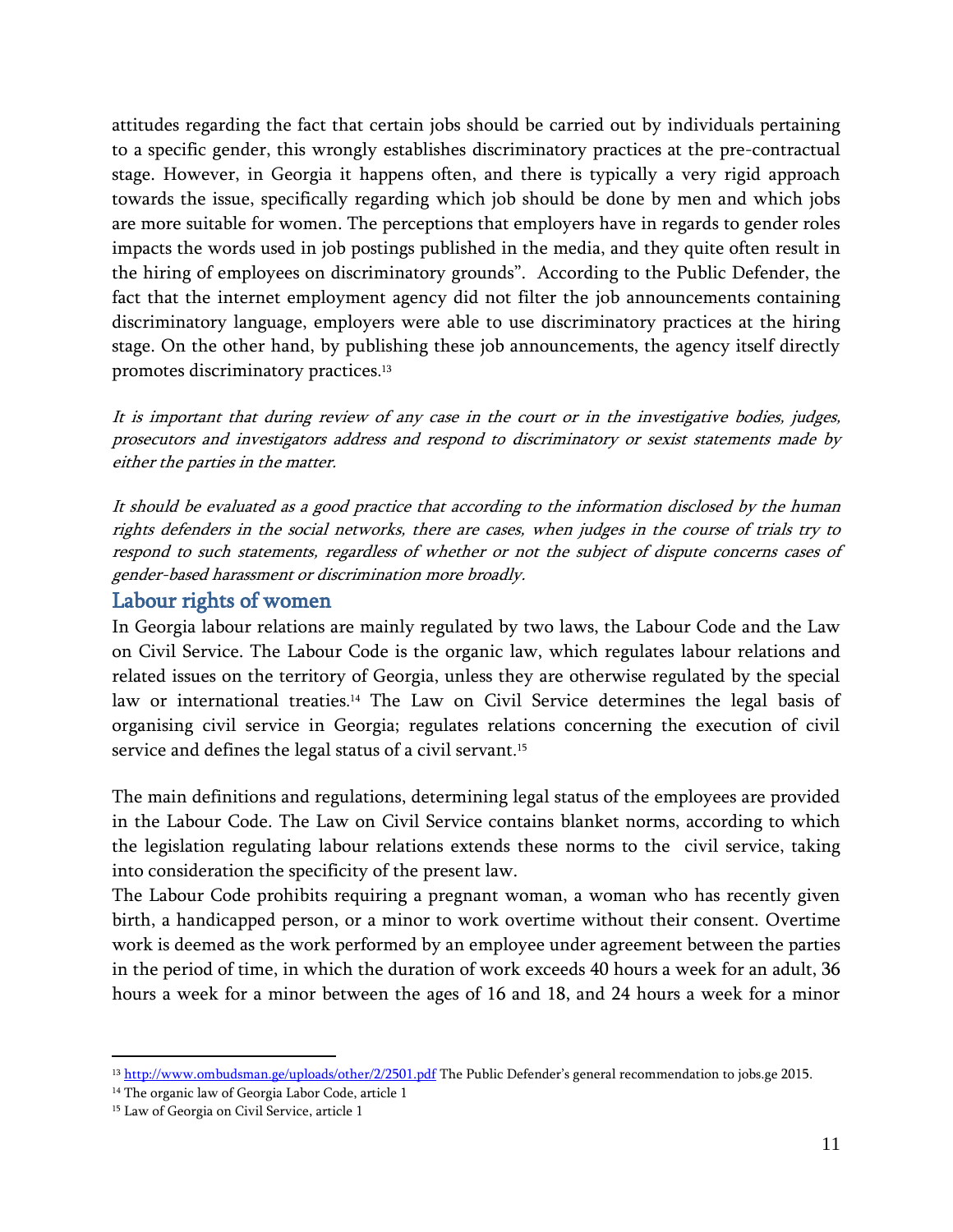between the ages of 14 and 16<sup>16</sup>. The law also prohibits the employment of a minor, a pregnant woman, or a woman who has recently given birth or a breastfeeding woman for a night job (from 22:00 p.m. to 6:00 a.m.) without their consent<sup>17.</sup> Finally, the Law on Civil Service also provides for the temporary relief of a pregnant woman's duties.<sup>18</sup>

In regards to paid maternity and parental leave, an equal standard is established in both private and public sectors. An employed person is granted 183 days of paid maternity leave, and 200 days in cases of complicated childbirth or twins. In a given period, they are entitled to receive full remuneration, in addition to state assistance allocated from the state budget in the amount of 1000 GEL. <sup>19</sup> Specifically, the law requires employers to grant a leave for the adoption of a new-born child for a period of 550 days, out of which, the worker is paid while on leave for 90 days. It is interesting however, that the law does not provide a clear answer to whether a father can benefit from paid leave for caring after a sick child or not. At the same time, according to the Order of the Minister of Healthcare of Georgia, for maternity, parental and child care leave, the relevant pay is not extended to family members other than the mother, except for in the event of the death of the pregnant mother or her death during labour. When a baby is born alive, the beneficiary of the assistance is a father or another carer.

Moreover, a woman civil servant may not be dismissed from her work due to staff reduction, long-term incapacity or health condition for the first three years of the child-raising period.

Upon decision of acting governor of Telavi Municipality, E.B. was dismissed from her position on the grounds of staff reduction. At the time of dismissal, she was pregnant, and was 19-20 weeks pregnant. Although she notified the acting governor that she was pregnant only after her dismissal, she requested that the order of her dismissal be abolished, and that she be restored to her previously occupied position, requiring compensation for the lost remuneration. Her claim was not satisfied on the grounds that she did not inform the employer regarding her condition before her dismissal. The Telavi district court upheld the decision, while the higher instance courts reversed the decision and satisfied E.B.'s claim. In the reasoning of its decision, the Supreme Court stated the following:

"According to paragraph 3 of article 36 of the Constitution of Georgia, a child and mother's rights are protected by the law. On the one hand, the Constitution recognizes the need for special protection of the rights of a mother and a child (including the right of a mother to employment). On the other hand, it obligates the lawmaker to adopt relevant regulations. Important guarantees of the protection of rights of women civil servants are provided in the Law of Georgia on Civil Service, namely its article 111, which establishes limitations on the administrations of public institutions in regard to dismissal of pregnant women, employed in civil service. According to paragraph 2 of article 111 of

<sup>16</sup> The organic law of Georgia Labor Code, article 17

<sup>&</sup>lt;sup>17</sup> Ibid. article 18

<sup>&</sup>lt;sup>18</sup> The Law of Georgia on Civil Service, article 46

<sup>&</sup>lt;sup>19</sup> The Law of Georgia on Civil Service, article 19 and the Organic law of Georgia Labor Code, articles 27, 29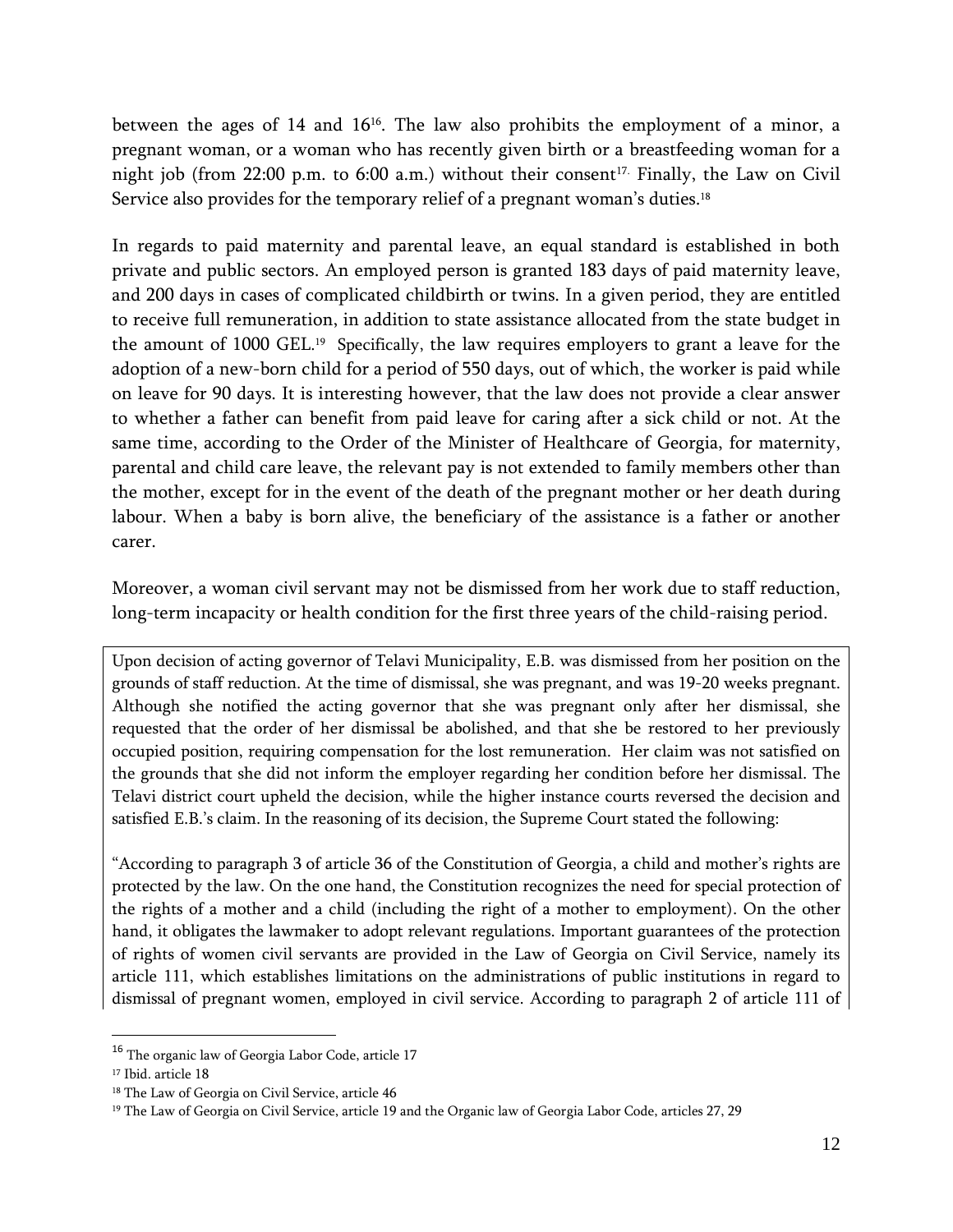the Law of Georgia on Civil Service a civil servant (a woman) may not be dismissed from the service due to staff reduction, long-term incapacity or health condition, as well as the results of certification during pregnancy or for up to three years during the child-raising period. With this regulation for the given issue, the law not only aims to protect the labour rights of pregnant civil servants and the provision of additional social guarantees, but at the same time stipulates to ensure the special protection of the rights of children under 3. International acts also refer to the importance of special protection of these legal values. According to article 8.2 of the European Social Charter, it is considered "as unlawful for an employer to give a woman notice of dismissal during the period from the time she notifies her employer that she is pregnant until the end of her maternity leave, or to give her a notice of dismissal at such a time that the notice would expire during this period. Although the norm referred to above has not been ratified by the Parliament of Georgia, within the framework of accession to the European Social Charter (Resolution №1876 of the Parliament of Georgia of 01.07.05), Georgia has taken the responsibility to ensure provision of such conditions, which promote the effective implementation of a whole set of rights and principles, provided by the Charter, including the right of an employed women, in case of maternity, to enjoy a special protection (paragraph 8 of Part I of the European Social Charter)."

"At the same time it is noteworthy, that according to paragraph 2 of article 25 of the Universal Declaration of Human Rights (ratified by the Resolution of the Supreme Council of Georgia, dated by 15.09.1991) motherhood and childhood are entitled to special care and assistance. The Cassation Chamber states, that prohibition of dismissal of a pregnant woman from a job only on the legislative level is not sufficient for the proper protection of rights of a civil servant, and on the basis of relevant normative frameworks, public authorities should ensure the effective protection of the rights of pregnant women in practice. The Cassation Court notes, that after E.B. was dismissed from her job, E.B. brought her complaint to the Governor's Office within the timeline to appeal the decision, stipulated by the act of 21.01.13, in particular on 28.01.2013. As a result of her complaint, the Administration was made aware of the circumstance, and concluded that the dismissal of E.B. from her position was inadmissible on the grounds of article 111.2 of the Law of Georgia on Civil Service. The imperative of effective implementation of governance vests an administrative body with the authority to ensure the compliance of governance acts with current legal space and actual changes, regulating specific relations in a different manner. The principle of legality, stipulated by article 5 of the General Administrative Code of Georgia grants the administrative bodies to void administrative acts (including individual legal-administrative acts) in the event of their illegitimacy." 20

Given that the quality of women's rights protection is relatively low, it is important that the court undertakes its role and responsibility in revealing facts that violate the rights of women. If the woman's right to work is violated and the biological sign (pregnancy, breastfeeding, post-delivery care) proceeding from her gender becomes defining, the courts must indicate, that there is a case of difference in treatment on the grounds of gender. In this regard, the decision of the Supreme Court is noteworthy as a good practice of law.

Another example is the case of a pregnant woman who was dismissed from the local self-governance body, municipality administration, on the basis of a letter of resignation she submitted. Later, she contested the letter of resignation. The woman indicated that she had submitted the letter of resignation on the basis of coercion and by false pretences. She explained that a colleague had told

<sup>20</sup> Decision of the Supreme Court of Georgia on case #bc388-377(k-13) http://prg.supremecourt.ge/DetailViewAdmin.aspx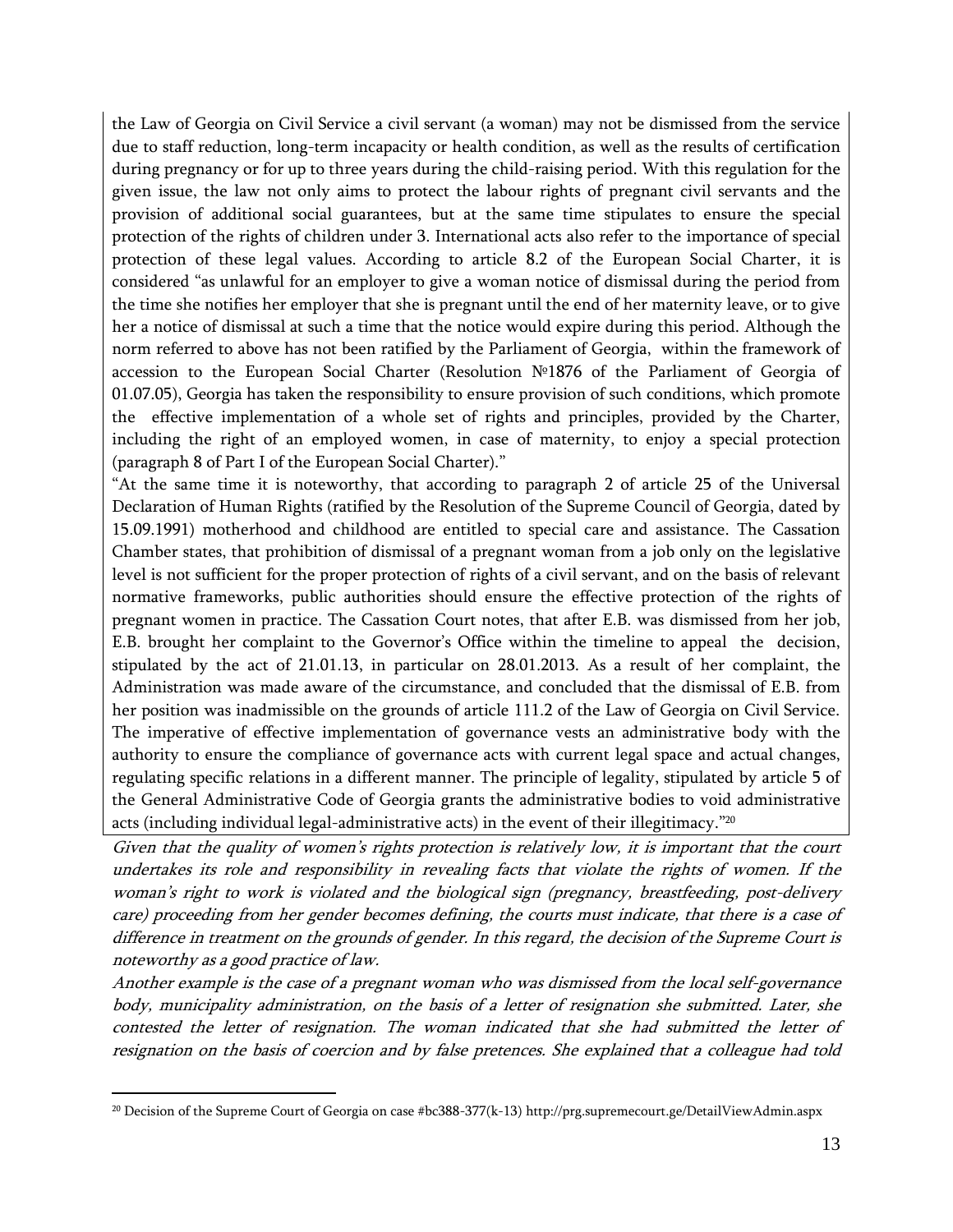her that all employees had to submit letters of resignation, and then a new governor would appoint them all again.

The Administrative Chamber of the Supreme Court found in favour of the claimant. In deliberating on the authenticity of the letter of resignation, the court took into account the woman's pregnancy. Further, the court noted that the voluntary resignation of a woman on the seventh month of her pregnancy creates doubt, especially taking into account the circumstance that she might take advantage of paid and unpaid leave during and after pregnancy. The court noted that the state has a particular responsibility in terms of women's rights protection and referred to international acts in the decision. The decision criticises gender insensitive laws.

"As a result of analysis of the local legislation, the Cassation Court concludes that in relation to labour rights of women, including pregnant women, minimum standards of protection are defined. In particular, Georgian legislation does not recognize the guarantees of equal remuneration, efficient norms, mechanisms prohibiting gender discrimination and sexual harassment at work. Moreover, the norms establishing the terms of the maternity leave of working women are also inconsistent with the international standards and do not meet the standards of fair conditions. Taking into account the economic and social background, the local legislation does not sufficiently protect labour rights of women before the birth of a child as well as after the birth. Consequently, realization of one of fundamental rights of women, the right of motherhood is extremely problematic."

"The Cassation Court considers, that normative acts regulating both public and private labour relations require harmonization of the norms of women's rights protection with international standards, in order to eliminate theoretical assumption of gender discrimination at the normative level." <sup>21</sup> –reads the rationale of the decision.

According to the Report of the Public Defender of Georgia for the year 2013 on the State of Affairs in the Sphere of Protection of Human Rights and Freedoms in Georgia, the issues of promotion of women, equal participation in economic development activities and equal pay still remain problematic. Despite the fact that more women are employed, the average remuneration of women remains lower than the average remuneration of men, which is preconditioned by the fact that women are employed in lower positions with smaller remuneration with little opportunity to advance, usually referred to as the "glass ceiling" of employment, which hinders their career development and promotion. According to the same report women are frequently refused employment on the ground of their marital status, possible pregnancy, and for the purpose of avoiding maternity and parental leave related expenses. 22

Thus in 2013, the average monthly nominal salary was 773.1 GEL, while the average salary of women amounted to 585.0 GEL, and for men 920.3 GEL. In 2014 this ratio remained at the same level, with the average monthly nominal salary at 818.0 GEL, with an average of

http://prg.supremecourt.ge/DetailViewAdmin.aspx

<sup>&</sup>lt;sup>21</sup> Decision of the Supreme Court of Georgia on case bs-463-451(k-13) 18 February 2014.

<sup>&</sup>lt;sup>22</sup> The Report of the Public Defender of Georgia on the State of Affairs in the Sphere of Protection of Human Rights and Freedoms in Georgia, 2013 page 495 and 497, available at: http://www.ombudsman.ge/uploads/other/1/1563.pdf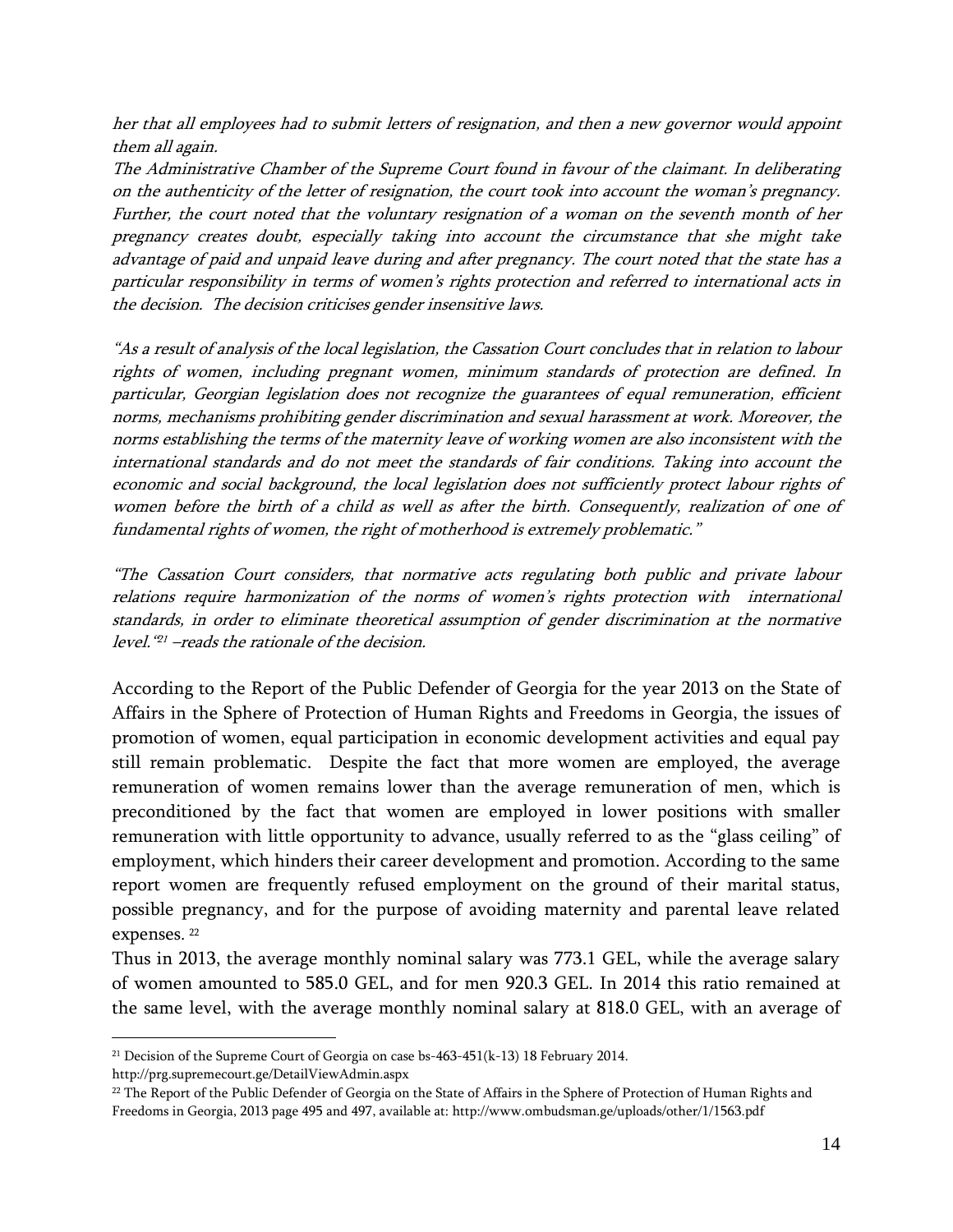617.9 GEL average for women and 980.0 GEL for men. <sup>23</sup> Consequently, it can be concluded that the remuneration of women is 40% lower than the remuneration for men, which indicates that men dominate on higher ranking and better paid positions. Georgian courts have not considered litigations in the given sphere, although the European standards in this regard are quite stringent. For example, the European Court of Justice finds unequal treatment on the grounds of gender by the employer as unacceptable.

The European Court of Justice Case, Hill  $\&$  Stapleton v. The Revenue Commission and the Department of Finance: the case was brought by two individuals, after the government introduced the manner in which duties and remuneration were to be divided in jobs, in which one position was shared by two temporarily employed persons. In the event of a vacancy, the temporarily employed persons could have been hired in a full-time position. Also, the employees occupying a full-time position once a year received salary increase by one grade. Part-time employees were getting a salary supplement after two years of employment, while full-time employees were getting a salary supplement after one year of employment. Two employees, who were returned to a full-time position, complained in regard to the scheme of calculation of salary supplements. According to the government, different treatment was justified, as it was based on the principle of assigning supplemental payment in the period of full-time employment, even though there was no sufficient evidence confirming that the record of service was calculated by the exact number of hours of work. The ECJ established that this was in fact, a case of discrimination by gender as women were mainly employed in part-time positions. The employer cannot justify discrimination by gender caused by the division of job-related duties because if the employer would change it, it would cause an increase in expenses.

In cases of disputable labour relations, it is advised that judges and human rights organizations pay specific attention to whether a women's labour rights are restricted or not, based on claims of an inability to be promoted or gain a salary increase, a violation of the equal remuneration principle.

### <span id="page-15-0"></span>Women in the Prosecutor's Office of Georgia and general courts

# Position and the control of the control of the control  $\mathbb{R}^n$  Total Women Men Persons employed in the Prosecutor's Office 871 871 329 38% 542 62% Prosecutors 436 128 29% 308 71%

#### Gender ratio in the Prosecutor's Office of Georgia

 $\overline{a}$ 

<sup>23</sup> [http://www.geostat.ge/cms/site\\_images/\\_files/georgian/genderuli%20statistika.pdf](http://www.geostat.ge/cms/site_images/_files/georgian/genderuli%20statistika.pdf)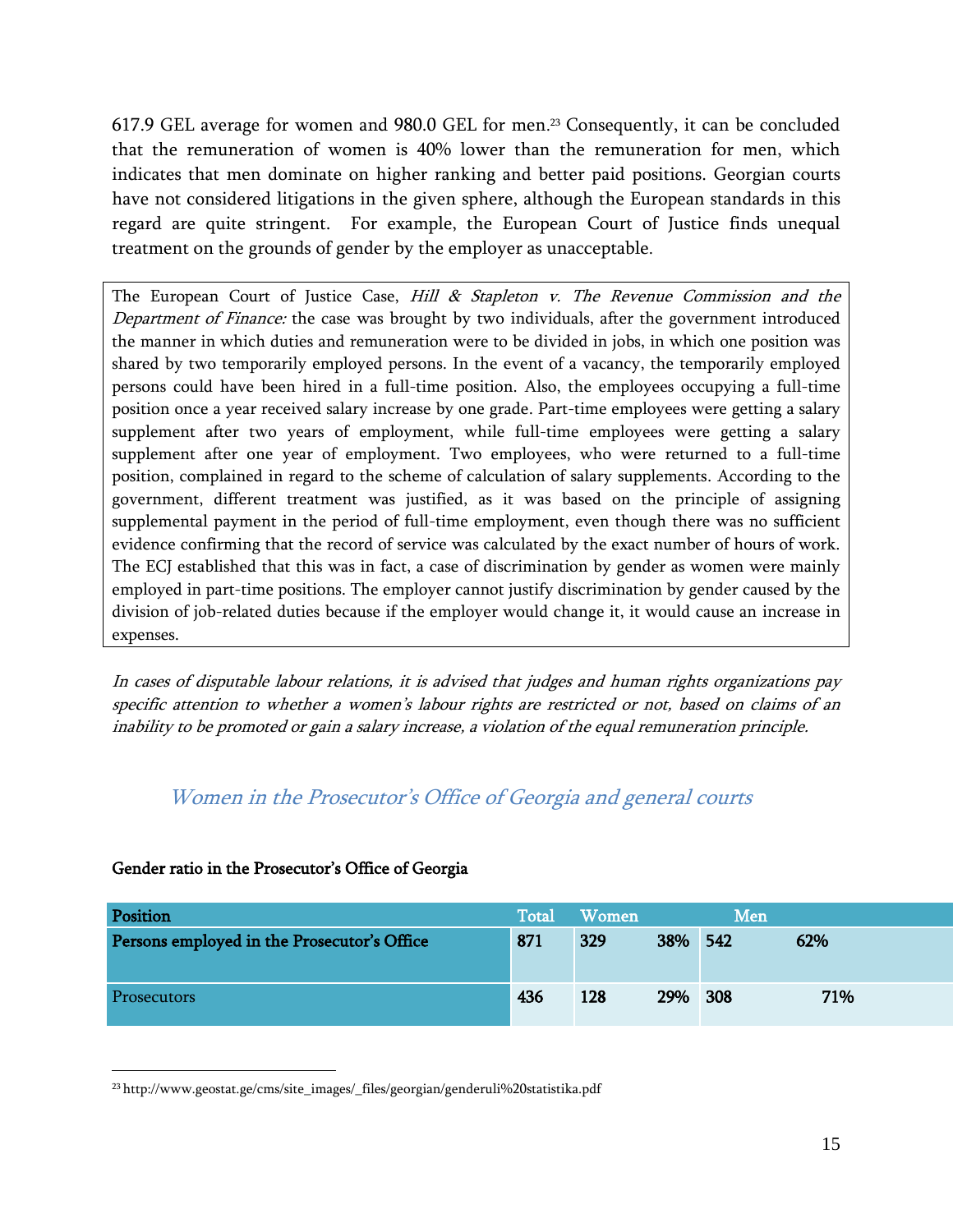| Investigators                                                                                                                                                                                                                                                                                                                                 | 96  | -7  | 7%      | 89  | 93% |
|-----------------------------------------------------------------------------------------------------------------------------------------------------------------------------------------------------------------------------------------------------------------------------------------------------------------------------------------------|-----|-----|---------|-----|-----|
| Intern <sub>s</sub>                                                                                                                                                                                                                                                                                                                           | 58  | 31  | 53 % 27 |     | 47% |
| Other employees (advisor, support staff and contract<br>employees)                                                                                                                                                                                                                                                                            | 281 | 163 | 58%     | 118 | 42% |
| At decision-making positions (chief prosecutor, the 108<br>first deputy of the chief prosecutor and deputies, heads<br>of departments and their deputies, heads of<br>administration, district prosecutors and their deputies,<br>heads of investigation department and departments of<br>district prosecutor's office, regional prosecutors. |     | 15  | 14%     | 93  | 86% |

#### As of December 2015 the gender ratio in the courts system is as follows.

This information will be updated by the end of the year, in a final version of the manual. Because of some ongoing changes in data.

| Position                                                       | <b>Total</b>                  | Women          |       | Men        |     |
|----------------------------------------------------------------|-------------------------------|----------------|-------|------------|-----|
| Number of Judges<br>(26 Trial and 2 Appeals Courts)            | 230<br>(with 68 vacant seats) | 122            | 52%   | 108        | 48% |
| <b>Supreme Court</b>                                           | 14                            | 6              | 42%   | 8          | 58% |
| <b>HCOJ</b> members                                            | 14                            | 4              | 28%   | <b>11</b>  | 72% |
| <b>Disciplinary Committee</b>                                  | $\overline{\mathbf{3}}$       |                | 33% 2 |            | 67% |
| Disciplinary Chamber of the Supreme 3<br><b>Court, Members</b> |                               | 1              | 33%   | $\sqrt{2}$ | 67% |
| <b>Court Chairs</b>                                            | 29                            | $\overline{2}$ | 6%    | 27         | 94% |
| <b>Chairs of the Court Chambers</b>                            | 17                            | 3              | 17%   | 14         | 83% |
| <b>HSOJ</b> Independent Council                                | 6                             |                | 16%   | 5          | 84% |
| <b>HSOJ</b> Directorate                                        | $\overline{2}$                |                | 50%   |            | 50% |

Given the data above, it is clear that women are not well represented in administrative positions within the Georgian judiciary system. Moreover, despite the fact that the majority of judges are women (52%); women judges mainly support male candidates for elected positions. Out of 14 members of the Council of Justice, only 4 are women, 2 out of which are elected by judges, and 2 by the Parliament.

#### <span id="page-16-0"></span>Women's rights in families

The Constitution of Georgia, as well as the hierarchically subordinated legislation establishes the principle of equality between spouses. The Civil Code of Georgia contains definitions of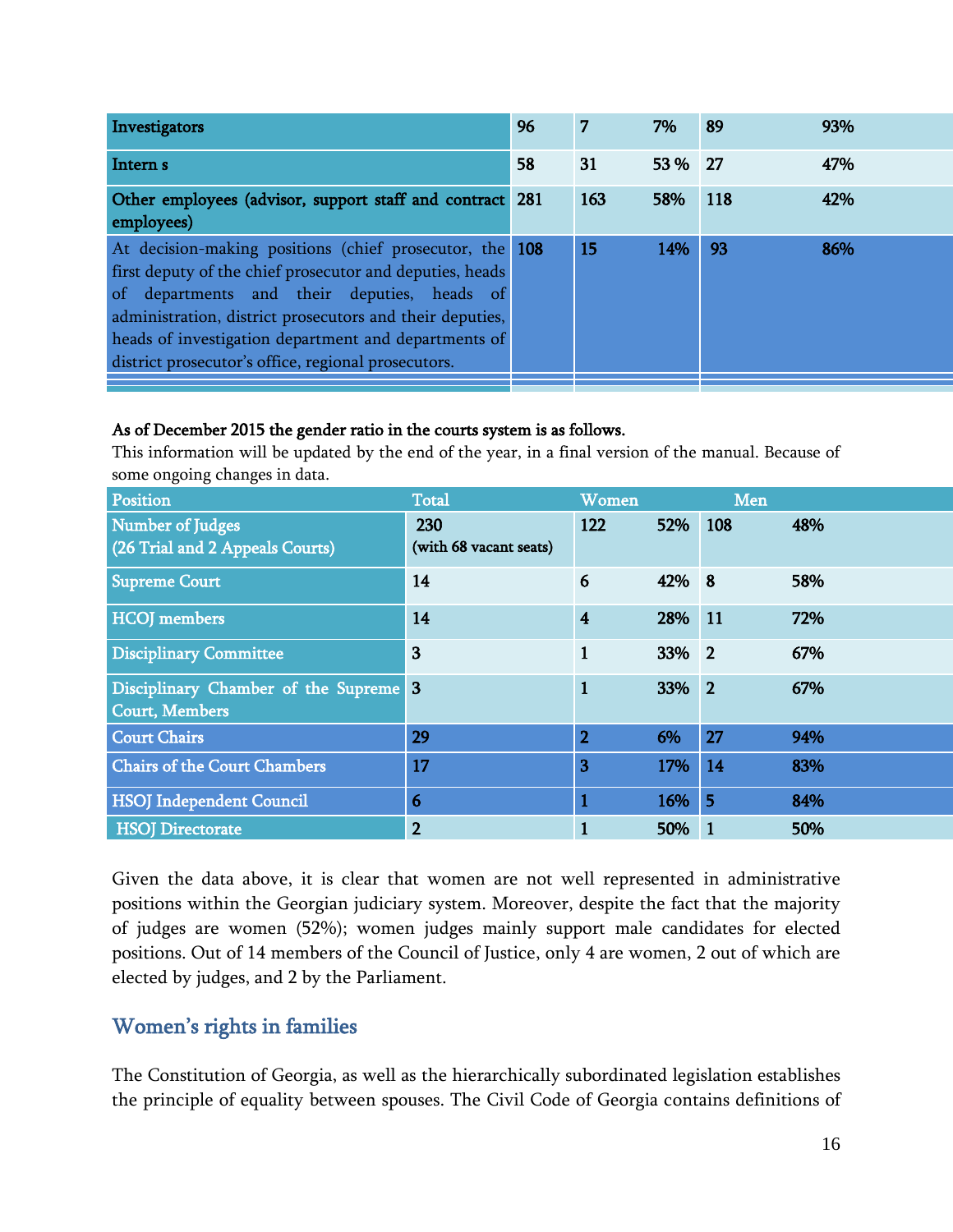marriage as well as the conditions of entering into marriage. Marriage is a voluntary union of a woman and a man, which is registered with a relevant territorial office of the Public Service Development Agency of the Ministry of Justice of Georgia. Entry into marriage requires persons to be of a marriageable age (18 years old) and consent of the persons to be married. In domestic relations, the spouses shall have equal personal and property rights and bear equal responsibilities<sup>24</sup>. The Code contains direct prohibition of discrimination when entering into a marriage and in domestic relations, stating that rights may not be restricted directly or indirectly, and no direct or indirect preference may be given on the grounds of origin, social and property status, racial and ethnic background, sex, education, language, attitude to religion, type and nature of activities, place of residence and other circumstances.

According to the civil Code of Georgia, spouses shall jointly decide issues relating to the children's upbringing and other family affairs<sup>25</sup>, although the law stipulates, that each spouse has the right to retain individuality during their marriage. Each spouse shall be free to choose his or her activity and occupation, and choose his or her place of residence at his or her discretion unless doing so contradicts family interests<sup>26</sup>. Spouses retain the right to posses separate property in marriage. Property that each of the spouses owned before the marriage, property inherited or received as a gift during the marriage, as well as articles acquired by spouses for personal use shall be deemed as separate property of the spouse. 27

Despite the guarantees stipulated by the law, the patriarchal attitudes prevailing in the Georgian society and family's causes nihilism and a passive attitude towards the protection of women's rights. One survey revealed that 63% of the respondents believe that a good wife should obey her husband, even if she does not agree with him. 56% of women and 72% of men agree with this statement. <sup>28</sup> Spouses mainly enter into litigation in order to protect their right to property only after divorce. The practice of entering into marriage contracts otherwise, is not widespread.

Spouses mainly enter into litigations more actively in regard to issues related to the bringing up of children, such as imposition of the duty to pay alimony in the event of divorce, determination of the place of residence of a child and custody over a child, which is granted by the court in the events when parents are in disagreement on a given issue. In such disputes, the courts try to protect the best interests of a child, without violation of parent's rights at the same time

The law stipulates that men and women heirs are equal, but due to patriarchal attitudes and deeply rooted stereotypes, women avoid defending their inheritance rights. Traditionally in Georgian families, attitude towards men and women are different. A woman traditionally

<sup>24</sup> The Civil Code of Georgia, article 1152

<sup>25</sup> The Civil Code, article 1155

<sup>26</sup> Ibid. articles 1155–1157

<sup>27</sup> Ibid. articles 1161– 1162

<sup>&</sup>lt;sup>28</sup> Survey on public attitudes in regard to gender equality in politics and business

http://www.ge.undp.org/content/dam/georgia/docs/publications/GE\_UNDP\_Gender\_Research\_GEO.pdf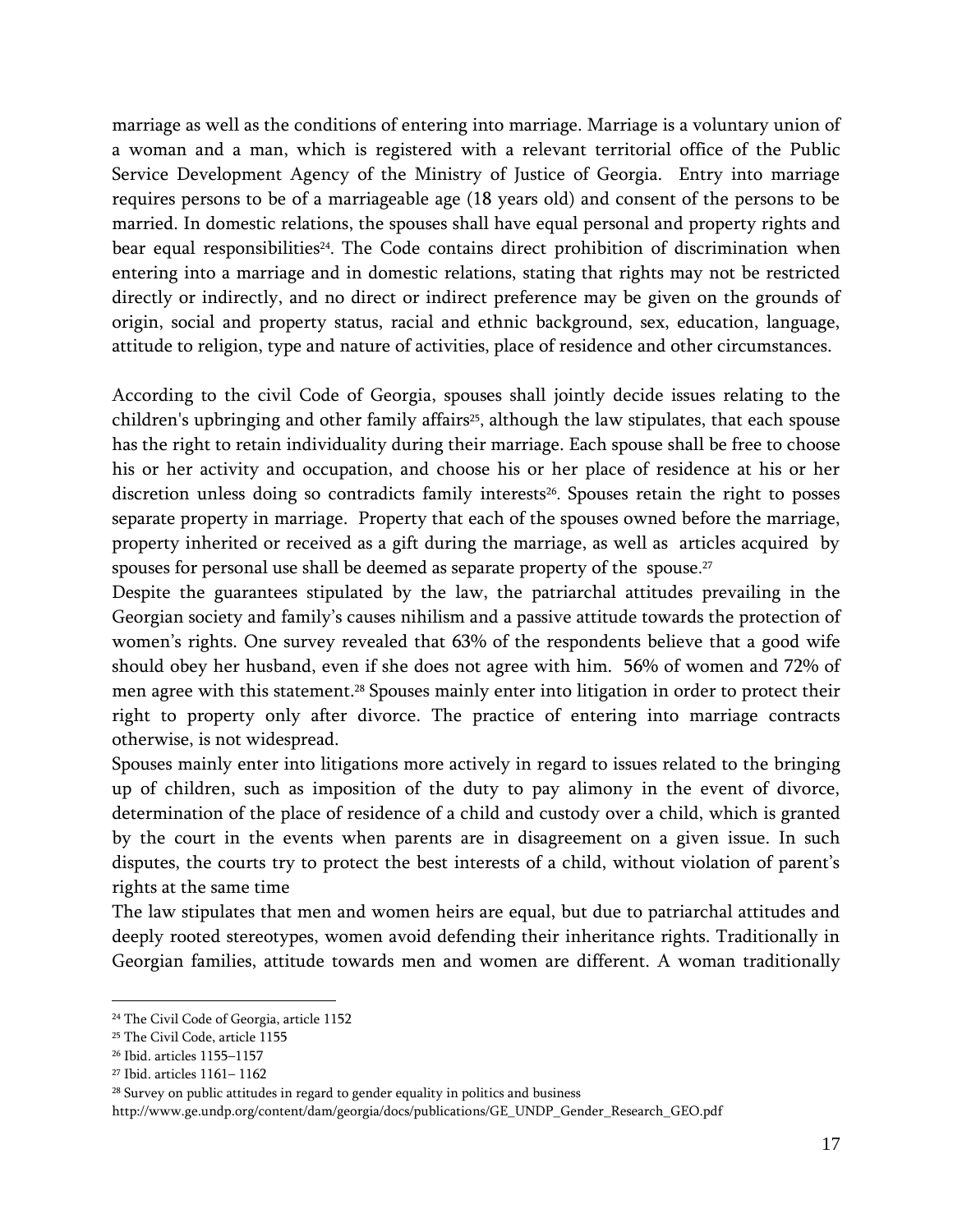obtained dowry from her parents such as movable property, including furniture, crockery, home appliances, and jewellery. By doing so, it was considered that the parents have fulfilled their obligations towards her, while immovable property such as the house and land would go to the son Daughters' would not claim their share of this property. This tradition was created from take the well-established rule according to which a woman would move to live in her husband's house and the son would stay with his parents. This rule promotes a passive attitude of women in regards to protection of their inheritance rights, especially if women belong to ethnic minorities, residing in regions. In the course of disputes on these given issues, the parties involved in the proceedings often express stereotypical and sexist opinions. Such proceedings are especially fertile "polygons" for judges to not pay their due diligence, in order to promote the elimination of stereotypes established in society, and motivate women to fight more actively for their rights and use the safeguards provided by the law more effectively. The proceedings of domestic disputes are often attended by the supporters of the parties, particularly, parents, sisters, brothers, their spouses and other relatives. During oral hearings the judges should explain and focus on issues, such as equal rights of men and women heirs of the same categories, the opportunity of spouses for equal participation in making the decisions on the issues of family needs and equal obligations of mutual support. They should respond to degrading sexist statements and speeches.

The role of judges is important in the process of establishing agreement on the terms of conciliation between the parties. Judges should pay attention to proposals and terms of the parties motivated by stereotypical views such as: "she is a woman and she does not need more"; "he is a man and he must support his family"; "women have more free time"; "a father's property should be inherited by his sons" and "<sup>a</sup> son is a successor of a gene (the bearer of the family name)". The judges should indicate to the stereotypical character of each statement to the audience and refer to local and international legal standards.

#### <span id="page-18-0"></span>Access to reproductive healthcare, family planning and contraception

The state promotes family planning through adherence to the principle of gender equality. All citizens of Georgia shall have the right to independently determine the number of children they have and the time of their birth. <sup>29</sup> Promotion of reproductive health as one of the key objectives of the state is declared in the law by the Ministry of Health, Labour and Social Affairs of Georgia.<sup>30</sup> Promotion of awareness rising in the sphere of reproductive health and gender equality is approved by the Ordinance of the Parliament of Georgia of 2014. 31

Protection of women's health through the reduction of abortions represents one of the priority objectives of the state. The law also establishes the rules of artificial insemination and defines the rights of single women to motherhood, and the donor. <sup>32</sup> The decision of

<sup>29</sup> See the law of Georgia "On health care", article 136

<sup>30</sup> See the law of Georgia "On public health", article 1

 $31$ , On approval of Action Plan for 2014-2016 for the implementation of Gender Equality Policy in Georgia", decree of the Parliament of Georgia of 2014, article 4.3. [http://www.mod.gov.ge/assets/up-modul/uploads/pdf/gender/genderuli-](http://www.mod.gov.ge/assets/up-modul/uploads/pdf/gender/genderuli-Tanasworobis-erovnuli-samoqmedo-gegma.pdf)[Tanasworobis-erovnuli-samoqmedo-gegma.pdf](http://www.mod.gov.ge/assets/up-modul/uploads/pdf/gender/genderuli-Tanasworobis-erovnuli-samoqmedo-gegma.pdf)

<sup>&</sup>lt;sup>32</sup> See the law of Georgia "On health care", articles 141, 143, 144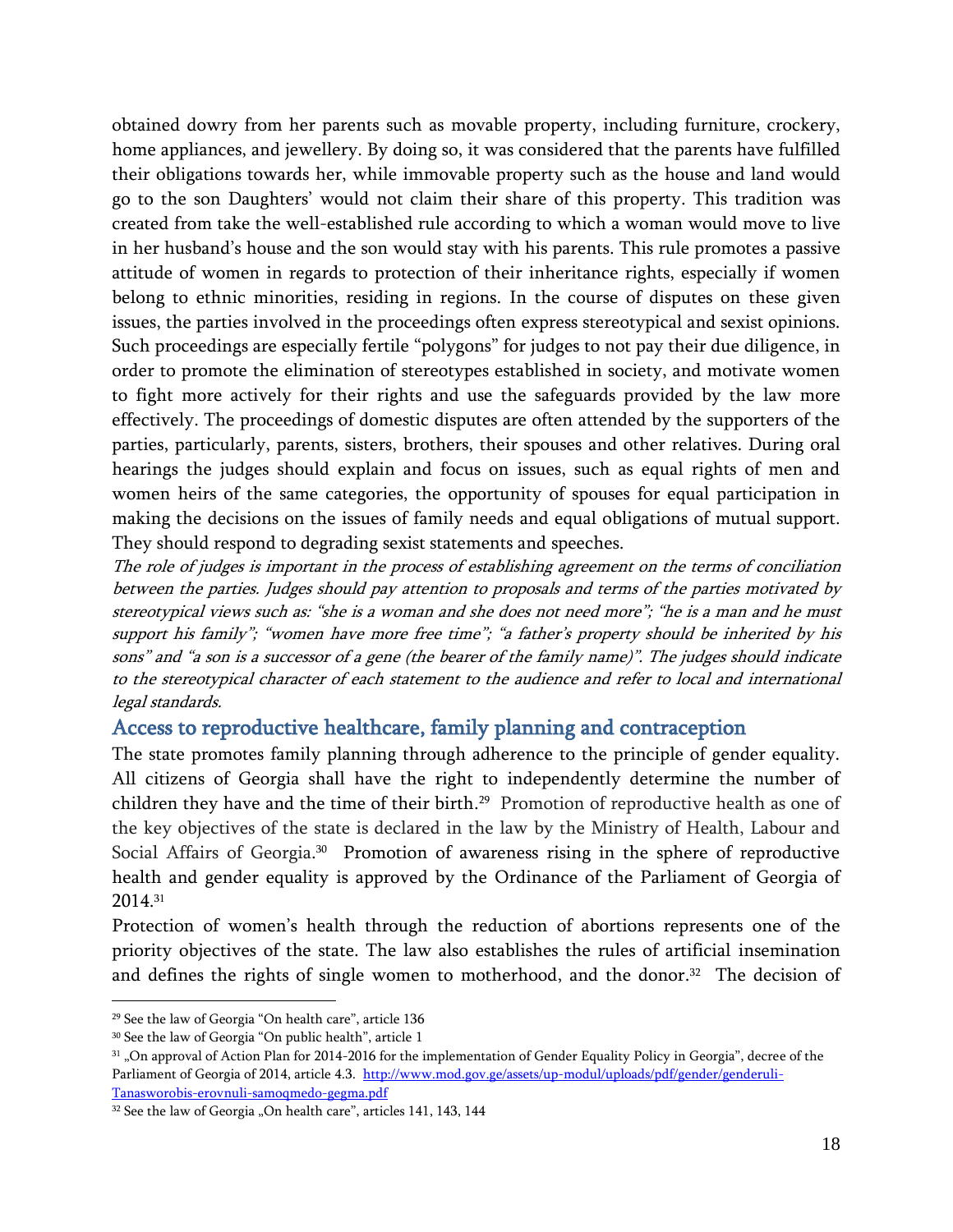Tbilisi City Court, which granted the right to a single woman to use a fertilised embryo without permission of her former spouse, is of precedential importance. 33

### <span id="page-19-0"></span>Sex selection before birth

<span id="page-19-1"></span>According to the survey performed with the support of United Nations Population Fund (UNFPA) "Gender-biased sex selection in Georgia, context, evidence and implications", assessment of abortion indicators is a current issue, as in clinics and other medical centres, abortions are not properly registered. There is no data on the sex of aborted foetus that could provide direct evidence of its use as a sex selection method. The latest 2010 RHS includes sex selection as a potential reason for abortion, but only 1.4 of women gave it as a reason for their abortion. 34

### Internal legislation and practice regarding sex selection before birth

Chapter 23 of the Law of Georgia on Healthcare is dedicated to family planning the duration of pregnancy during which an abortion is permitted as well as the conditions of conducting of abortions. At the same time, the state sets as its priority in the reduction of abortions in order to protect the health status of women (38).

In regards to the conditions in which induced abortion may be approved, the Order of the Minister for Labour, defines these rules for the procedures of conducting induced abortions in healthcare facilities of the obstetrical-gynaecological kind and prohibits induced abortion for gender-selection purposes. According to the provision approved by this order, the induced abortion may be conducted either: a) voluntarily ( at a woman's request) up to and including the12<sup>th</sup> week of pregnancy; b) according to medical and social indications from the 12<sup>th</sup> to 22<sup>nd</sup> week of pregnancy. According to the same order, it is prohibited to conduct induced abortion for the purpose of sex selection except for the case, when it is necessary to avoid sex-linked hereditary diseases. 35

Article 133 of the Criminal Code of Georgia stipulates liability for illegal abortion, which means that the abortion was conducted in violation of the rule established by the law and regulatory acts. Consequently, in the case of pregnancy longer than 12 weeks the abortion is permitted only on the basis of medical and social indications and abortion for the purpose of sex selection is prohibited. The perpetrator may be any physical person, including medical personnel involved in the illegal abortion.

Accordingly, the prosecutor and the judge should view the abortion, conducted for the purpose of sex selection when the term of pregnancy exceeds 12 weeks, as offence provided by article 133 – illegal abortion.

 $\overline{\phantom{a}}$ 33The decision of Tbilisi City Court of August 21, 2015 <http://www.tcc.gov.ge/index.php?m=443&newsid=723>

<sup>&</sup>lt;sup>34</sup> Survey conducted by the support of UNFPA ,Gender-biased sex selection in Georgia, context, evidence and implications"; 2015.<http://en.calameo.com/read/000713529fba88352dbbb>

<sup>&</sup>lt;sup>35</sup> See order of the Minister of Labour, Health and Social Affairs "On approval of rules of induced abortion", 2014;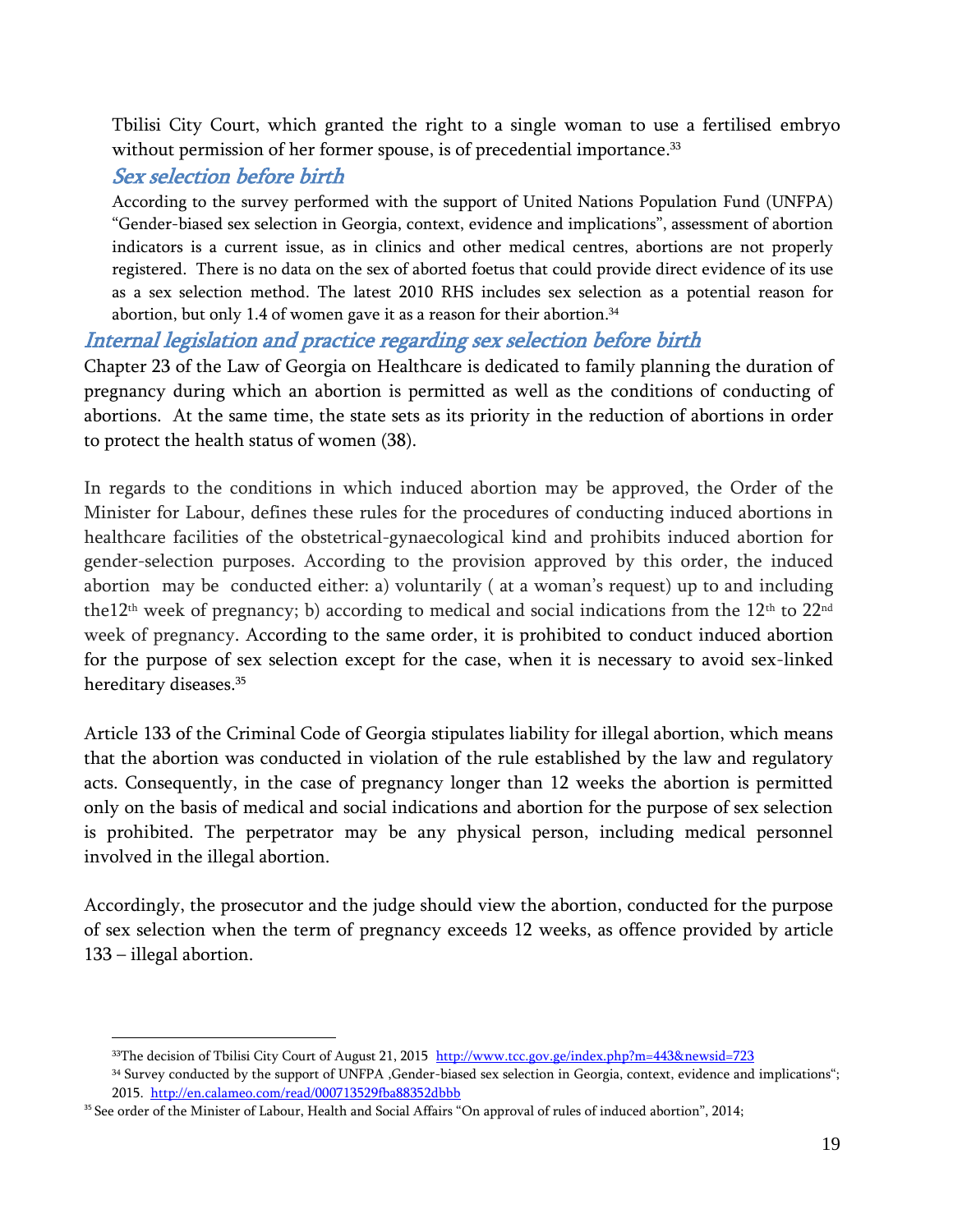The criminal justice system has limited practice in this direction. In recent years, there has been no criminal case, when a person was charged with illegal abortion, including, the abortion for the purpose of sex selection.

#### <span id="page-20-0"></span>Ensuring medical confidentiality in regard to cases of violence against women

Medical care providers are obligated to protect the confidentiality of information held by them about patients both during patients' lives and after the patients' deaths. <sup>36</sup> Medical workers and all employees of a medical institution are obliged to maintain medical confidentiality between the physician and patient, except in cases when a relative or a legal representative of a deceased person, a court, or investigatory bodies demand disclosure of confidential information. <sup>37</sup> Thus, the information on the health status of a person is confidential information and can be disclosed to medical personnel only in exclusive cases, listed in the law. <sup>38</sup> For example, it is required by law enforcement bodies on the basis of a relevant court decision, or it is deemed necessary in order to conduct a forensic-medical examination, the person who executes the medical procedure is obligated to disclose information on the patient's health condition. Also, medical care providers have the right to disclose information, related to a possible case of domestic violence, and/or the risk of repeated violence. Still, this information can only be provided to relevant state bodies for the purpose of protecting the rights and interests of a patient. <sup>39</sup> Information regarding the health status of a person is personal information which must be protected from disclosure by prosecutors and judges. It is desired, that such information be requested only in the case of strict necessity, when it holds crucial importance for the protection of the rights of the victim and/or fair administration of justice with regards to the accused person.

### <span id="page-20-1"></span>All forms of violence against women as outlined in the Istanbul Convention (including domestic violence (DV), sexual violence, rape, sexual harassment

#### <span id="page-20-2"></span>Social, criminological and procedural aspects of violence against women

According to sociological surveys, there are key factors that promote traditional thinking, a low level of awareness from the population, impacting domestic violence. These factors contribute to the passivity of women and tolerant attitudes towards domestic violence in Georgia. However, it should be noted that the ideas of subjects of the survey also confirm that along with socio-economic transformation, the situation in Georgia is gradually changing and the new generation does not blindly follow tradition, and are more willing and ready to protect their rights. 40

<sup>36</sup> Law of Georgia "On patient rights", article 27

<sup>37</sup> Law of Georgia "On healthcare", article 42

<sup>38</sup> Law of Georgia "On medical practice", article 48

<sup>&</sup>lt;sup>39</sup> Law opf Georgia "On patient rights", article 28, law of Georgia "On medical practice", article 48

<sup>40</sup> Within the framework of project jointly funded by United Nations Population Fund and the Norwegian government "Combating Gender Based Violence in South Caucasus", ,,ACT", Center of Social Sciences, in cooperation with I. Javakhishvili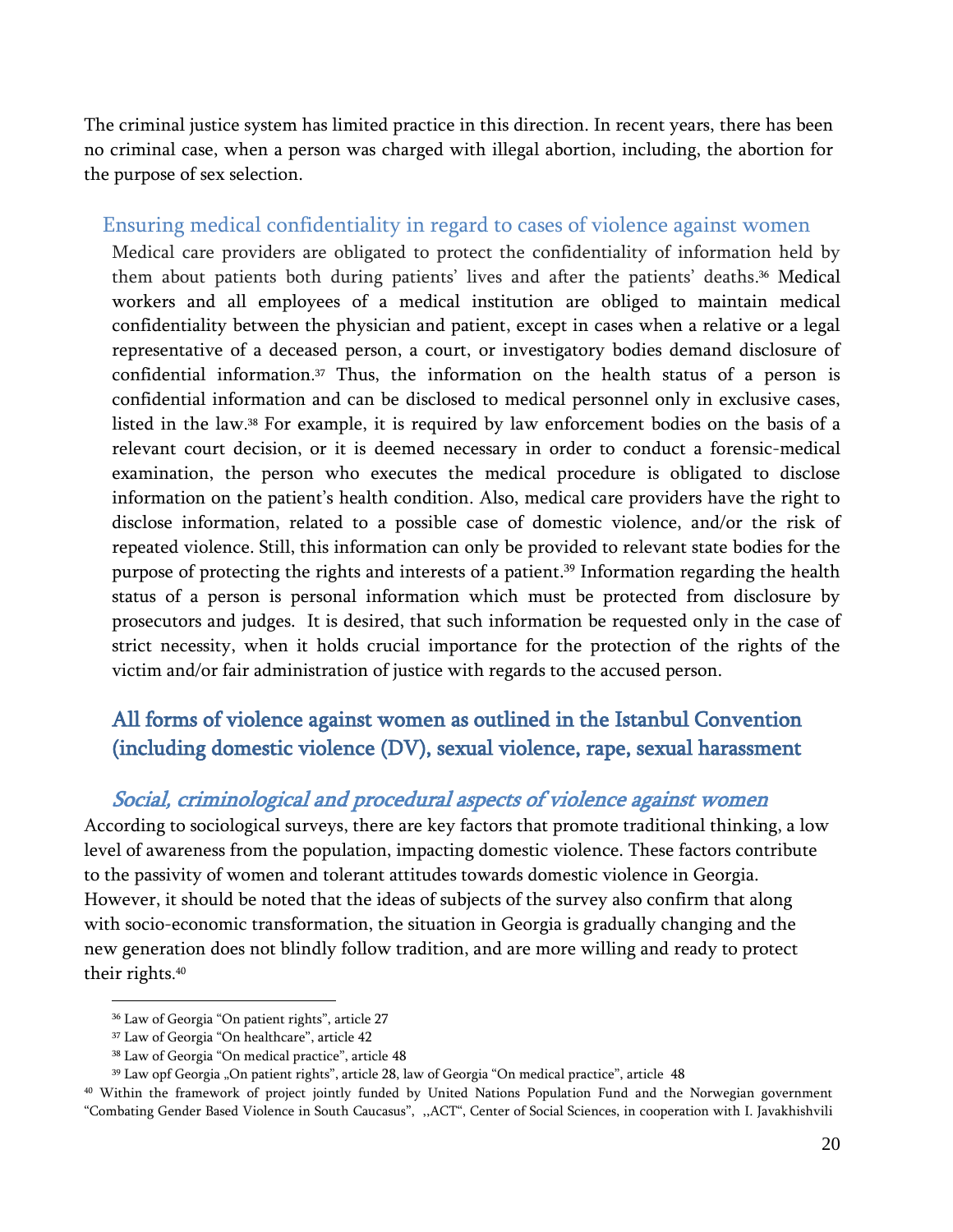#### <span id="page-21-0"></span>Discussion of all forms of violence against women

Georgian legislation, namely the Law of Georgia of 2006 on the Elimination of Domestic Violence, Protection and Support of Victims of Domestic Violence contains definition of different forms of violence, i.e.:

> Physical violence – beating, torture, damage to health, illegal deprivation of liberty or any other action that causes physical pain or suffering, withholding health needs, which leads to damage to health or death of a family member;

> Psychological violence – insulting, blackmailing, humiliation, threats, or any other action that violates a person's honour and dignity;

> **Sexual violence** - sexual act by violence or threat of violence, or by taking advantage of the victim's helplessness; sexual act or other acts of sexual nature or child sexual abuse;

> Economic violence - an act, which causes restriction of the right to have food, dwelling and other conditions for normal development, to enjoy property and labour rights, to use common property and to administer one's own share of that property $^{\rm 41}.$

According to the Criminal Code of Georgia, different forms of physical violence contain different elements of crime, such as: premeditated murder (articles 108-109); crimes against health (articles 117-120; and 125-126<sup>1</sup> ); torture (article 144<sup>1</sup> ), degradation or inhuman treatment (article 144<sup>3</sup> ); unlawful imprisonment (article 143) and etc.

The package of amendments to the Criminal Code of Georgia has been prepared on the basis of the Council of Europe's Convention on Preventing and Combating Violence against Women and Domestic Violence, which stipulates for criminalization of compulsory sterilization (article  $133<sup>1</sup>$ ).

The Criminal Code criminalizes the following forms of psychological violence: violence, that has caused the victim psychological suffering (article 126); Violence, regular insults, blackmail, humiliation by one family member of another family member, which has resulted in physical pain or anguish (article 126<sup>1</sup>); coercion (article 150); threats (article 151), incitement to suicide (article 115).

On the basis of the Council of Europe's Convention on Preventing and Combating Violence against Women and Domestic Violence, the Code also criminalizes "chasing" (article 151<sup>1</sup> ) – an unlawful observation of person, his family member or a relative, as well as establishing unwanted communication, or any other deliberate actions, which are implemented regularly

 $\overline{a}$ 

Tbilisi State University, a group of researchers conducted national survey of issues of domestic violence against women in Georgia; 2010<http://www.feminizmi.org/wp-content/uploads/2015/02/geo-domestic-violence.pdf>

<sup>41</sup> See law of Georgia "On elimination of domestic violence, protection and support of victims of domestic violence", 2006.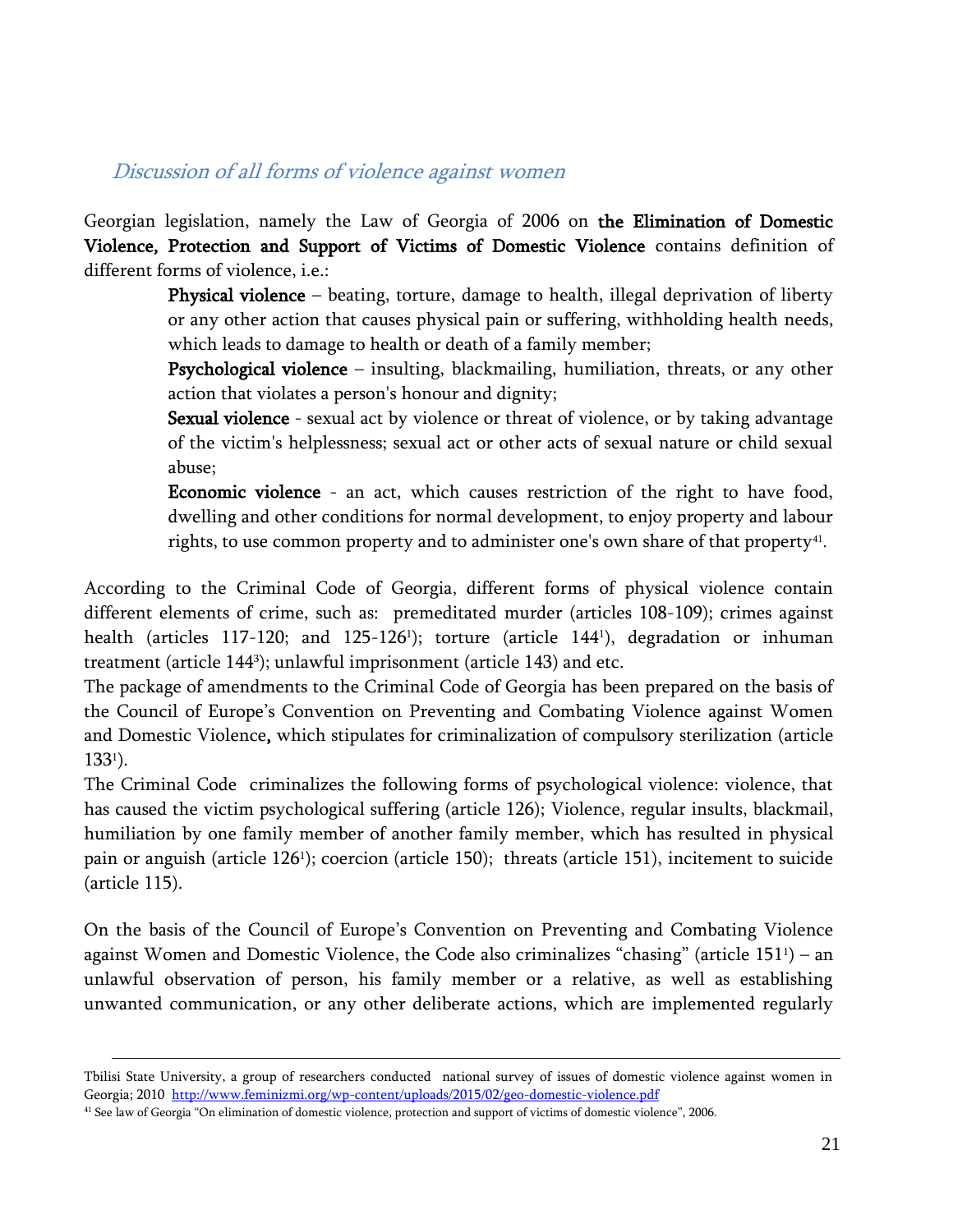and cause mental anguish and suffering of the victim, committed for the purpose of causing such suffering or fear.

The Criminal Code recognizes the following forms of sexual violence: rape (article 137), violent act of sexual nature (article 138), coercion into sexual intercourse or any other act of sexual nature (article 139), Sexual intercourse or any other act of sexual nature with a person who has not attained the age of 16 years (article 140), lewd acts (article 141).

### <span id="page-22-1"></span><span id="page-22-0"></span>Domestic violence

Internal legislation regarding domestic violence (detailed discussion of article 11<sup>1</sup> and 126<sup>1,</sup> Criminal Code of Georgia; Georgian law of Domestic Violence, Protection and Assistance of Victims of Domestic Violence);

The Law of Georgia on the Elimination of Domestic Violence, Protection and Support of Victims of Domestic Violence defines a set of actions which characterise domestic violence, legal and organizational grounds for detecting and eliminating domestic violence, as well as guarantees for the legal protection and support of victims of domestic violence. 42

The definition of domestic violence is provided in article 11<sup>1</sup> of the Criminal Code of Georgia, which defines the circle of family members for which the Code applies, and the list of domestic offences, which if committed against a family member by another family member, shall be qualified as domestic crime.

Article 126<sup>1</sup> of the Criminal Code of Georgia refers to two types of actions, each of which separately contains elements of crime; 1. Physical violence of one family member towards another; 2. Psychological violence of one family member towards another.

Consequently, the act of violence of one family member against another, which causes physical pain to the injured, but does not result in any damage to health, is qualified according to article 1261 of the Criminal Code of Georgia. If the forensic medical examination concludes that the health of the injured is damaged as a result of violence, the action shall be qualified according to the relevant article of crime against health, with indication to article  $11<sup>1</sup>$  (the general article of domestic crime).

Psychological violence of one family member against another is also qualified according to the same article 1261: insulting, blackmailing and humiliation, which must have a systematic character and cause suffering to the victim or moral damage.

However, if systematic physical violence of one family member against another (e.g.: more than two cases of beatings) is evident, the action of the person goes beyond article 126<sup>1</sup> and must be qualified according to another article-article 126.

 $\overline{\phantom{a}}$ <sup>42</sup> See the Law of Georgia on Elimination of Domestic Violence, Protection and Support of Victims of Domestic Violence, 2006;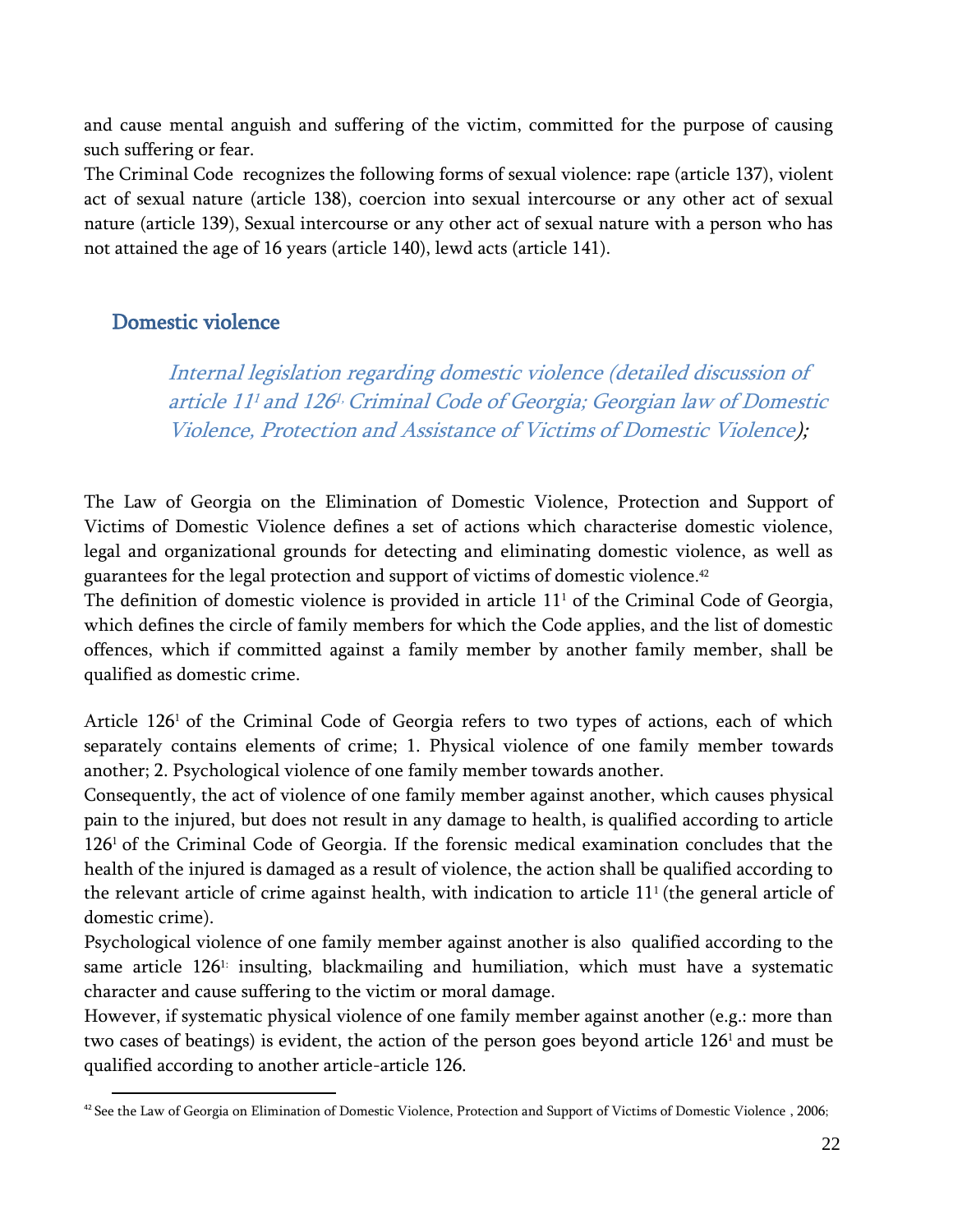#### <span id="page-23-0"></span>The nature and forms of domestic violence in Georgia;

Criminological overview of domestic violence – annual statistics and comparative analyses (its level and dynamics, the main forms and reasons, the main characteristics of the victims and the offenders, sanctions, identification of risk-groups, etc.);

For the purpose of the effective prevention of domestic violence, identification of drawbacks in the investigation of cases of violence and determination of the needs related to the elaboration of guiding recommendations for prosecutors, the Chief Prosecutor's Office has examined the cases of domestic violence that occurred throughout the territory of Georgia in 2014 and 2015 in the period between January and September (9 months, comparative analysis)43. The analysis has revealed, that in comparison with 2014, where there were 330 reported cases of domestic violence, the number of cases of domestic violence has doubled in 2015. This trend that shows an increase in cases of domestic violence is partly provided by the fact that numerous campaigns against domestic violence were conducted in 2015, which increased the rate of victims coming forward to law enforcement bodies with cases of domestic violence. In 2014, the rate of reported cases of domestic violence from victims and the willingness to cooperate with law-enforcement was low.

On the basis of the above-referred analysis we can conclude that the rate of cooperation of victims of domestic violence with investigation has increased also. From the standpoint of victims of violence who have initiated cases for investigation, this is a position trend. For example, Out of 680 criminal cases, only 25 victims changed their initial testimony in favour of the accused. If we compare this data to the figures of 2014, victims would only cooperate with the investigation until the initial interrogation and in the course of the investigation, victims would change their testimony or refuse to testify against their close relatives. In 2015, victims would change positions in the duration of the investigation less frequently. Consequently, out of 680 registered cases of domestic violence, 414 persons were charged according to various articles for the domestic violence committed against a family member.

This can be attributed to numerous campaigns against domestic violence, conducted in 2015, which presumably increased the trust of victims of domestic violence towards law-enforcement boides , as well as their motivation to protect their rights and adequately respond to cases of violence. In particular, prosecutors were trained in the main issues of domestic crime: the essence and forms of domestic violence, prevention and identification mechanisms, protective and restraining orders, issues of an application for referral procedures, specifics of communication with victims of domestic violence, and the psychological aspects of domestic violence. Special trainings were provided to coordinators of witness and victim workers in the prosecution system. As for public awareness-raising campaigns, during 2015 in almost 20 cities of Georgia, 35 meetings were held in which 1335 citizens participated. They received

l

<sup>&</sup>lt;sup>43</sup> See details in "Analysis of violent crime", the Chief Prosecutor's Office, 2016.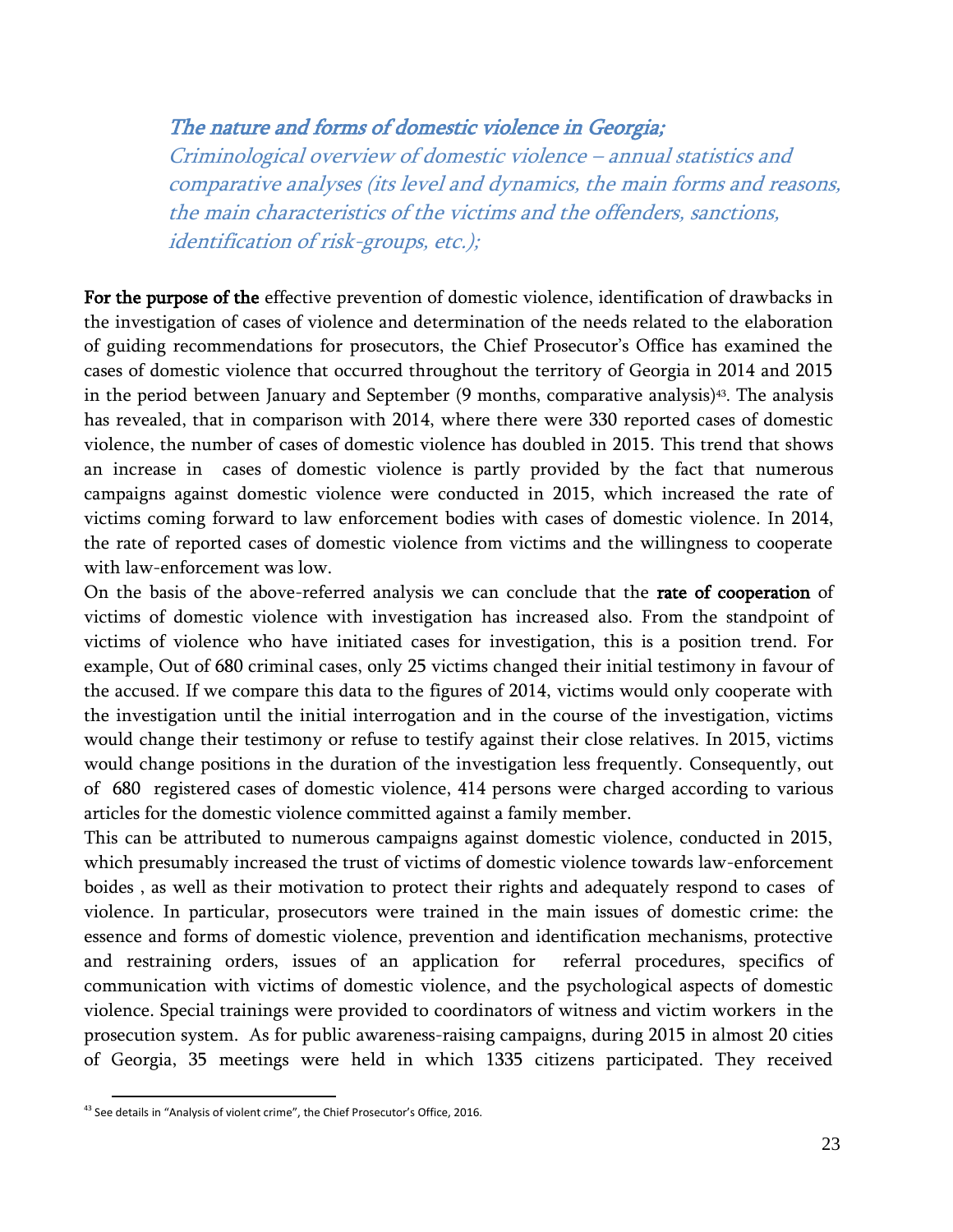information on the essence, results of domestic violence, protection mechanisms, shelters for victims, etc. All this led to a comparatively high level of willingness from victims to better protect their own rights.

In addition to planning and implementing preventive measures for the increase of the degree of availability of justice for women, and the timely and proper response on cases of violence by law enforcement bodies, , adequate criminal policy and penalties are crucial.

Notwithstanding the above, certain shortcomings remain in the identification and effective responses to domestic violence.

### <span id="page-24-0"></span>The gaps of identification and prosecution of psychological and systematic violence; methodology of obtaining evidence in such cases; improving DV victims access to justice, ways of encouraging victims to collaborate with the investigative bodies.

As it has become clear from the analysis<sup>44</sup>, almost half of the victims of domestic violence have been subjected to such violence from the offender systematically, or on numerous occasions. At the same time, it was identified that under qualification of domestic violence (articles  $11<sup>1</sup>$  and 126 of the Criminal Code) the prosecution has been initiated in regards to only 2 cases of violence. Consequently, we can conclude that at the stage of investigation the relevant authorities cannot duly identify the facts of domestic violence and corroborate it with relevant evidence, while the victims of violence indicate in their testimonies, that the family members regularly subjected them to violence. On one hand, this can be caused by the inability of investigators to properly identify the systematic character of violence during interrogation of the victims. On the other hand, this can be caused by the difficulties related to obtaining evidence in cases of domestic violence.

To prove systematic physical violence, the investigation should obtain the relevant evidence. First of all, it is recommended to ask the following to all victims of domestic crime: whether it is the first incidence of violence, or beating, or if other incidents of violence by the abuser had already taken place; when such facts occurred, relevant witnesses that can confirm it, and whether the victim had applied to a hospital or psychologist regarding the situation. If the unity of the relevant evidence from these questions creates reasonable doubt of more than two incidents of violence, the offender must be charged under qualification of systematic violence instead of qualification of one-time violence.

For example, in one criminal case where the accused was charged with systematic beating and verbal assault of the victim which caused them physical pain and mental anguish, a result of, s the action of the accused was repeated in 4 similar cases , where for 2 of the cases, the exact date of the offence cannot be determined, though it is enough evidence to be qualified as systematic violence. During the questioning, the victim named the witnesses of each incident, who were questioned on the case. Further, a forensic-medical examination was made on the

 $\overline{a}$ 

<sup>&</sup>lt;sup>44</sup> See details in "Analysis of violent crime", Chief Prosecutor's Office of Georgia, 2016.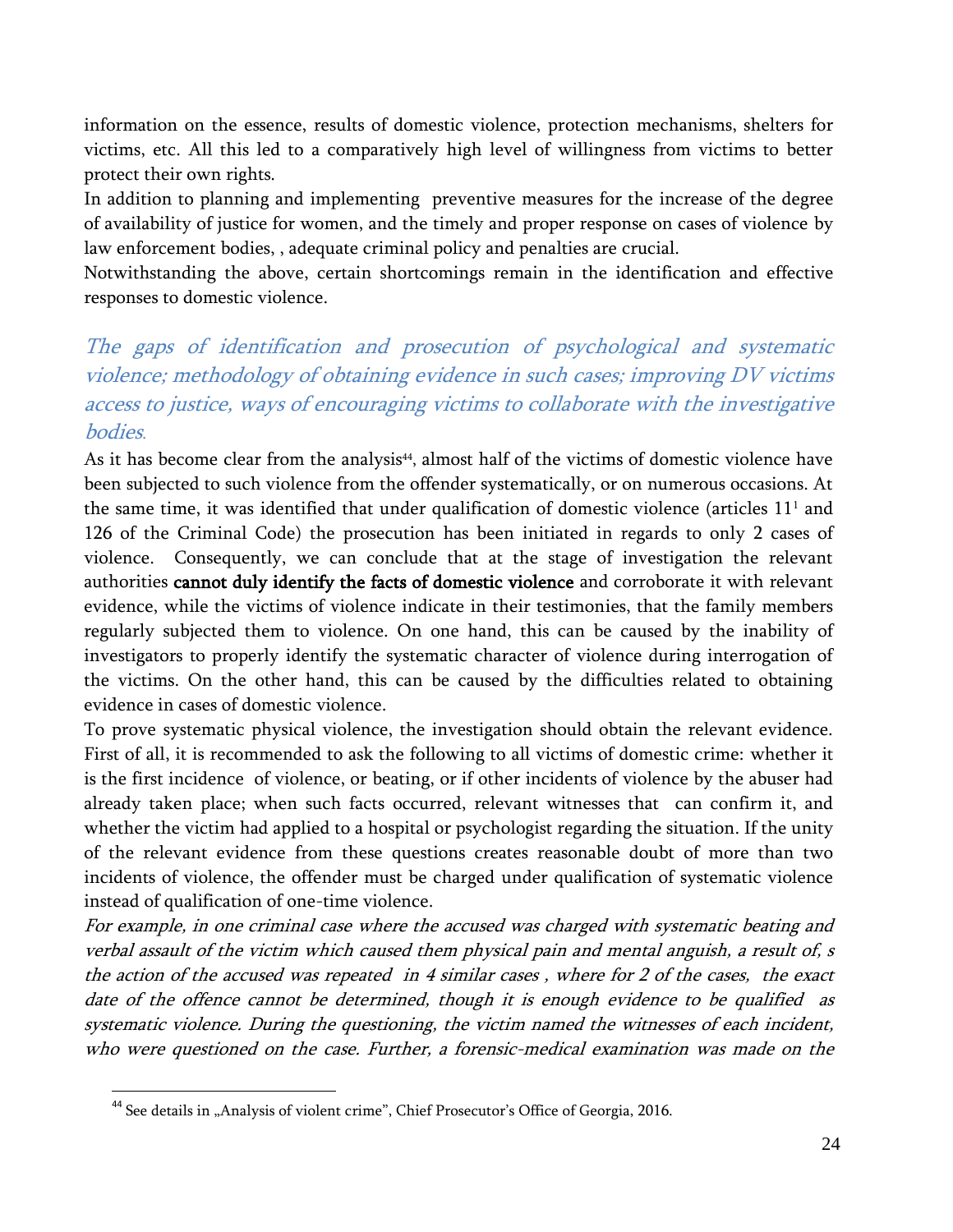injury received during the most recent incident of the indicated violence and on the basis of all this, the relevant standard was created to assign proper qualification to the repeated action of the accused.

In the same manner, as in the case of physical violence, obtaining evidence for different incidents of psychological violence is quite problematic too, as quite often even the victims of such violence do not fully realize that they are subjects to such violence.

Psychological violence should be expressed in the form of insult, blackmailing, and/or degrading treatment, which should be of systematic character. Insult, blackmailing or degrading treatment can occur separately, or cumulatively. All three actions need to be of regular character, and should cause suffering, i.e. moral damage. Systematic character (for the purposes of article  $126^{\rm ^1}$  of the Criminal Code) is the attribute of only psychological violence. If such action occurs a single-time but is a grave act of degrading nature, depending on its severity and the results, it can be qualified as inhuman, or degrading treatment (article 144<sup>3</sup> of the Criminal Code). In the course of investigation, along with other evidence, confirming a case of psychological should include documentation of visits to a psychologist or psychiatrist from the victim of violence.. In order to establish the psychological status of a victim, it is recommended to interview a psychologist or a psychiatrist, if they are available (49).

In all cases of physical violence, it should be determined whether the victim suffers systematic abuse, blackmail or humiliation from the abuser. Also, how the psychological violence is expressed and whether it results in the suffering of the victim in the form of moral hard should be determined.

For example, in one criminal case, an old man systematically verbally insulted,humiliated and did unacceptable actions such as: kissing, caressing and sexual intercourse with the wife of his grandson. In her testimony, the victim explained, that the actions of her husband's grandfather were unbearable, unacceptable, humiliating, degrading and caused her suffering. Further, she named witnesses whom she had told about the situation.As a result, , the man was accused of systematic violence against another member of the family, leading to abuse, humiliations and the victim's suffering.

Cases of domestic violence need to be investigated without undue delays. In the event of the availability of sufficient evidence for a decision, summary judgments should be adopted without any delays also. Once a case of alleged domestic violence has been established, the victim should immediately be recognized as the injured party. The benefits of cooperation with the investigation, the need and means of obtaining evidence and the usefulness of conducting a forensic-medical examination should be explained to that person.

The testimony of a victim of domestic violence is extremely important evidence. The first interview of the victim is crucial and should be consummate. Interviews of the victim after that should be aimed at obtaining additional information, which the investigator could not have objectively obtained during the first interviewing. STOP HERE……..It is not expedient to interview the injured party additionally for the purpose of different depiction of the circumstances in regard to which the injured party has already testified during the first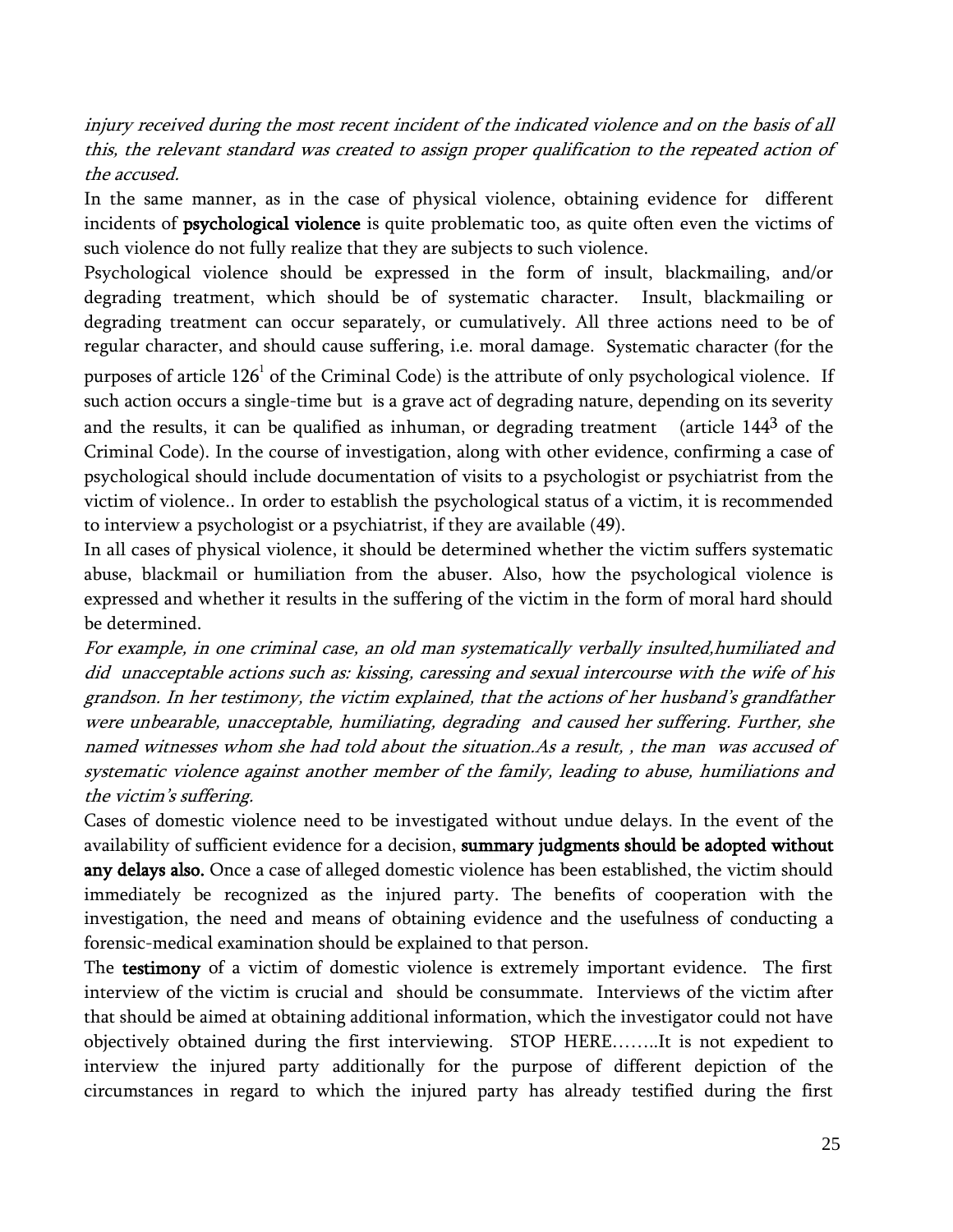interviewing. The methodology employed in the course of interrogation of the injured person should maximally exclude possibility of secondary victimization. The judiciary must make every effort to prevent secondary victimization. It is recommended to avoid repeated questioning of the victim on the grounds that during the initial questioning the investigator did not have well-formulated questions missed important circumstances, etc. The victim must be questioned in the appropriate environment; the interrogation should not be conducted in the common room in the presence of persons who don't participate in the questioning procedurally. During the investigation of cases of domestic violence, the position of the victim should be formulated in writing. It is advised that the prosecutor takes part in the process of clarifying the position fo the victim, examining whether their position has changed due to coercion or intimidation by the offender. . In the course of the investigation, the victim should be informed regarding the availability of shelter for victims of domestic violence, as well about the organizations that assist the victims of domestic violence. 45

During the trial, the prosecutor and judge must ensure the protection of the victim from pressure coming from the accused, which is particularly frequent and easywhen it comes to testifying against a family member.

In each case of domestic crime, the following circumstances must be determined:

The relationship of the victim and the accused; the time and place of the offence, the weapon of the offence, the extent of the inflicted injury, the form of violence (physical, psychological, sexual); the intensity of violence (one-time, systematic); the motive of the violence-specifically motives coming from gender-based discrimination; whether it was committed in the presence of minors and/or against them; weapon of the offence (a rifle, a knife, other item, physical influence, etc.); the criminal record of the abuser and information about administrative liability; the condition of the victim at the time of committing the crime (alcohol intoxication, drug effect); the opinion of the victim on the issue of liability of the perpetrator, etc.

In all cases related to domestic violence, the materials of administrative proceedings should be presented to the case file as evidence, only if prior to the initiation of criminal proceedings, administrative measures against the offender were used. It is recommended to interrogate the representatives of the police who took part in conducting administrative proceedings against the offender <sup>46</sup> as witnesses.

At all stages of criminal proceedings related to domestic violence including interrogation, the best interests of minors, both witnesses and victims of domestic violence are important. Further, the level of their development should be taken into consideration. Minor witnesses and victims may not be interrogated regarding domestic crimes in the presence of their abusive parent(s). In the case of a domestic crime, a person who is supposedly abusive or whose impartiality is in doubt because of the nature of the relationship between the person and the abusive member of the family or other cases of conflict of interest, may not be involved as a

<sup>&</sup>lt;sup>45</sup> See recommendation "About conduct of necessary investigative and procedural measures on articles  $11^1$  and  $126^1$  of the Criminal Code", Chief Prosecutor's Office of Georgia, 2015.

 $^{46}$  See recommendation "About conduct of necessary investigative and procedural measures on articles  $11^1$  and  $126^1$  of the Criminal Code", Chief Prosecutor's Office of Georgia, 2015.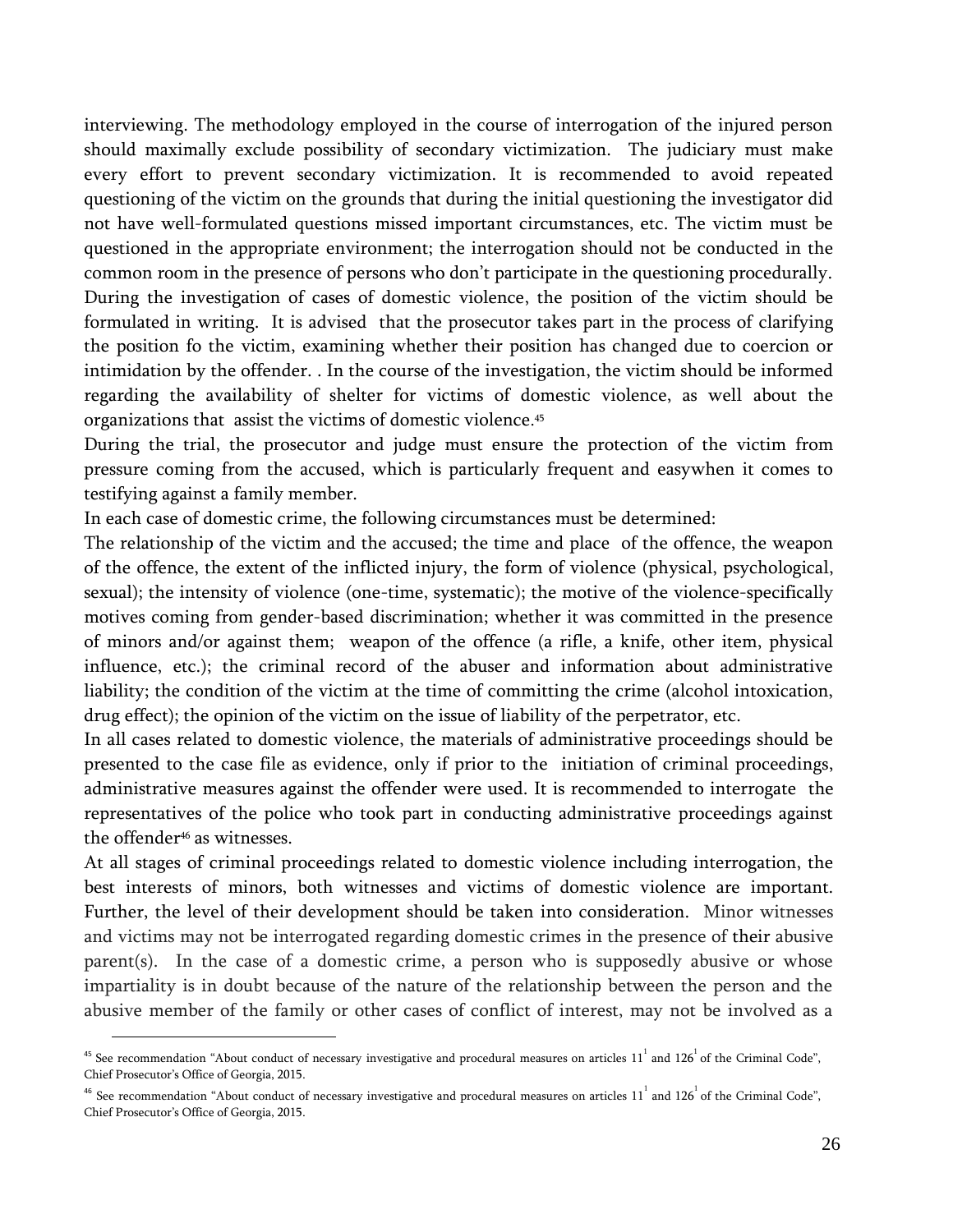legal representative of a minor in criminal proceedings, and may not read or be provided with the testimony given by the minor (protocol of interview, explanation) $47$ .

### Domestic courts practice of preventive measures and sanctions

<span id="page-27-0"></span>During 2016 (until October 6<sup>th</sup>), within the framework of article 126<sup>1</sup> (domestic violence, which envisages as punishment custodial restraint for the term of up to 12 years), 127 cases of domestic violence demanded imprisonment as preventive measure for the accused. It should be noted that in 60 cases, the court satisfied the motion of detention; in 67 cases, the accused was sentenced to a non-custodial measure.

Essentially, the reason for imprisonment as a preventive measure towards the accused in cases of domestic violence (article 126<sup>1</sup> of the Criminal Code) is based the existence of the risk of pressure on witnesses. As the witnesses are family members of the accused and/or close relatives, there is a risk of pressure on them from the accused with the objective of giving a desirable testimony in the favour of the accused person. Further, there is the risk of recommitment, where the accused will continue violence against the victim.

As for penalties, the first part of the mentioned article envisions community service work from 80 to 150 hours or imprisonment for up to 1 year as a penalty. The second part envisions community service work from 200 to 400 hours or imprisonment from 1 to 3 years.

In the span of 9 months in 2016, in 171 cases, a suspended prison sentence was applied towards the convicts of domestic violence (article 126<sup>1</sup> ) as a form of punishment. In 94 cases, the community service work was applied, and imprisonment in the penal institutions was applied in 26 cases.

As a rule, if a victim within this category of crime changes their position in favour of no punishment for the accused after the initial questioning or during the trial, their position often influences the court decision when choosing the form of punishment. However, it should be noted that in certain cases, the position of the victim has not been reflected in the court's decision to determine a punishment for the offender.

For example, in one case, a man beat his wife and the wife's child. Both victims confirmed the beating, however, at the investigation stage as well as during the trial, the victims stated their position in favour of not punishing the accused as this was the first incident on his behalf. Regardless, the court sentenced the accused to 1 year in prison. The defence appealed the verdict and requested relief of the sentence on the grounds that the victims did not claim the punishment of the offender; the accused was 60 years old, had no criminal record and had poor

l

<sup>&</sup>lt;sup>47</sup> Juvenile Justice Code, article 50; 2015;

Law "On elimination of domestic violence, protection and support of victims of domestic violence", article 17; 2006.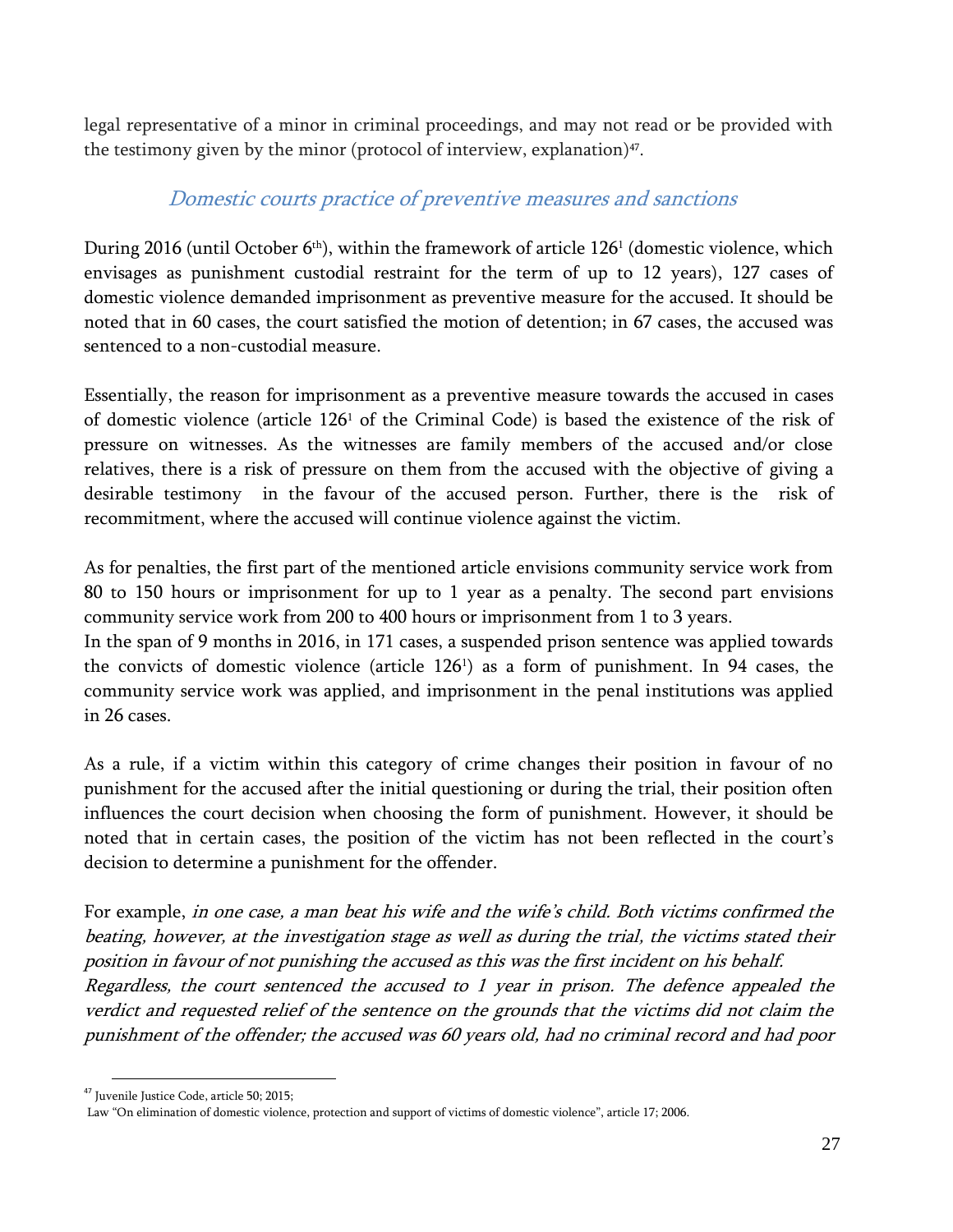health. However, the Appeal Court did not take into account the mentioned mitigating circumstances, including the position of the victims and upheld the judgement of the court .

#### <span id="page-28-1"></span><span id="page-28-0"></span>Sexual violence, rape, sexual harassment

Internal legislation - Criminal Code of Georgia – crimes against sexual freedom and sexual inviolability (articles 137-141), including Rape and Sexual intercourse or any other act of sexual nature with a person who has not attained the age of 16 years; gaps in law and necessity of amendments

The Criminal Code of Georgia stipulates for the criminal liability of offences, committed against sexual freedom and sexual inviolability (articles 137-141), including rape (article 137) and sexual intercourse or any other act of sexual nature with a person who has not attained the age of 16 years (article 140). 48

On the basis of the Council of Europe Convention on Preventing and Combating Violence against Women and Domestic Violence (Istanbul Convention), a package of amendments to the Criminal Code of Georgia which offers total amendment of the elements of crime and terms, used in the provisions of given articles was provided. 49

### <span id="page-28-2"></span>Investigation problems of sexual violence cases; interview and interrogation of sexual violence victims; psychological aspects;

Victims of sexual violence are most susceptible to the risk of secondary victimization. In practice, most of the problems are associated with the initial or subsequent interview/questioning periods, asking relevant questions and obtaining the maximum amount of information to minimize the risk of secondary victimization.

In these cases, the investigation and procedural guidance should be conducted by a person trained in psychological issues of communication with a victim of sexual abuse. At the same time, it should be noted that in some cases, taking into account the traumatic experience of the victim as well as the gender of the investigator/prosecutor may be crucial. Therefore, with the objective of efficient interaction with the victim, in some cases it may become necessary to involve an investigator/prosecutor of the same gender.

Paramount significance is assigned to the methodology of questioning the victim, which implies the environment where the victim is being questioned. The questioning should not be conducted in the same room with a person procedurally not involved in the questioning; the questions asked to the victim must be formulated so as they do not make the victim feel trauma or offense; the victim should not be asked questions which are not linked to the circumstances

l

<sup>48</sup> See the Criminal Code of Georgia, articles 137-141.

<sup>49</sup> See the draft law "On amendments to the Criminal Code of Georgia", 2015.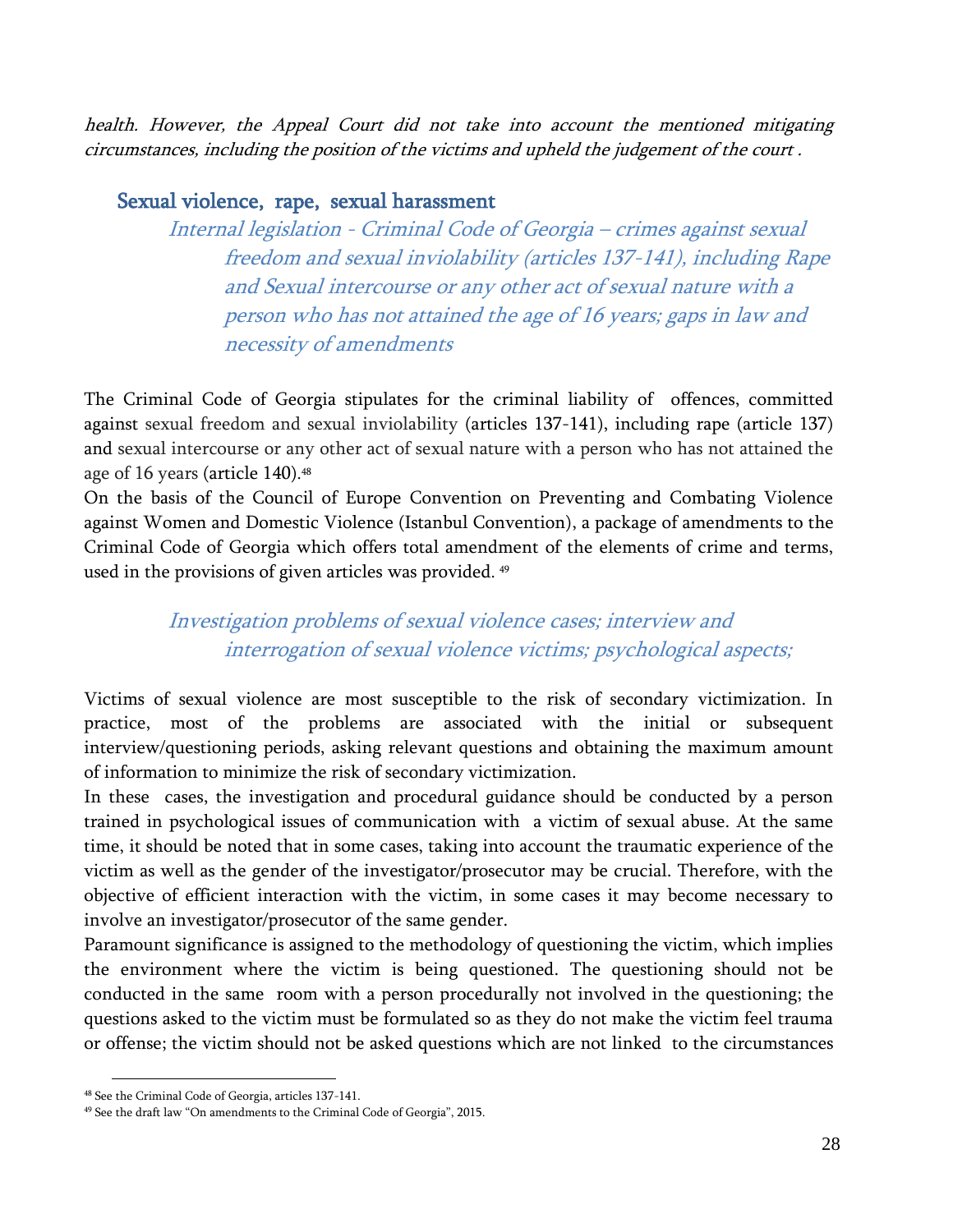of the case; it is desirable to exclude repeated questions for the victim on the grounds that the investigator did not formulate the questions well, forgot important circumstances, etc. during the initial questioning.

The victim should fully realize the role of the judiciary's support, in which it is desirable to involve the coordinators of the victim and witness in the case.

Information regarding the victim's sexual abuse should be protected from disclosure; it is recommended to warn the witnesses of non-disclosure of the information during the investigation..

As for the judicial review, the Criminal Code of Georgia allows the judge to make a decision by the motion of the party or on their own initiative during the partial or complete closure of the session, with the objective of the protection of the victim's interests, which should be applied in practice to the maximum possible extent.

### <span id="page-29-0"></span>Juvenile victims of sexual violence; special regulations on interview and interrogation of sexual violence cases involving juveniles

One of the main goals of the Juvenile Justice Code is to protect the rights of minor victims and witnesses, to prevent the secondary victimisation, and avoid the re-victimisation of minor victims and witnesses.

In the law enforcement system, a minor witness and victim is viewed as especially vulnerable especially in cases related to crimes against sexual inviolability. When the victim has already been subjected to traumatic experiences, an elevated risk of aggravation of this traumatic stress by the first police or other professional who enter into contact with the child exists.

From the standpoint of obtaining evidence, especially in cases regarding the violation of sexual inviolability and the sexual freedom of a child without violence, challenges arise due to the following reasons:

The offence itself is of a **latent** character  $-$  and many cases of these offences remain uncovered for the following reasons: 1. A child does not realise that he/she is a victim of such violence, and that the offence has been committed against him, as the offenders are quite often the persons, that he/she knows, or even family members, and the offence is committed without causing any physical pain to the child; 2. The child is the only source of information, and he/she does not have the opportunity to talk to a person who can help them; 3. A family member is aware about the offence committed against the sexual inviolability of a child, but the adult "covers up" by claiming the perpetrator of the crime is another member of the family (quite often a spouse, or a boyfriend). It is especially difficult to uncover facts of violence against minors, if they are committed by a person that the minor respects and views as an authoritative figure. Minor victims are often the only source of information and their testimonies are potentially the only source of evidence, which reduces the prospects of a desired outcome for the case.

This is especially true in regard to such offences, when sexual inviolability of a minor is violated without violence, or coercion. In the given regard we have to differentiate 2 different types of crimes: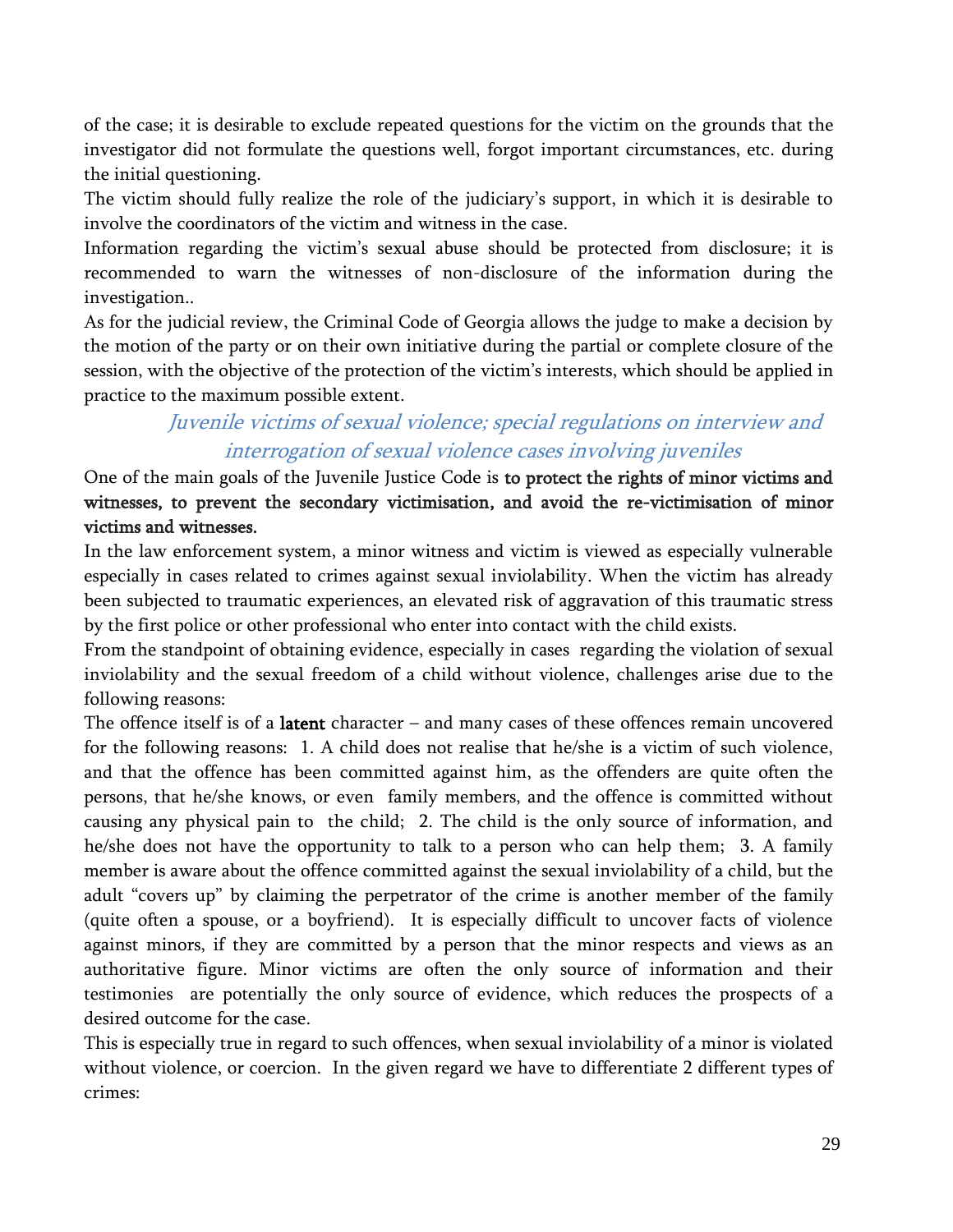Sexual intercourse or any other act of sexual nature with a person who has not attained the age of 16 years (article 140), which implies the consent of a minor. In the given regard, the key problem is in cases of marrying persons under the age of 16, i.e. early marriages, when we come across cases of sexual intercourse, or any other act of sexual nature with a person who has not attained the age of 16 years. In other cases which are not related to early marriage, a minor does not want to declare their consensual sexual intercourse. Even if a minor declares that they have intercourse, he/she usually refuses to cooperate with the investigation.

Lewd acts (article 141) imply offences committed without applying violence. Investigation of such cases is difficult due to the following reasons: a) as stated above, quite often the minors do not realise, that an offence is committed against them; b) the victim is the only witness of the crime, and his/her testimony is the only evidence c) in the majority of cases, the acts do not leave traces, or injuries that can be identified as a result of forensic-medical examination.

As stated above, interviewing and or the interrogation of a minor and the information obtained as a result of such investigative actions, is of crucial importance for the outcome of the case. Obtaining information is usually quite difficult, and the interview/interrogation process of a minor requires the careful selection of suitable words and expressions. Therefore, it is advantageous to involve relevant specialists, for example psychologists, to obtain important information from a child in these cases.

According to article 52 of the Juvenile Justice Code, if the minor is a witness or a victim of sexual exploitation and sexual abuse, an audio or video recording may be taken during the interrogation and the audio or video recording of the testimony given by the minor may be played (demonstrated) at a court hearing. Apart from this, article 24 of the Code stipulates for measures protecting interests of minor witnesses who have been subjected to sexual violence<sup>50</sup>., To avoid the secondary victimization of the minor victim/witness and at the same time, conduct the questioning with maximum efficiency, the prosecutor has the right to intercede:

- $\checkmark$  on questioning by means of devices containing the image and/or voice of the minor, behind an opaque screen or remotely;
- $\checkmark$  on questioning of the minor witness with the participation of the attorney of the accused before the trial and video recording of the questioning;
- $\checkmark$  on partial or complete closure of the court session;
- $\checkmark$  on temporal withdrawal of the accused from the courtroom, if the minor witness refuses to testify in the presence of the accused or the existing circumstances indicate that the minor witness might not tell the truth in the presence of the accused or be subjected to the secondary victimization.

When reviewing such a motion, the judge must make a decision according to the best interests of the minor victim/witness.

<sup>&</sup>lt;sup>50</sup> See the Juvenile Justice Code, 2015.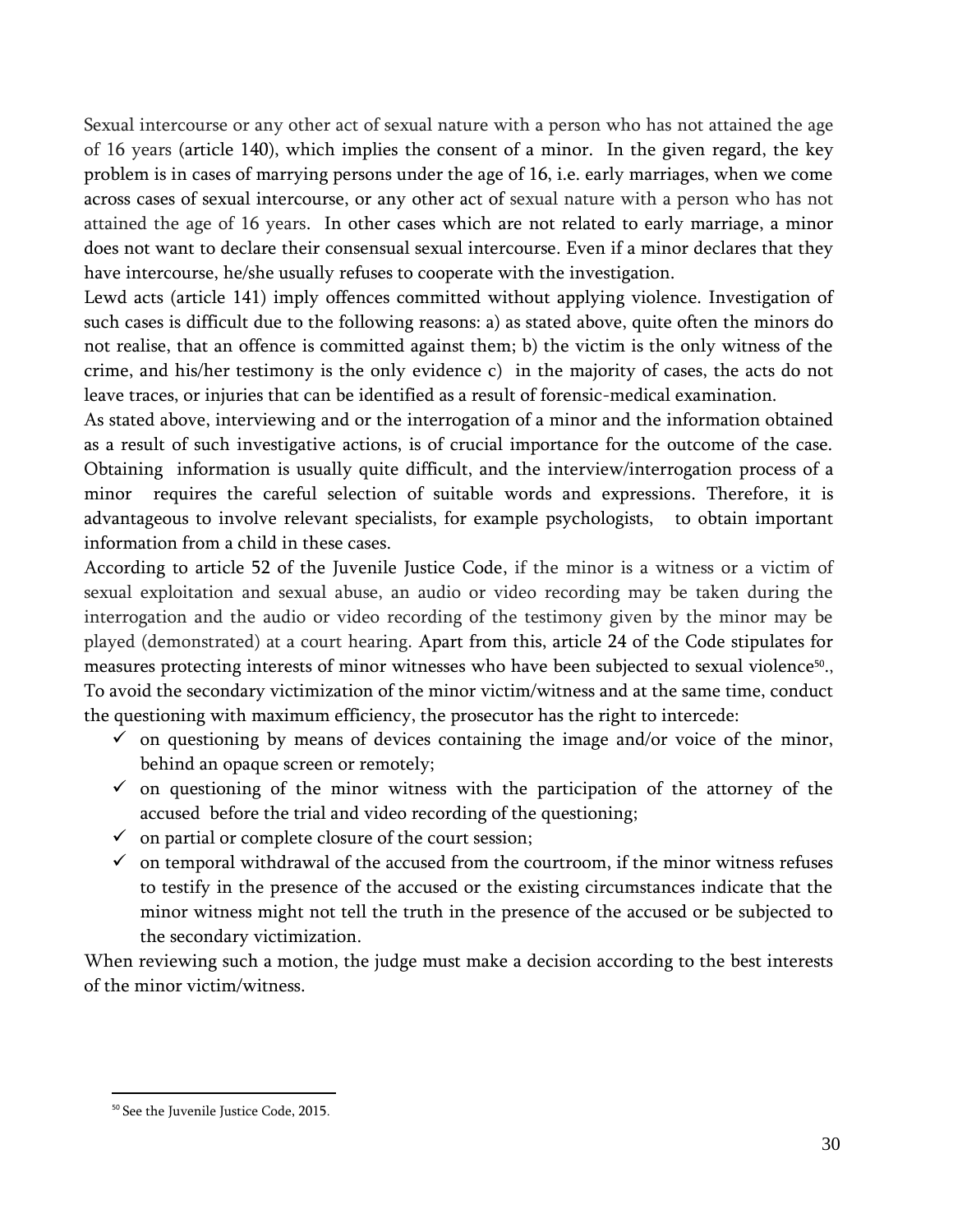### <span id="page-31-0"></span>Gender-specific offences

### <span id="page-31-1"></span>Discrimination on basis of gender – as the motive of crime. Domestic legislation

Article 53, paragraph  $3<sup>1</sup>$  of the Criminal Code of Georgia establishes criminal liability for commissioning a crime on the grounds of discrimination, including sex and gender identity. Although the text of the article does not explicitly state discrimination by gender, it is implied under the phrase "or other discriminatory grounds".

Gender is a social sign, differentiating men and women, which are not provided by biological dimensions, but rather social ones, specifying the roles of men and women in different societies. Quite often, it is difficult to identify the presence of a gender-discrimination based motive, and attention should be focused on insulting statements, made by the accused, which undermine the reputation of the injured party, disparage a person by his/her gender, stress the designation and role of the person in the society and in their family based on gender , etc. 51

### <span id="page-31-2"></span>Gaps and problems in identification of Gender motives in offences during investigation process

As a result of an analysis in the motives behind offences, it was identified that the major share of violent crimes are committed as a result of an altercation. In the course of domestic conflicts, jealousy, revenge, mental problems and the sexual orientation of a victim, etc. were the main motives. However, in the course of examining the motives of domestic crime, a main trend suggests an unavailability of cases of violence on the grounds of gender. This indicates a need for improvement of the qualification of the law-enforcement representatives and further efforts in the given regard. . 52

In cases where women are murdered, it is important to note that there still remains no examples where gender-based discrimination is the main motive. Instead, the main motives of murder cases appear to be jealousy and revenge.

The outline of gender motives cause difficulties in the course of the investigation. The prosecutor and the judge must have a clear view as to what should be considered as a gender motive.

Gender is a social phenomenon, a difference between a man and a woman, which is caused by our social reality and not the biological one, outlining the traditional roles of a man and a woman in a particular society. Gender means the combination of socially designed roles, behaviours and characteristics, considered appropriate for a man and a woman by a given society. In order to find out whether crime was committed on the grounds of gender-based discrimination, it should be determined whether or not the criminal act of the offender was conditioned by the influence of gender stereotypes. In particular, gender stereotypes for a

 $51$  See recommendation "On application in practice of part  $3<sup>1</sup>$  of article 53 of the Criminal Code of Georgia as an aggravating circumstance", Chief Prosecutor's Office of Georgia, 2016;

<sup>52</sup> See "Analysis of violent crime", Chief Prosecutor's Office of Georgia, 2016;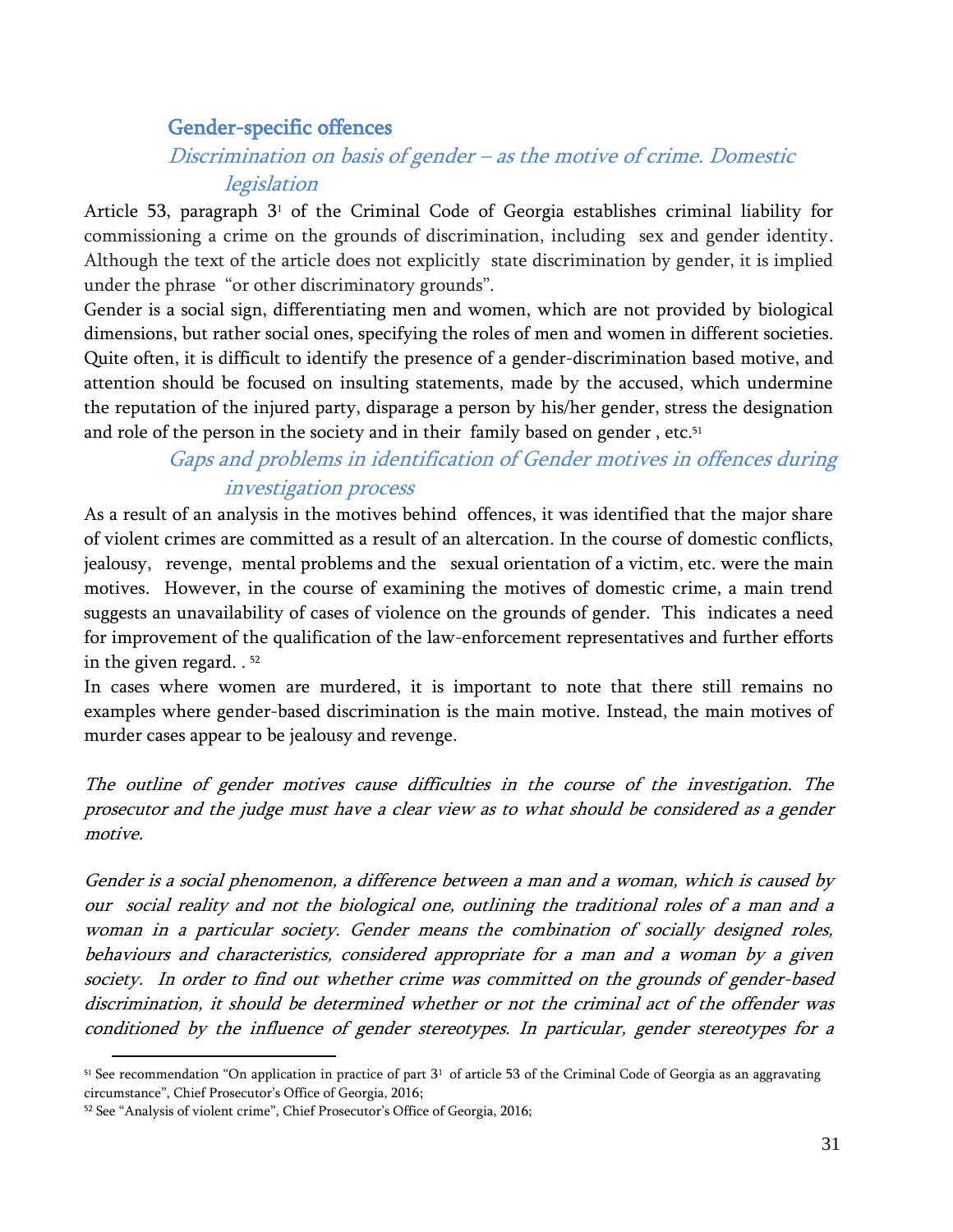woman include: creating a family, giving birth to children, taking care of the husband, cleaning the house, taking care of children as the main function of a woman. For men, a gender stereotype is that their main function is the provision of financial support of their family.

Gender stereotyping means evaluating or condemning similar behaviour differently between a man and woman. Stereotypical views are expressed in ideals such as: after a divorce, a woman is required to take care of the children and has no right to private life; a divorced wife is required to live "honestly" so as to to not disgrace her former husband; having a sexual partner by a divorced woman is considered to be "going astray", to be living an "unbridled life". Under the influence of gender stereotypes, a man who provides financial support of his wife considers her to be his property, which is reflected in the fact that a woman has no right to leave the house without her husband's permission or consent, communicate with her relatives, freely choose friends, receive education, learn a certain profession, start working, etc. That means a woman is deprived of the right to make decisions on certain issues which concern her private life. Thus, the violent behaviour caused by such gender stereotypes should be considered a gender-based crime.

In all cases of violence against women, the motive of the offence should be established, especially in the case of an aggressive attitude towards the traditional attitudes and roles of women. With the objective of identifying the mentioned motive, attention must be paid to abusive statements of the offender, which cast doubt on the reputation of the victim, and focus on the functions and traditional role in the society and family,.

In order to identify hate motives of the victim, it is extremely important that the initial investigative and procedural actions are conducted correctly. The motives of the offence should be determined by the person responsible for the criminal prosecution, i.e. the prosecutor.

Case discussion: For example, an offender, with the objective of wilful murder, cut with a sword, parts of fingers and the ear, broke the ankle bone, cut the knee and inflicted multiple lifethreatening injuries in various parts of the body, including the head of his ex-spouse in daylight hours of a crowded place. Due to the intervention of an outsider, the abuser disappeared from the scene. The hospitalized victim survived due to surgery. According to the testimony of the victim, the situation was preceded by numerous conflicts between them. In particular, after the divorce, the accused was dissatisfied with the fact that the victim used to go to places of entertainment; he demanded that the victim not go to restaurants and solely take care of children as the offender "did not like that the mother of two minor children goes to restaurants very often". According to the testimony of the defendant, he did not intend to kill his ex-wife, but rather, he wanted to deface herso that she would not have any relationship with anyone and would remain a "worthy mother of their children".

Accordingly, in the given case the motives of committing the crime by the accused was the willto control the behaviour of the former spouse and have the means to influence her, proceeding from the fact that the victim was a woman and that her defined role in the society was to bring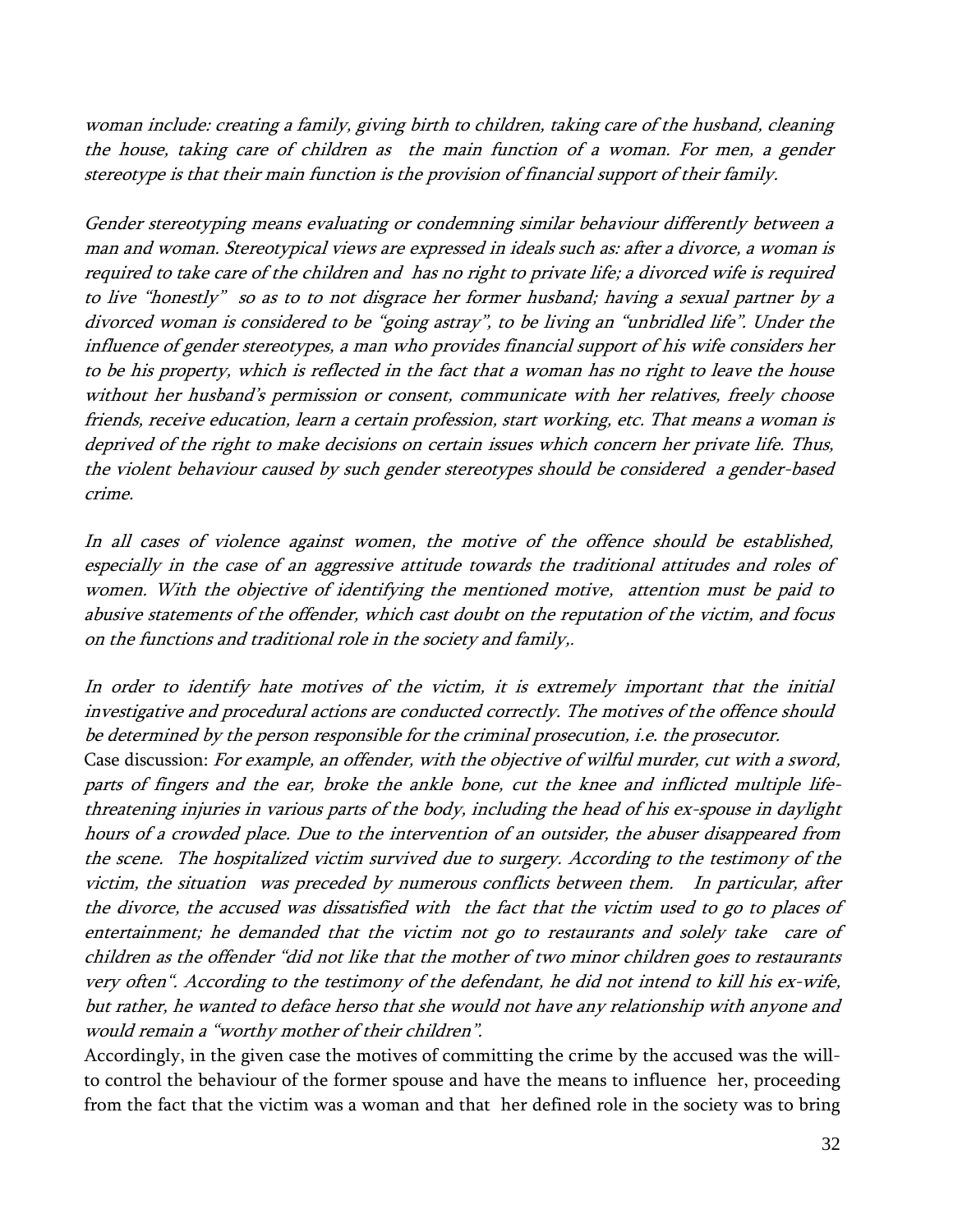up children and not engage in a private life. Committing a crime on the grounds of such a motive, taking into account the particular circumstances, may be qualified as a crime committed by the motive of gender-based discrimination.

#### <span id="page-33-0"></span>Improving access to justice for the most vulnerable categories of women

The law of Georgia "On elimination of all forms of discrimination" <sup>53</sup> prohibits any form of discrimination. The aim of the law is to ensure equal exercise of the rights established by the legislation of Georgia, regardless of race, colour, language, sex, age, citizenship, origin, place of birth, place of residence, property and title, religion and belief, national, ethnic or social belonging, profession, marital status, health status, disabilities, sexual identity and expression, political and other opinions or other characteristics.

According to the research "Barriers for women with disabilities in terms of access to justice", the reason for the ineffective response to the cases of violence along with other factors is firmly rooted in stereotypical attitudes in the society, which have an adverse effect on the quality of the activities of professionals. There are myths that hinder their work. For example, some of these myths are: "Women with disabilities make up stories about alleged violence committed against them" or "Womenwith disabilities do not know what violence is and it is not useful to interview them."

Women with disabilities face a number of barriers, which exclude or ensure by a low standard, their equal or full access to the right of justice. Inaccessible physical environments, low quality of public awareness of the sphere of the rights of persons with disabilities, lack of properly trained law enforcement officials and other professional specialists is directly related to the issue of the inefficient fight against crime. 54

According to the above survey, campaigns focused on overcoming mental barriers targeting women victims as well as law enforcement officials are important.

Law enforcement and judicial authorities must create equal conditions to any person for the protection of their own rights. If the victim is a disabled person, upon receiving notification regarding an alleged offence, the representatives of the law enforcement bodies are obligated to immediately initiate investigation and conduct it taking into consideration the best interests of the person with disabilities. The investigator/prosecutor should consider these cases as

<sup>53</sup> See law of Georgia "On elimination of all forms of discrimination", 2014.

<sup>&</sup>lt;sup>54</sup> See survey made by NGO "Partnership for human rights" within the framework of EU project: "Violence against women with psycho-social needs in Georgia-main trends; barriers for women with disabilities in terms of access to justice" 2016, p. 30.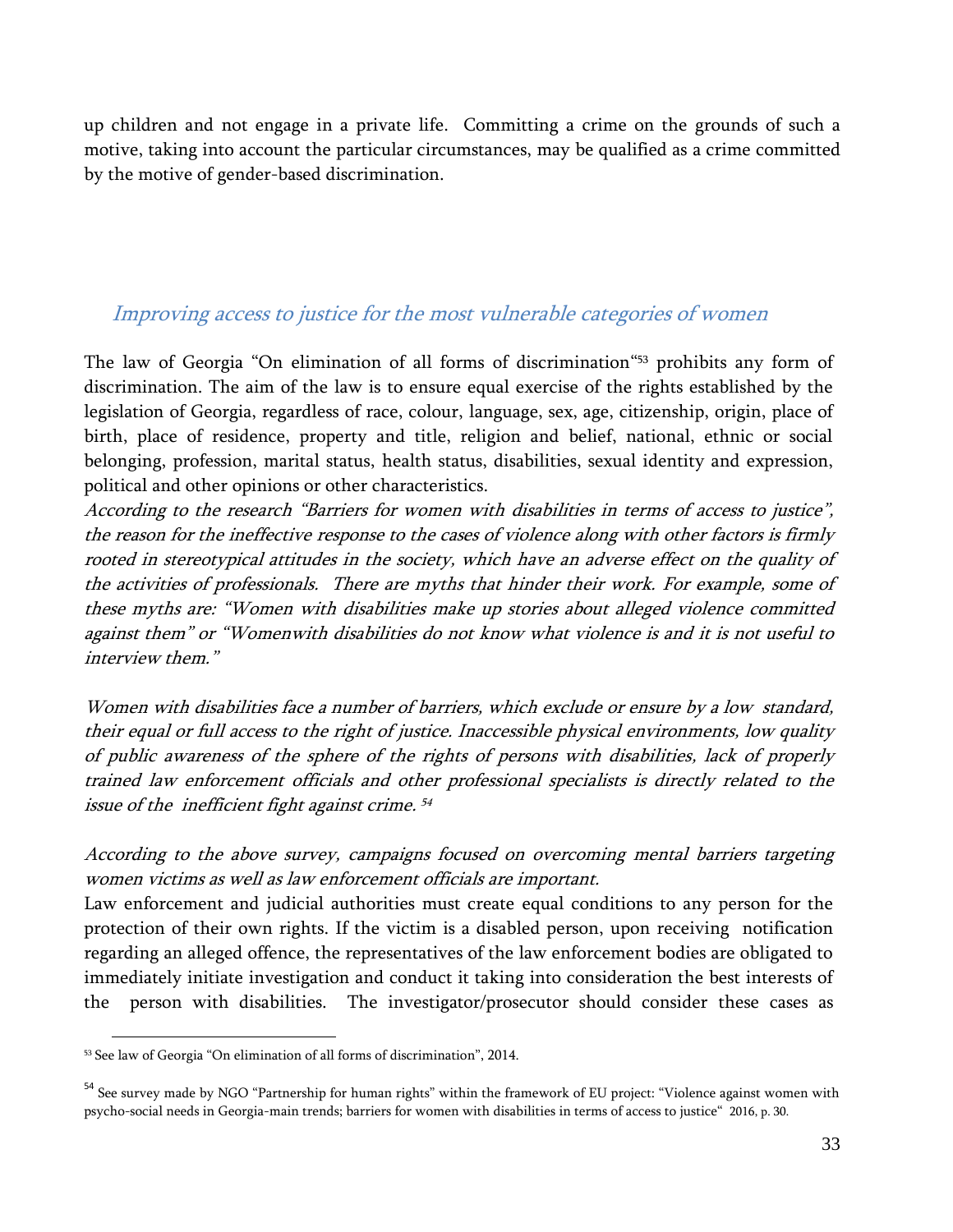priority, and investigation should be conducted in an effective and speedy manner, without any undue delays. Also, taking into consideration the specificity of such cases, all stages of proceedings should maintain as much confidentiality of specific information as necessary, related to the person with disabilities.

It is recommended, that in the event of the availability of relevant grounds, disabled persons should be assigned the status of an injured party from the initial stage of investigation, so that his/her interests are protected as much as possible.

The Criminal Procedural Code of Georgia does not contain specific rules for the conducting of procedural/investigative actions in regard to persons with special needs. Article 117 contains provisions in regard to persons of a given category, and according to this article, examining a deaf-dumb person shall take place with an interpreter that has the relevant skills. If the person examined is deaf, s/he can be asked questions in writing, and if the person is dumb s/he can answer questions in writing. Also, paragraph 3 of article 53 of the Code, which defines rules related to interpretation/translation establishes that given rules shall also apply to a person who interprets sign language. The rules related to the use of a special interpreter also apply in cases when a person has a physical, intellectual disability, or impaired speech. In such cases an interpreter/translator should ensure that he/she translates the testimony of a person in an accurate and full manner.The relevant reference should be made in the protocol of examination/interviewing.

It is recommended, that in the event that a person has problems with mobility, the procedural/investigative actions are conducted at the place of his/her residence, or placement. 55 Part 3<sup>1</sup> of article 53 of the Criminal Code of Georgia considers committing a crime on the grounds of intolerance as an aggravating circumstance. It implies committing a crime on the grounds of sexual identity, gender identity, religion, disability, national origin and other discriminatory grounds. In the case that the crime was committed on the grounds of any of the above listed motives, the punishment should be determined under an aggravating circumstance with indication to the mentioned article.

A hate crime is obvious, under two cumulative conditions:

 $\checkmark$  An action taken against a person is a crime;

 $\overline{\phantom{a}}$ 

 $\checkmark$  The main or additional motive of committing a crime is intolerance towards a member of any particular group and/or a person associated with that member, due to a characteristic sign.

In the course of investigation, the position of the victim registered at the initial stage and obtaining proof for the confirmation of the motive are crucial. The indicators of the intolerance motive in committing a crime are objective factors, circumstances or the actions of the offender, which independently or together with other circumstances create the basis for qualifying the action as motivated by hatred. <sup>56</sup> An example of actions motivated by hatred are under

<sup>55</sup> See recommendation "On investigation of criminal cases with the participation of persons with disabilities", Chief Prosecutor's Office of Georgia, 2016.

<sup>&</sup>lt;sup>56</sup> See recommendation "On application in practice of part 3<sup>1</sup> of article 53 of the Criminal Code of Georgia as an aggravating circumstance", Chief Prosecutor's Office of Georgia, 2016.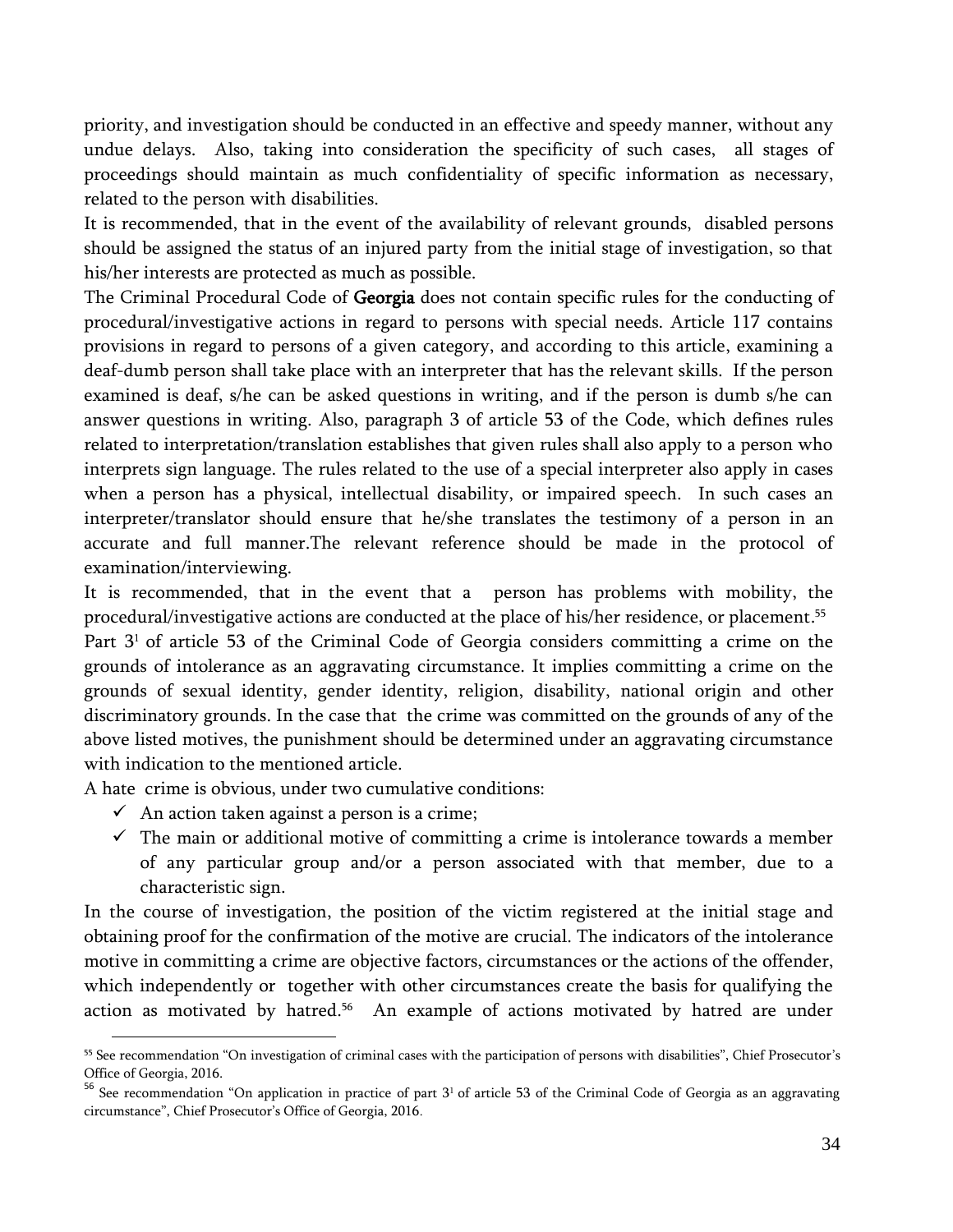circumstances connected with discriminating comments, gestures or statements made by the offender before, during or after the crime regarding the victim's belonging to a minority, whether it be national, sexual, religious or other.

In the case that it is determined that the crime was determined on discriminatory grounds, the prosecutor should mention this particular motive in the judgement of the guilt of a person and also focus attention to this fact when delivering the introductory and closing speech at the trial and during questioning. As a result of the relevant justification, the judge will take it into account during sentencing, indicating part  $3<sup>1</sup>$  of article 53 of the Criminal Code.

Particular importance is assigned to the discriminatory approach of representatives of law enforcement officials and judiciary and full exclusion of the secondary victimization of the victim in the judicial process. In this regard, the representatives of sexual minorities face particular risk.

### <span id="page-35-0"></span>Early and forced marriage

 $\overline{\phantom{a}}$ 

In some regions of Georgia, early marriage is a part of traditions and customs. According to the survey conducted in one region, early marriage has become a part of common, everyday life for society. . The reasons causing early marriage in most cases depend on stereotypes, traditions, ethnic, religious and regional factors. 57

### <span id="page-35-1"></span>Domestic practices in regard to early and forced marriage. Criminal legislation; Adequateness of domestic criminal policy and sanctions

The Criminal Code of Georgia does not contain provisions recognizing early marriage. The Code criminalizes sexual intercourse or any other act of sexual nature of an adult with a person who has not attained the age of 16 years (article 140), even with the consent of this minor person. As an analysis<sup>58</sup> of the given article reveals, the key problem arises in the marrying of persons under the age of 16, i.e. early marriages, when we come across cases of sexual intercourse, or any other act of sexual nature with a person who has not attained the age of 16 years. Current law views this act as an offence, stipulated by article 140 of the Criminal Code, imposing the same sanction on persons who had sexual intercourse with persons under 16 without the intention of entering into marriage (quite often, in such cases, there is a big age difference) with persons who have entered into marriage with persons under 16 previously and have children.

Analysis of cases under investigation during 2015 suggest the following: sexual relationships or other act of a sexual character between an adult and a person who has not attained the age of 16, took place during marriage in 85% of cases. Specifically in these cases, the accused was a husband and the victim was a wife.. The relationship was casual without the purpose of creating a family, only in 14% of cases.

<sup>57</sup> Survey of association HERA XXI (Health Education Rights Alternative) "Reasons causing early marriage", 2014. <http://en.calameo.com/read/004110021a9c9daf4306b>

<sup>58</sup> Analysis "Sexual intercourse or other sexual act with a person under 16", Chief prosecutor's Office of Georgia, 2016.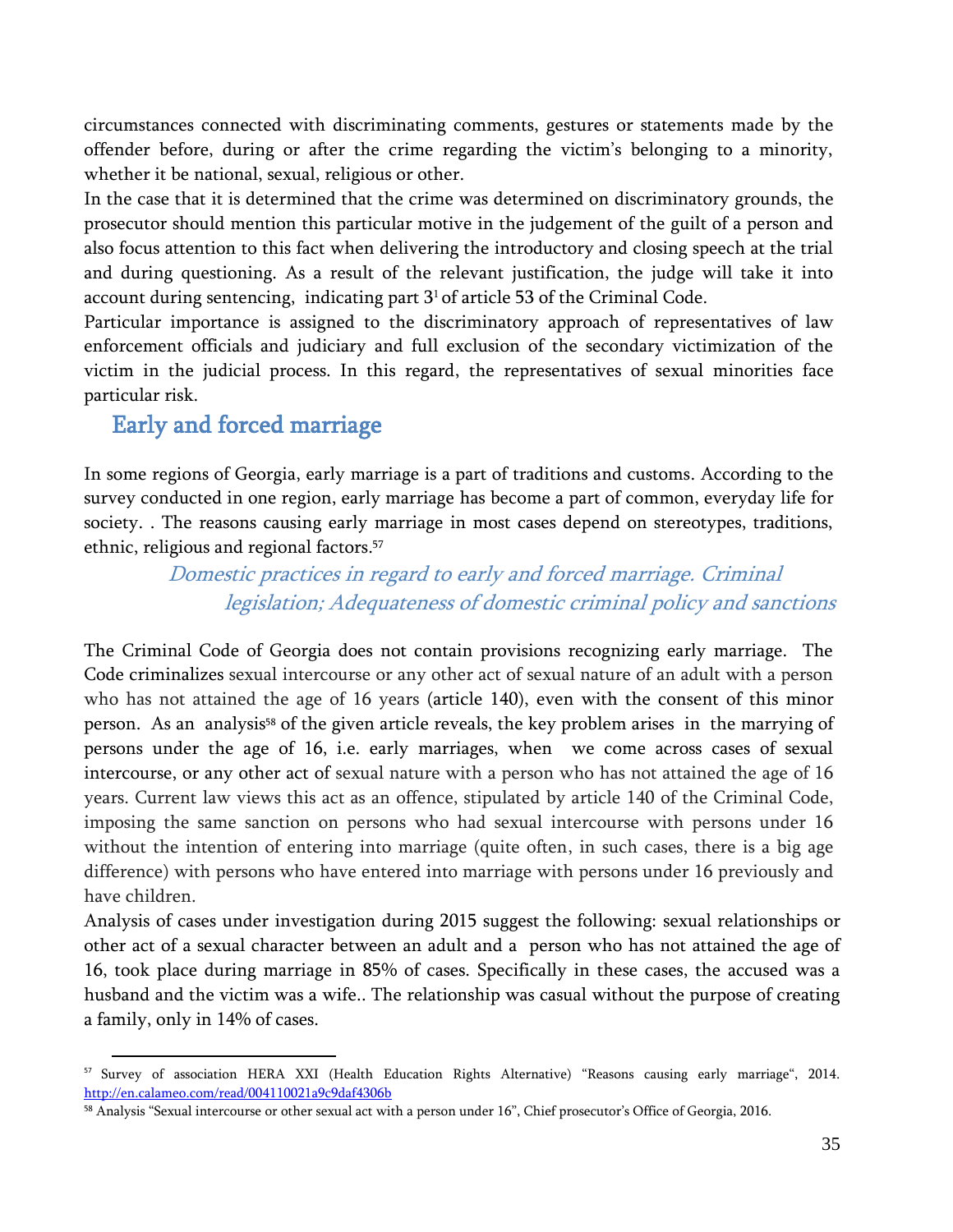

In the majority of cases, law-enforcement bodies become aware of the offence after the birth of a baby, when the medical certificate (with indication of the parents' date of birth) is sent from the maternity home to the Civil Registry Agency for the purpose of registration. Consequently, the investigation of the case starts only after the couple have already cohabitated for a certain period of time as a family, and have one or more children. Usually in the course of investigation, the "victim" stresses that the intercourse was consensual, and usually victims try to avoid causing additional financial burden to the family, opposing the start of a criminal investigation. . Usually in such cases, the response of law-enforcement bodies causes negative perceptions from the victims, accused and society, depicting prosecution and law-enforcement authorities acting on behalf of the state, as "monsters attempting to break families". Due to the abovementioned reasons, initiation of criminal proceedings against a person who enters into sexual intercourse with a person under 16 for the purpose of creating a family, or cohabitation is low.

Due to conditions of low public awareness and the unavailability of relevant awareness raising campaigns, the society does not fully realise as to why such acts are considered a criminal offence, especially if sexual intercourse is consensual on both sides, and the purpose is to create a family. This problem is especially topical in social stratums such as ethnically Azerbaijani communities where early marriages are traditional. According to the analysis, every third early marriage is happening in ethnically Azerbaijani communities.

In some cases, the victim and the accused declare that the accused did not know the real age of the victim when marrying her and married her as a woman who attained the age of 16, which is less likely, though difficult to prove the opposite. In this case, the position of the victim is to prevent prosecution against her husband who had sexual intercourse with a person under 16 with the objective of creating a family, or cohabitation. 59

Example  $1$  – The law enforcement authorities received a notification from the Civil Registry Agencyconcerning juvenile childbirth. An investigation started on this fact according to article 140 of the Criminal Code –sexual intercourse of a minor or other act of sexual nature with a person who has not attained the age of 16. The investigation found out, that an adult man aged 19 knowingly married (factual marriage) a person under 16- a girl aged 14, with whom he had

l <sup>59</sup> See "Sexual intercourse or other act of sexual character with a person under 16", Chief Prosecutor's Office of Georgia, 2016.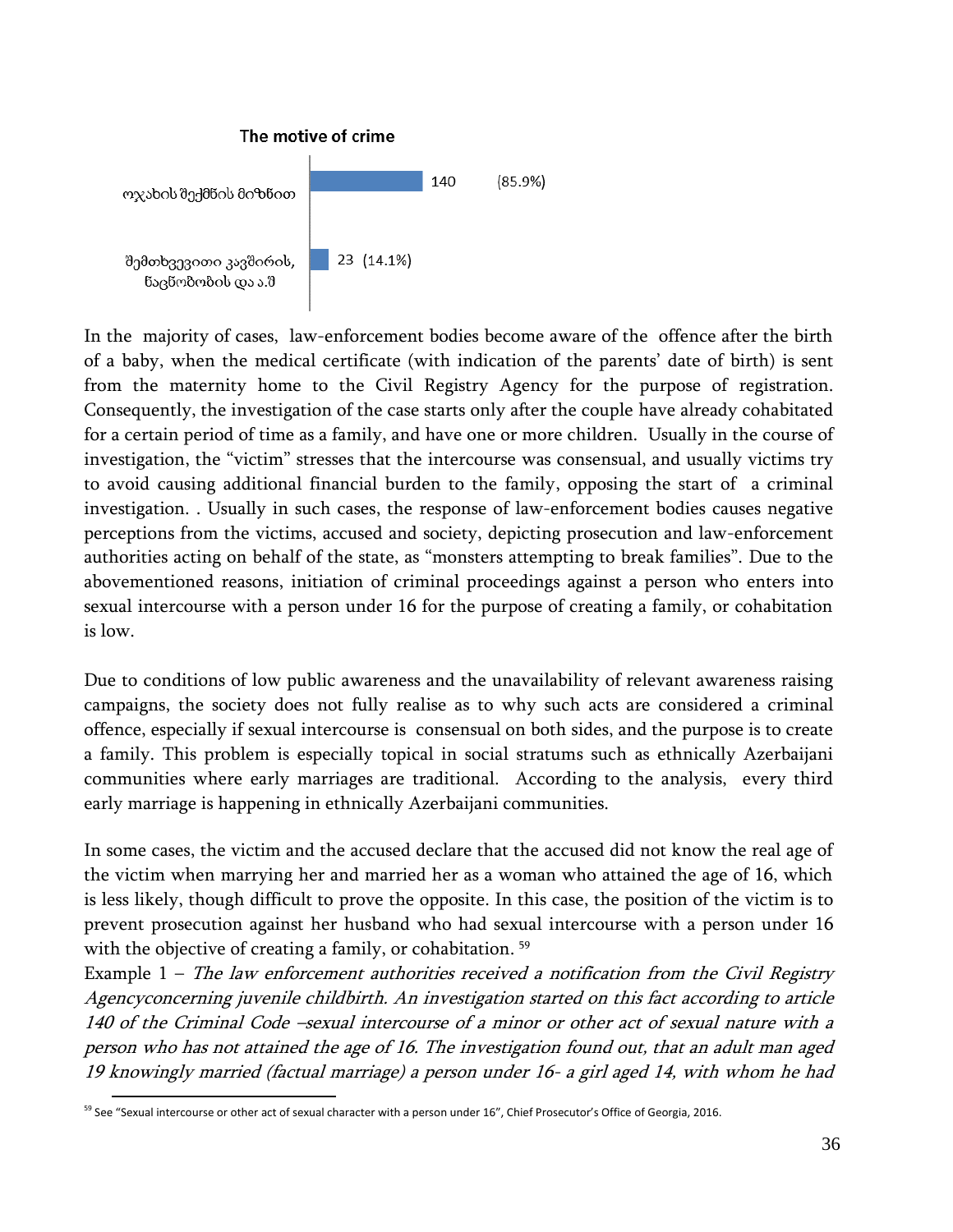sexual intercourse many times starting from that period. By the beginning of the investigation on the case, the couple already had 1 child. The victim declared, that she voluntarily had sexual intercourse with the accused and did not want her husband to be prosecuted. However, the action of the man was qualified as a sexual offence with a person under 16. Accordingly, he was accused according to article 140 of the Criminal Code and a plea agreement was signed for suspended deprivation of liberty for 5 years and a fine in the amount of GEL500.

Example 2 – In another case, a 58 year old man was accused for engaging in sexual intercourse with a 12 year old victim. He was charged according to article 140-sexual intercourse of an adult with a minor and other sexual contact distorted in form at the previous knowledge of the offender with one under sixteen years. A judgment was made on the case and the accused was sentenced to 8 years of imprisonment.

Proceeding from the mentioned two cases, it is obviousthat the law views the establishment of sexual intercourse with a person under 16 for the purpose of creating a family and for cohabitation or without the purpose of creating a family in the same manner. The law does not provide the possibility of differentiation of punishment according to the nature and severity of the action. This reality and the attitude of the society in Georgia, caused the formation of Criminal Policy towards persons committing crimes stipulated by article 140 of the Criminal Code of Georgia, according to which, at the stage of preventive measures, a plea agreement "on non-custodial punishment" is signed with persons committing crimes with the purpose of creating a family and cohabitation. The practice of signing plea agreements, among other reasons is due to the fact that in most cases, there is no standard when applying preventive measures according to the Criminal Code of Georgia. The only basis- the threat of recurrence of the crime-is not seriously perceived by the court or society.

Finally, it must be said that within the conditions of the current legislation, in any case the sexual intercourse of an adult with a person under 16 is qualified according to article 140 of the Criminal Code of Georgia, and the issue of mitigating circumstances and adequate punishment is resolved individually for all the accused, taking into account particular factors.

#### Forced marriage (article 1501)

<span id="page-37-0"></span>By the amendments entered into the Criminal Code of Georgia in 2014 (article 150<sup>1</sup>), forced marriage was criminalized. , This was stipulated by the relevance of the mentioned problem, specifically in territorial units populated by ethnic minorities, where underage girls particularly, were frequently forced to get married. As a result the minors stop going to school, their right of free choice is violated, and this often leads to domestic violence against them.

Despite the topicality of the issue, after entering the above referred amendments into the law, the proceedings have been initiated only in regard to several cases.

The investigation is mainly initiated on the basis of notification, submitted to the lawenforcement bodies by the Public Defender's Office, or an NGO, regarding a forced marriage. It should be noted, that the given offence is of a latent character, and a complaint has never been filed by the injured party herself. The victims refrain themselves from testifying against their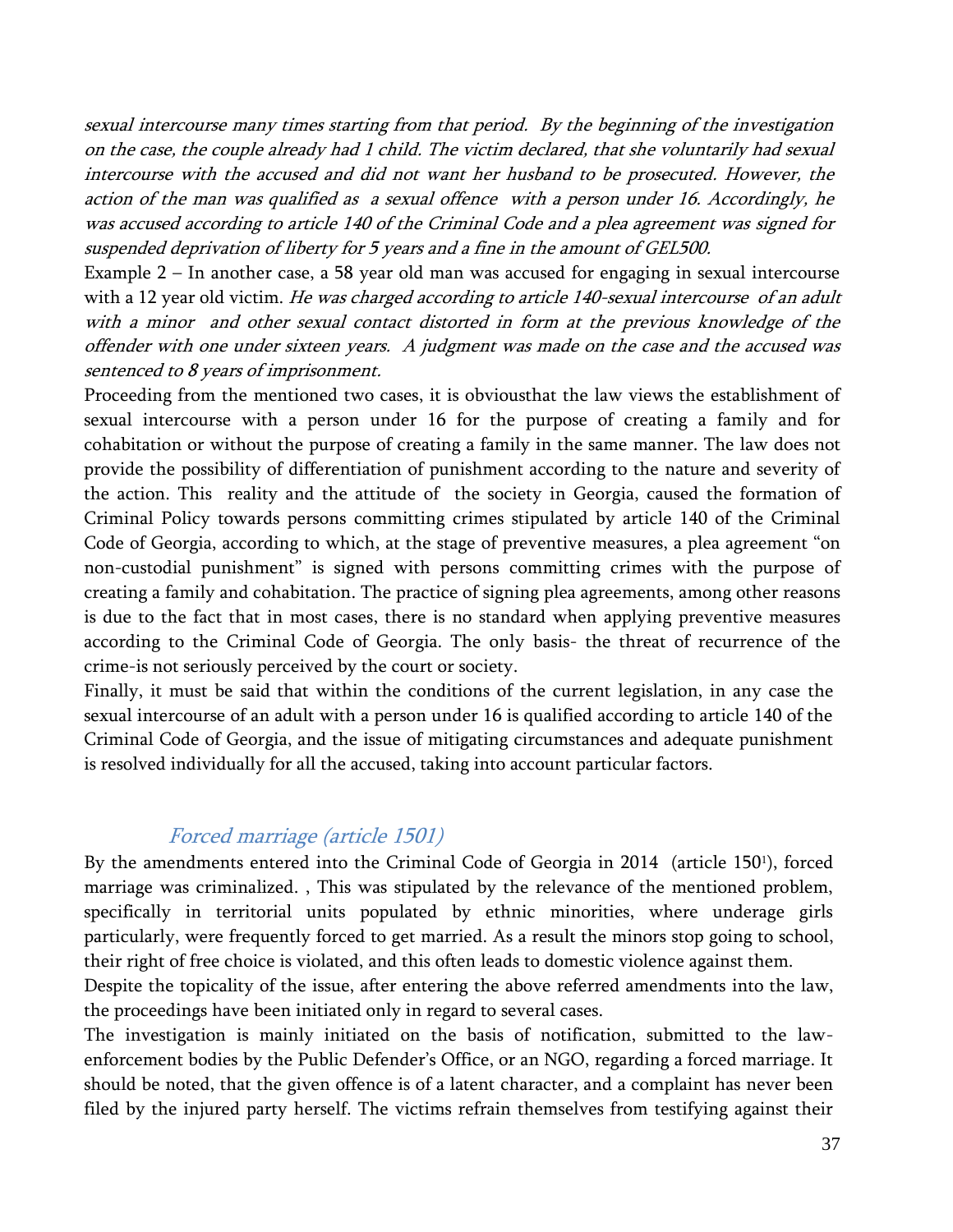parents or relatives. In the event of the investigation of these cases, the potential victims and witnesses deny the forced marriage.

Case discussion:

1 – The basis for the commencement of the investigation on the case was an application from the Public Defender's Office submitted to the police, stating that a pupil of the  $9<sup>th</sup>$  grade is engaged by the initiative of her parents and a wedding is scheduled. Questioned as a witness in the case, the person denied the fact of engagement and expected wedding. According to the witness, no physical and psychological violence, demand of forced marriage and sexual intercourse against her will occurred. The testimony was confirmed by the parents as well. The investigation conducted on the case did not determine the fact of forced marriage and was terminated.

2- In this case,the fact of forced marriage was confirmed. In particular: an adult man was prosecuted for taking an underage girl to another city in his own car, forcing her to marry him. For an entire day, he tried to suppress her refusal using psychological pressure. The accused was imposed suspended custodial service for the term of 2 years.

Besides the existing practice, the purpose of the legislation was to turn parents, members of family, relatives, other persons, who force their children into marriage under the influence of traditions, self-interest or other motives into subjects of this crime. Accordingly, upon the receipt of a notification about forced marriage, an investigation should start and all required investigatory actions should be taken to determine whether the victim was forced to create a family (including unregistered marriage) against her will. The coercion should be expressed in the limitation of freedom of action of the victim, or the physical and moral coercion to do or not to do an action.

In addition to physical coercion, this may be expressed by mental and emotional pressure on the victim for reasons such as: imposing traditions, bringing shame to the family; forced discontinuation of study, threatening that the family will not support her anymore; receipt of benefit from the other party, etc.

The same offense against a minor is an aggravating circumstance and is punished more severelyby imprisonment from 2 to 4 years.

### Self-defence in cases of violence against women The right of victim to self-defence

<span id="page-38-1"></span><span id="page-38-0"></span>The criminal law of Georgia provides grounds for the exemption of a woman from criminal liability, if she has been subjected to violence, and committed an offence in the course of self-defence. According to article 28 of the Criminal Code of Georgia (hereinafter "CCG") a person shall not be considered to have acted unlawfully if he/she commits an offence in selfdefence, i.e. injures the wrongdoer during the unlawful infringement to protect his/her or other person's legally protected interests. 60

 $\overline{a}$ 

<sup>60</sup> See article 28 of the Criminal Code of Georgia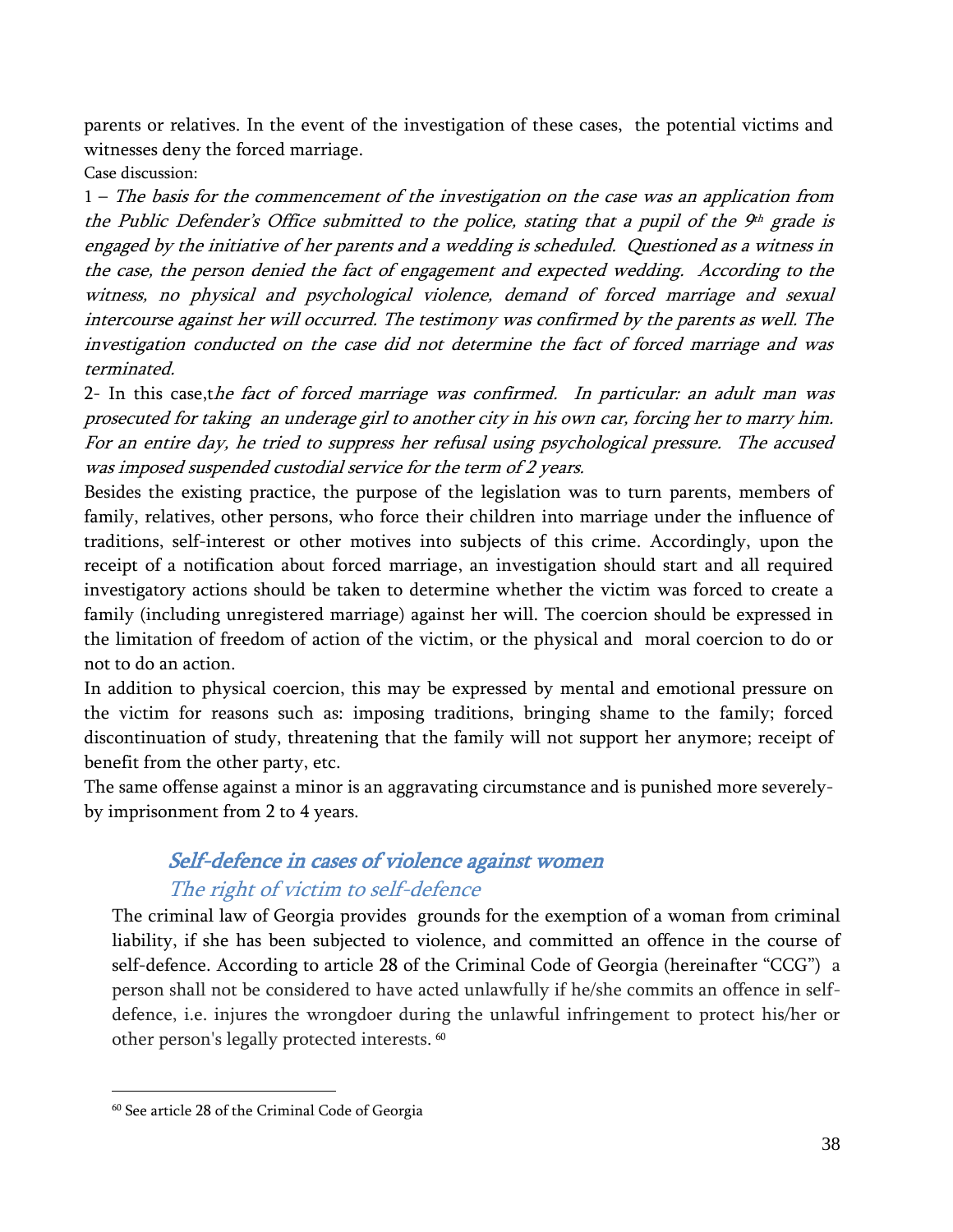"The preconditions for the legitimacy of self-defence are: a) assault, which encroaches a person's own, or other persons' legal rights, such as health or life … b) the encroachment should be at its initial stage, i.e. already initiated, or in the course of occurring (act, committed on the grounds of revenge, or for the purpose of prevention, does not represent self-defence); c) the encroachment should be unlawful, i.e. the right to self-defence exists in such cases as well, when the offender is acting in a non-culpable manner d) the act of selfdefence should be necessary, i.e. should be the only measure of defence, and should be directed at prevention, or as a minimum, mitigation of encroachment." <sup>61</sup>

Presently, if the investigation establishes that a woman, who was subjected to violence was acting in self-defence, and on this basis endangered the life or health of the violator, according to article 105, paragraph 1, subparagraph "b" of the Criminal Procedure Code of Georgia the prosecutor shall not commence, or shall terminate the investigation, or criminal proceedings. <sup>62</sup> Also, the court may take into account the mentioned basis and stop the criminal prosecution of the person and/or make a judgment of acquittal.

Discussion of a Case: For example, a 42 year old man T.G. had sexual intercourse with S.G. who had not yet turned the age of 16. . By threatening to disclose this shameful fact, S.G. systematically forced her into sexual intercourse with him for 8 months. T.G. also threatened that if she did not satisfy him, he would kill her and harm the health of the members of her family. S.G. believed that T.G. would carry out the threat. Regardless, S.G decided to terminate the relationship with him despite the threats, resulting in T.G being very irritated. As a result, he started to beat her.. During the beating, he wounded her leg with a knife and said he would kill her. The threat of death or harm to her health became immediate and real. S.G. was frightened and at that moment, T.G dropped the knife. Thus, S.G took the knife and struck T.G in the chest in self-defense. As a result, T.G. died. In this case, the prosecution stopped the case against S.G and deemed that her actions were not unlawful and that she acted within the framework of necessary defence.

In the specific case, the limits of necessary self defence were not exceeded. However, if murder (Criminal Code, article 113) or intentionally grave or less grave bodily injuries (Criminal Code, article 122) are committed as a resulting of exceeding the limits of self decene, the law envisages lighter sanctions (SOURCE 70 here). Thus, in cases of violence against women, the circumstances preceding the violence and their casual connection with the crime should be studied. Female victims of systematic violence may themselves become wrongdoers against the health and life of the abuser, so it is necessary to investigate whether there is any circumstance justifying their actions.

 $\overline{a}$ 

<sup>&</sup>lt;sup>61</sup> See explanatory legal dictionary, p. [\[http://library.court.ge/gil/index.php?term\\_id=147\]](http://library.court.ge/gil/index.php?term_id=147)

<sup>62</sup> See ruling 86 of the Grand Chamber of the Supreme Court of Georgia of December 10 of 2001; Also, see ruling 2 k-624 ap-05 of the Supreme Court of Georgia of January 12 of 2016 <http://www.supremecourt.ge/files/upload-file/pdf/sisxli-2006-3-uni.pdf>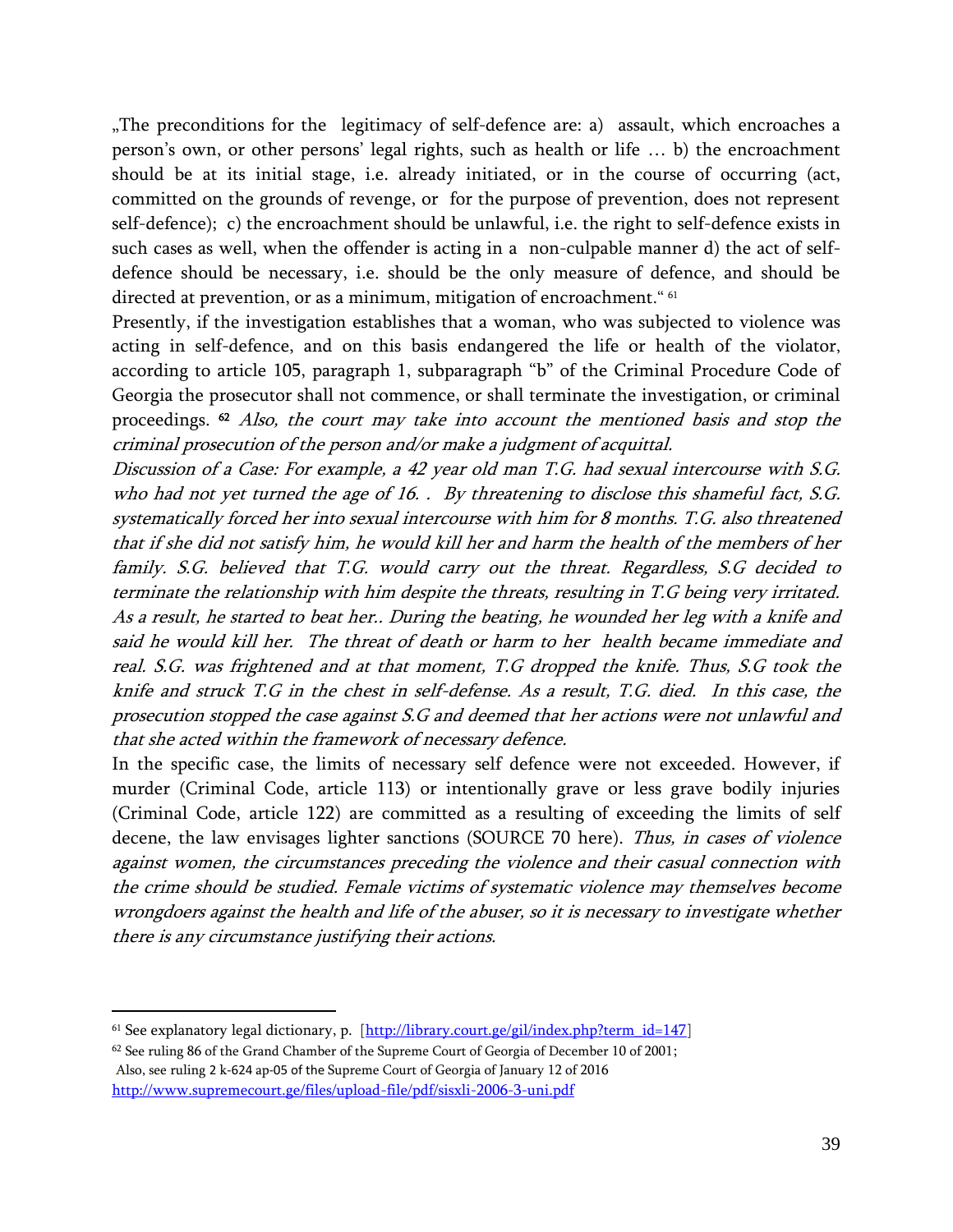#### Legal mechanism for refusal of a victim to cooperate with investigation

<span id="page-40-0"></span>Womensubjected to violence, particularly domestic violence and sexual violence, very often refuse from testifying to the investigative authority or court due to various reasons (fear, shame, prevention of dissemination of personal information, traditions, economic dependence on the offender...). <sup>63</sup> According to the Criminal Code of Georgia, a female victim of violence from a family member has the right not to testify against her close relative and in this case, the violator will not bear criminal liability for the refusal to testify<sup>64.</sup> Close relatives are defined as:a parent, an adoptive parent, a child, a foster-child, a grandfather, a grandmother, a grandson, a granddaughter, a sister, a brother or spouse (including divorcees). Based on the standards of the law,, persons in an unregistered marriage are considered spouses. Cooperation of the victim with the investigatory authority is important for the implementation of effective prosecution of penetrators. The testimony of the victim is direct evidence, which may become basis for the charges against a person. Refusal to testify by female victims of sexual/domestic violence and/or the change of their testimony at the stage of trial may lead to the wrongful liberation, criminal liability and/or justification of the abuser. To avoid this, the investigating authority should search and gather all possible direct evidence (testimonies of witnesses, testimony of medical personnel, medical documentation..). Also, if the victim changes their testimony and/or refuses to testify due to fear of communication with the accused discomfort in his presence, on the basis of a motion of the prosecutor, by the decision of the court, the victim may be questioned remotely. <sup>65</sup> The mentioned legal means must be used by the authority conducting the process for the support of the victim and avoidance of secondary victimization.

Also, with the objective of enhancing the confidence of victims towards law enforcement authorities, the victim must be informed and involved in the course of the investigation and the results of the trial. At an early stage of investigation, the prosecutor should assign a status to the victim, so that they may take advantage of all the authorities granted by the procedural legislation. Also, the authority conducting the process (prosecutor, judge) must explainthe victim's rights in understandable form, including what kind of information the victim may receive at any stage of the course of investigation/trial, regarding commencement and/or termination of the criminal prosecution of the abuser, review of preventive measures, the pretrial and the date of substantive review. Also, it is necessary to explain to the victim, that in case of any demands, the victim has the right to receive information about leaving by the accused/convicted of the corrections department. 66

In many cases, the decisive factors causing a victim to refrain from cooperating with law enforcement agencies is the lack of relevant trust in law enforcement as well as fear of expected

 $63$ See the Analysis of Crime for the period of 2014-2015 prepared by the Prosecutor's Office, page 10 [http://pog.gov.ge/res/docs/holideiinn/zaladobistendenciebi\\_2015.pdf](http://pog.gov.ge/res/docs/holideiinn/zaladobistendenciebi_2015.pdf)

<sup>64</sup> The Criminal Code of Georgia, article 371, Criminal Code of Georgia, article 49;

<sup>65</sup> The Criminal Code of Georgia, article 243

<sup>66</sup> The Criminal Code of Georgia, articles 57-58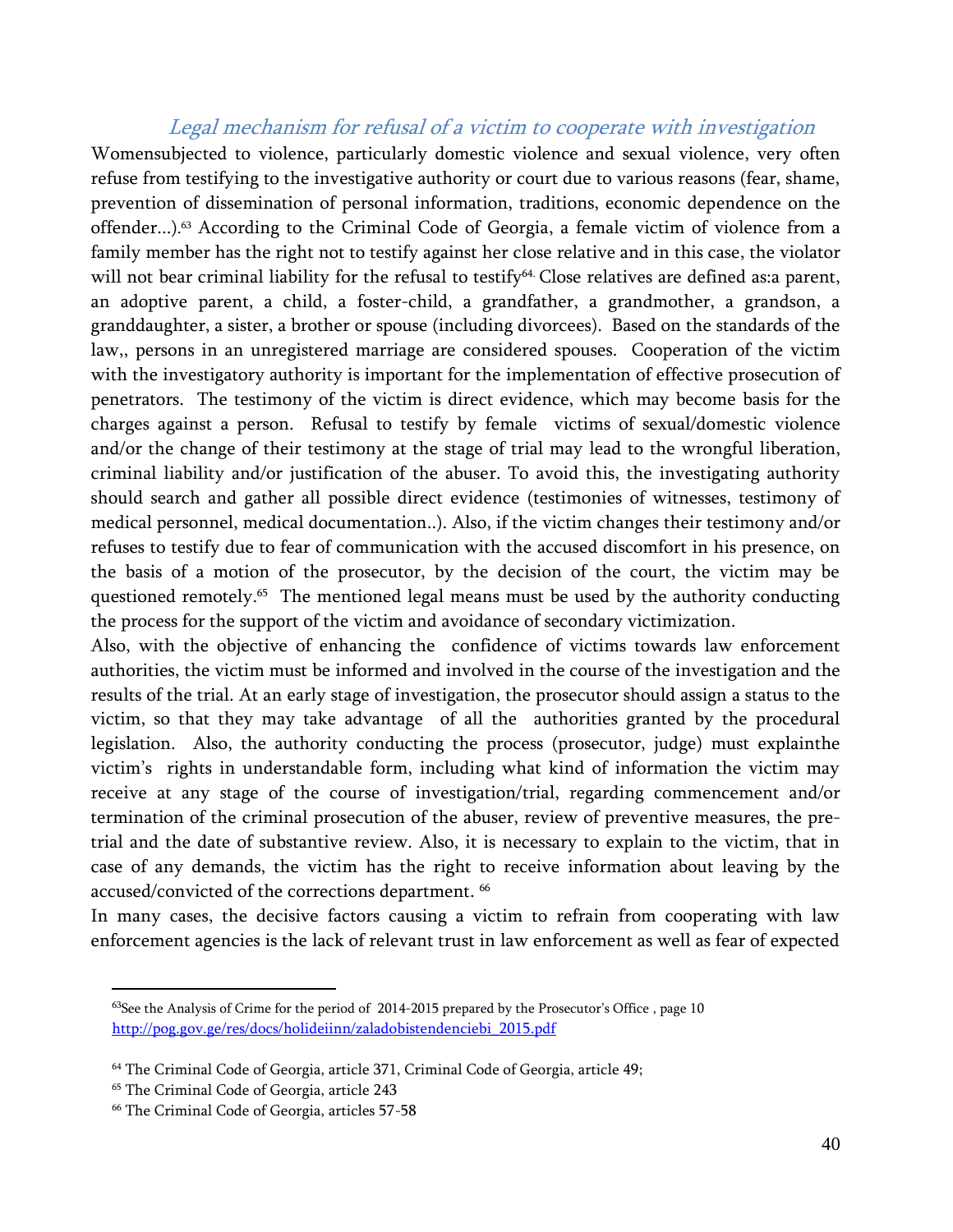communication with the abuser. Therefore, itis necessary to involve a coordinator of the witness and the victim from the prosecution system, who will actively work with the victim by providing them with psychological and legal advice to persuade show them the necessity and importance of cooperating with the prosecution authority.

<span id="page-41-1"></span><span id="page-41-0"></span>The rights of detained women/accused women

### 1. Implementation of police control/measures towards female citizens

In the course of the implementation of certain police control measures, the police should take into consideration the gender of a citizen. Frisking shall be conducted by a police officer of the same sex. In the case of an immediate need, frisk and search may be conducted by any police officer with the use of a special device or an instrument, such as a scanner or detector<sup>67</sup> For. The same rule is applicable in the event of the special examination of female persons.  $^{68}$ 

### <span id="page-41-2"></span>2. The procedure of administrative detention and imposition of penalties to women offenders, stipulated by administrative law

The legislation regulating administrative offences provides for certain rules and exclusions in those cases when the person against whom criminal proceedings have been initiated, is a female.

The arrest of a female person committing an administrative offence can be conducted by a person of the opposite sex, although a personal inspection must be conducted by an authorised person of the same sex as the person beingsearched. 69

The maximum term for administrative detention is 15 days. This sanction cannot be applied to pregnant women, or women who have children under 12.  $^{\rm 70}$ 

As attenuating circumstance for administrative offences serve the fact, if the offence is committed by a pregnant woman, or a woman, who has a child under the age of  $1.^{\scriptscriptstyle 71}$ 

Thus, the legislative norms focused on the protection of human rights should be actively used by the representatives of law enforcement structures and judges in making decisions.

 $\overline{a}$ 

<sup>67</sup> The Law of Georgia "On police", paragraph 3, article 22

<sup>68</sup> Ibid. paragraph 3, article 23

<sup>69</sup> The Code of Administrative Offences of Georgia, article 248

<sup>70</sup> Ibid., article 32

<sup>71</sup> Ibid. article 34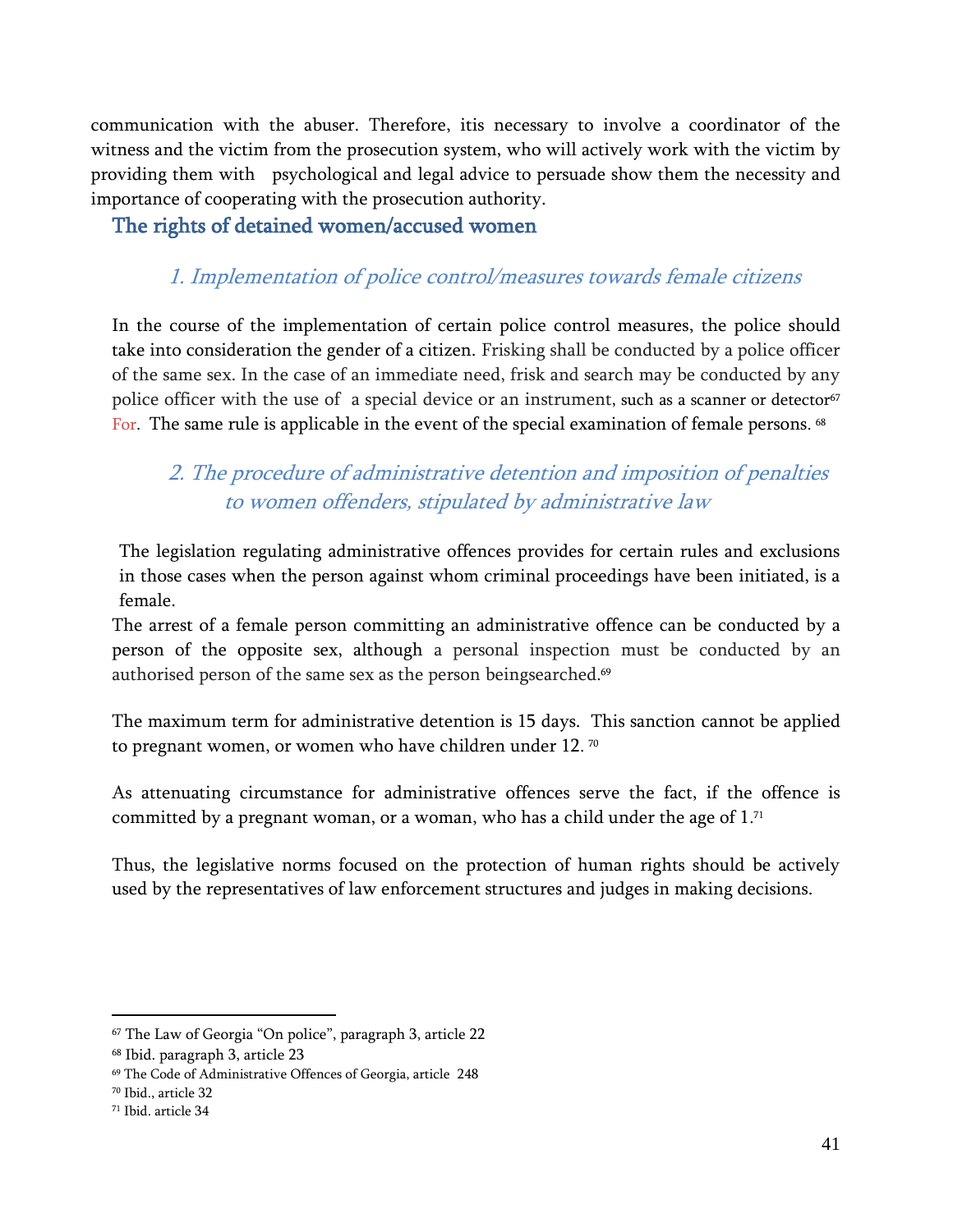### <span id="page-42-0"></span>3. Women offenders and the specificity of investigative actions conducted with their participation

The Criminal Procedure Law establishes certain rules when the party in the proceedings is a female. Namely, if a personal search implies the undressing of a person, the search shall be conducted by a person of the same sex. Only a persons of the same sex shall conduct this search. However, the mentioned rule is not imperative. <sup>72</sup> If an investigative activity (for example, a forensic-medical examination) requires that the accused female be undressed, upon her request, an expert of the same sex as the person under examination will complete the activity.<sup>73</sup> *Thus, unlike a personal search, other investigation action towards accused* females may be conducted by a representative of other sex, if the accused does not object. It should be explained to the accused woman , that she has the right to demand conduct of action related to her denudation by a person of her sex.

The Criminal Procedure Law does not stipulate for a different approach in regards to accused males and females However, the law states that when deciding on the application of a preventive measure, the court must take the defendant's family status, including the age and needs of children, into consideration

Also, if in the case of arrest or detention, the accused woman has a minor child, old parents or other dependent persons who will remain without her supervision and support, the prosecutor and the judge must put them under the guardianship of a relative, other person or relevant institution. Thus, the prosecutor and the judge must investigate the family status of the accused woman in detail, including whether she has minor children or not, and take the relevant measures such as the operative involvement of custodial authority so as to ensure the protection of the rights and interest of the minors to health and life. Also, the accused orconvicted women must be informed about the taken measures. 74

### 4. The specificity of imposition of penalties on women offenders

<span id="page-42-1"></span>The criminal law provides milder sanctions for pregnant women, mothers of young children and elderly women. Namely, penalties such as community service and the restriction of liberty shall not be imposed on pregnant women, as well as women with a child aged under seven. <sup>75</sup> This rule is not mandatory and does not depend on the considerations of the court. Though, the Criminal Code takes into account such cases, it is the right of the judge, not their obligation, to take into account the sex of the accused and her parentage. For example, according to article 75 of the Criminal Code, a court may defer the serving of a

<sup>72</sup> The Criminal Procedure Code of Georgia, article 121

<sup>73</sup> Ibid. article 111

<sup>74</sup> The Criminal Code of Georgia, article 178

<sup>75</sup> The Criminal Code of Georgia, articles 44, 47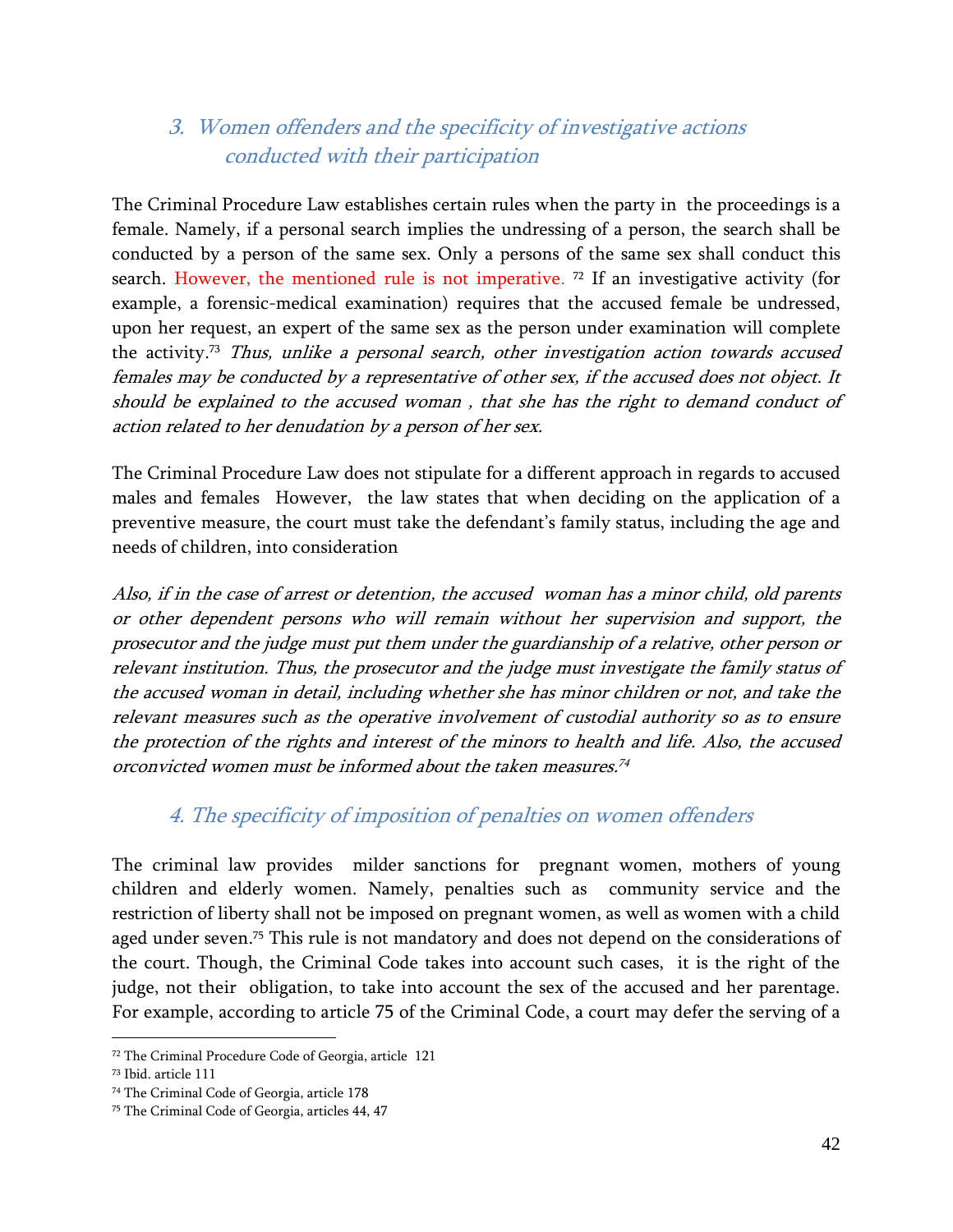sentence for a pregnant woman for up to one year after labour. Also, when the child attains the age of one year, the court shall exempt the convicted person from serving the outstanding sentence, or substitutes the outstanding sentence with a more lenient sentence. It is recommended that the judge take into account the needs of the pregnant woman and child to the maximum possible extent and actively apply the mentioned legislative norm.

### <span id="page-43-0"></span>5. The specificity of serving of sentence by condemned women

A convicted woman shall serve her sentence in a special facility for women. If requested by a mother, special conditions may be created for the mother and her child under the age of 3 to live together. In such cases, the penitentiary facility shall provide food, medical services hygiene and sanitary conditions to children under the age of 3 in a prison facility. 76 Penitentiary facility ensures female convicts with a supply of articles used for personal hygiene.

Female convicts have the right to short visits of a duration and frequency dictated by the law., Further, they have the right to make telephone calls, family visits and video visits. As a form of incentivizing, the law envisages an increase in the number and duration of phone calls. All types of disciplinary measures cannot be applied to pregnant women or mothers of young children. 77

In Georgia there is only one penitentiary facility for women. In 2015, the Public Defender of Georgia published a special report on conditions in the facility. The report reflected observations of the National Preventive Mechanism, prepared as a result of visit to the facility. At the time, there were 272 women convicts in the penitentiary facility, out of whom 52 were accused, 220 were condemned, 3 women were sentenced to life imprisonment, and one of them was pregnant. The Public Defender issued a number of recommendations to the penal institutions, including ensuring psychological support to accused women, ensuring child care service and the appropriate measures needed for a child born in a penal institution to adapt with the outside world(88). Since imprisonment of the convicted woman may have a negative impact not only to the convict, but to the minor as well, in determination of the type and term of the punishment, this factor should be taken into account by the prosecutor and the judge.

6. Women convicts – psychological profile and existing stereotypes

<span id="page-43-1"></span>In Georgian society, stereotypes prevail towards former women convicts, causing their estrangement, hindering their re-socialization (89). . <sup>78</sup> The Ministry of Corrections and

 $\overline{a}$ 

<sup>76</sup> The Law of Georgia the Code of Imprisonment, article 72

<sup>77</sup> The Law of Georgia the Code of Imprisonment, article 82

<sup>78</sup> See article about stigmas in the society regarding former prisoners "The way of a woman from prison to the community", <http://www.newpress.ge/qalis-gza-cixidan-sazogadoebamde>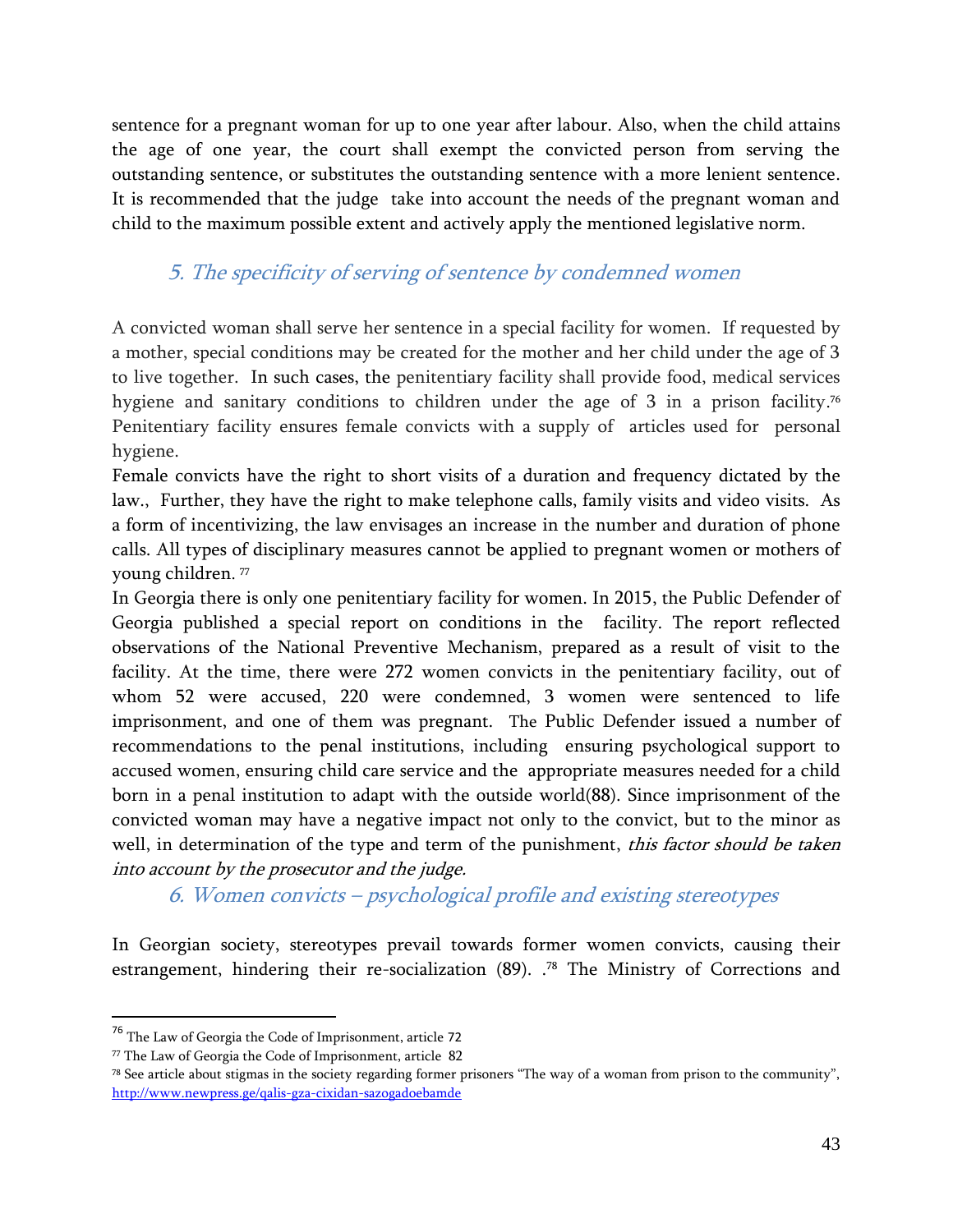Probation implements different vocational and educational programs such as hairstyling courses, sewing courses, etc \*(90). for the purpose of the promotion of the re-socialization of convicts However, despite relevant measures conducted by the state, women convicts still experience alienation from society after their release from penitentiary institutions. Therefore, before the judge and the prosecutor make a judgment to convict a woman by imprisonment, the accompanying negative factor must be taken into account.

### <span id="page-44-1"></span><span id="page-44-0"></span>Female victims of human trafficking

### The criminal aspects of human trafficking

Human trafficking is a modern form of slavery, where the offender takes advantage of the weakness and vulnerability of a person, especially women and children, and obtains proceeds through their exploitation.

Georgia is the country of origin<sup>79</sup>, transit<sup>80</sup> and destination<sup>81</sup> for female victims of trafficking. Women and children become victims of forced labour. Further, Georgia is the country of transit of women from Central Asia, who are exploited in Turkey. Women from Azerbaijan and Central Asia become victims of trafficking and are used as prostitutes in the Adjara region. Most of identified victims are young women, who were seeking jobs.

In Georgia the most widespread form of trafficking is through the sexual exploitation of women. Also, another widespread form of trafficking is the exploitation of citizens of Georgia as labour abroad. 82

Georgia is implementing a wide range of measures for fighting against trafficking, including preventive measures, the identification and punishment of persons involved in trafficking, protection and assistance for victims of trafficking and cooperation between public bodies and non-governmental organizations. According to the results of the efforts of the government of Georgia to eliminate trafficking, Georgia is fully complying with the minimal standards. According to the US State Department report for the year 2016, Georgia is rated as a successful country, belonging to the first cluster of countries.  $^{\text{83}}$ 

 $79$  The country of origin – the country, the citizen of permanent resident of which becomes the victim of trafficking

 $80$  The transit country – the country through the territory of which occurs trafficking

<sup>81</sup> The country of destination – the country, on the territory of which the victim of trafficking is exploited

<sup>82</sup> Official statistics of trafficking for the period of 2010-2016 is published at: <http://www.justice.gov.ge/Ministry/Department/357>

<sup>83</sup> See the Trafficking Report of the US State Department for the year 2016, page 176 <http://www.state.gov/documents/organization/258876.pdf>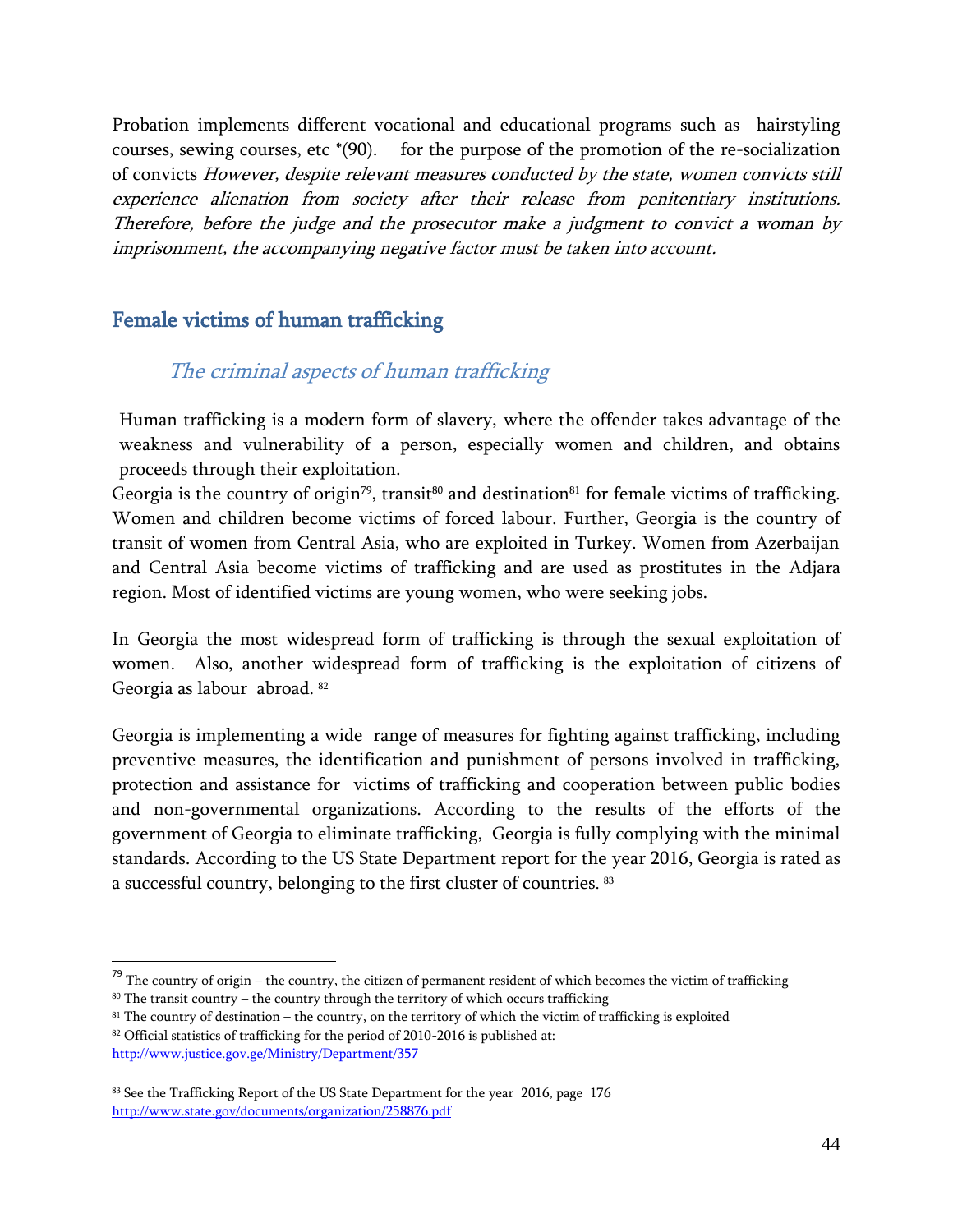### Human trafficking-the offence, criminalized by the national law

<span id="page-45-0"></span>As the legal basis for fighting against trafficking, Georgia follows the Criminal Code of Georgia And the Law of Georgia on fighting against Trafficking, was adopted on April 28th, 2006. of 2006 and Article 143<sup>1</sup> of the Criminal Code of Georgia criminalizes human trafficking. Trafficking is a complex crime, expressed through the relevant actions and means towards a specific goal. Thus, human trafficking is selling or buying a person, or the implementation of other illegal acts against a person. It is also through achieving the consent of a person who may have influenced by means of threat, violence or other forms of coercion, kidnapping, blackmail, fraud, deception, abuse of power or vulnerability, giving or receiving payments and/or benefits, recruiting, transportation, hiding, hiring, and transferring for exploitation purposes. 84

Exploitation can be expressed in the following forms:

- inducing a person to perform labour or other services;
- inducing a person to provide sexual services;
- engaging a person in criminal activities, prostitution, pornographic or other anti-social activities;
- removing, transplanting or otherwise using an organ, part of an organ or tissue of the human body by force or deception;
- subjecting a human being to practices similar to slavery or to modern-day slavery;<sup>85</sup> According to article143<sup>2</sup>, trafficking of children is punishable by law. It is not required that the exploitation of children is preceded by the use of force, deception or other means of coercion. 86

The important legal aspect, is that the informed consent of a person of exploitation is not relevant.

According to article 1433 of the Criminal Code, knowingly using the services rendered by a victim of or person affected by trafficking is a punishable offence. However, it is noteworthythat for the purpose of increasing the rate of declared cases of trafficking, the the law exempts a person from criminal responsibility, if he/she voluntarily provided information about the trafficking to the investigative authorities in writing or by using any technical means of communication, and this contributed to the conduct of investigation as long as his/heractions do not contain elements of any other crime. 87

 $\overline{\phantom{a}}$ 84 The Criminal Code of Georgia, article 143<sup>1</sup>

<sup>&</sup>lt;sup>85</sup> Legal comments to article 143<sup>1</sup> of the Criminal Code are provided in the document "Guiding principles for investigation and criminal prosecution of cases of human trafficking and treatment of victims of trafficking" (hereinafter referred to as the "guiding principles") (Annex #)

<sup>86</sup> The Criminal Code of Georgia, article 143<sup>2</sup>

<sup>87</sup> The Criminal Code of Georgia, article 143<sup>3</sup>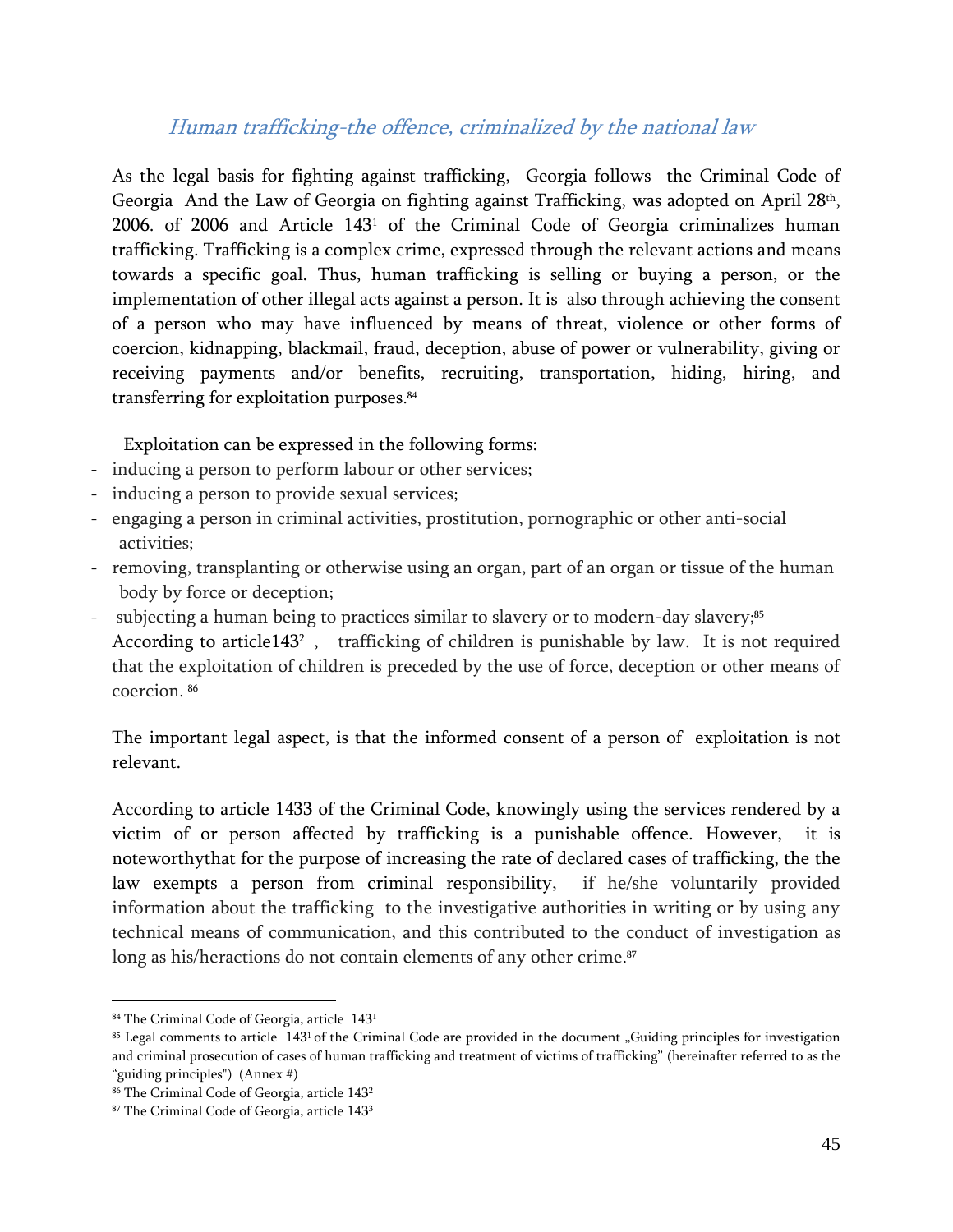Case Discussion: In August of 2013, A.M. fraudulently brought a citizen of the Republic of Uzbekistan M.T. to Georgia, for the purpose of employment. The accused promised M.T. assistance in starting work at one of medical centres of Batumi as a nurse, with a salary of USD 500. After coming to Georgia, the trafficker confiscated the passport of the citizen of Uzbekistan, limiting her right of free movement, threatening her with physical violence. A.M forced the victim to engage in prostitution and give all money earned in this way to the trafficker. In 2015, the trafficker was found guilty and was sentenced to 12 years of imprisonment.

Other offences, that may represent elements of trafficking, and on which the law enforcement bodies have to focus their attention are: Illegal crossings of the state border of Georgia<sup>88</sup>, making available an area or dwelling place for prostitution <sup>89</sup>, engagement in prostitution<sup>90</sup> and engagement of minors into anti-social activities.<sup>91</sup> In the course of the investigation of these cases, attention should be paid to whether the victim of the crime or the subject of crime is a victim of trafficking. 92

### <span id="page-46-0"></span>The specificity of investigation of cases of trafficking and criminal prosecution

For the purpose of fighting against trafficking effectively, the investigation should start immediately upon receiving information regarding the case . Preference should be given to conducting a proactive investigation. Cases of trafficking should be investigated in a thorough, effective and objective manner. The investigation should obtain all possible evidence, related to all stages of trafficking, which shall serve as the basis for commencing criminal proceedings. 93

There is a stringent criminal justice policy in regards to traffickers, which means that alternative measures and sanctions shall not be applicable to traffickers and the penalties, provided by the law shall be imposed on them.

Investigation of cases of trafficking should be conducted by investigators and prosecutors of relevant qualification and experience, and the case should be reviewed by a judge trained and experienced in this sphere.

For the purpose of the introduction of proactive methods of the identification of victims, special operative measures have been developed for law-enforcement bodies. 94

 $\overline{a}$ 

<sup>88</sup> The Criminal Code of Georgia, article 344

<sup>89</sup> The Criminal Code of Georgia, article 254

<sup>90</sup> The Criminal Code of Georgia, article 253

<sup>91</sup> The Criminal Code of Georgia, article 171

<sup>92</sup> See the Guiding principles

<sup>&</sup>lt;sup>93</sup> See the Guiding principles

 $^{94}$  Given document is the internal instruction of the Ministry of Interior and is not publicly available.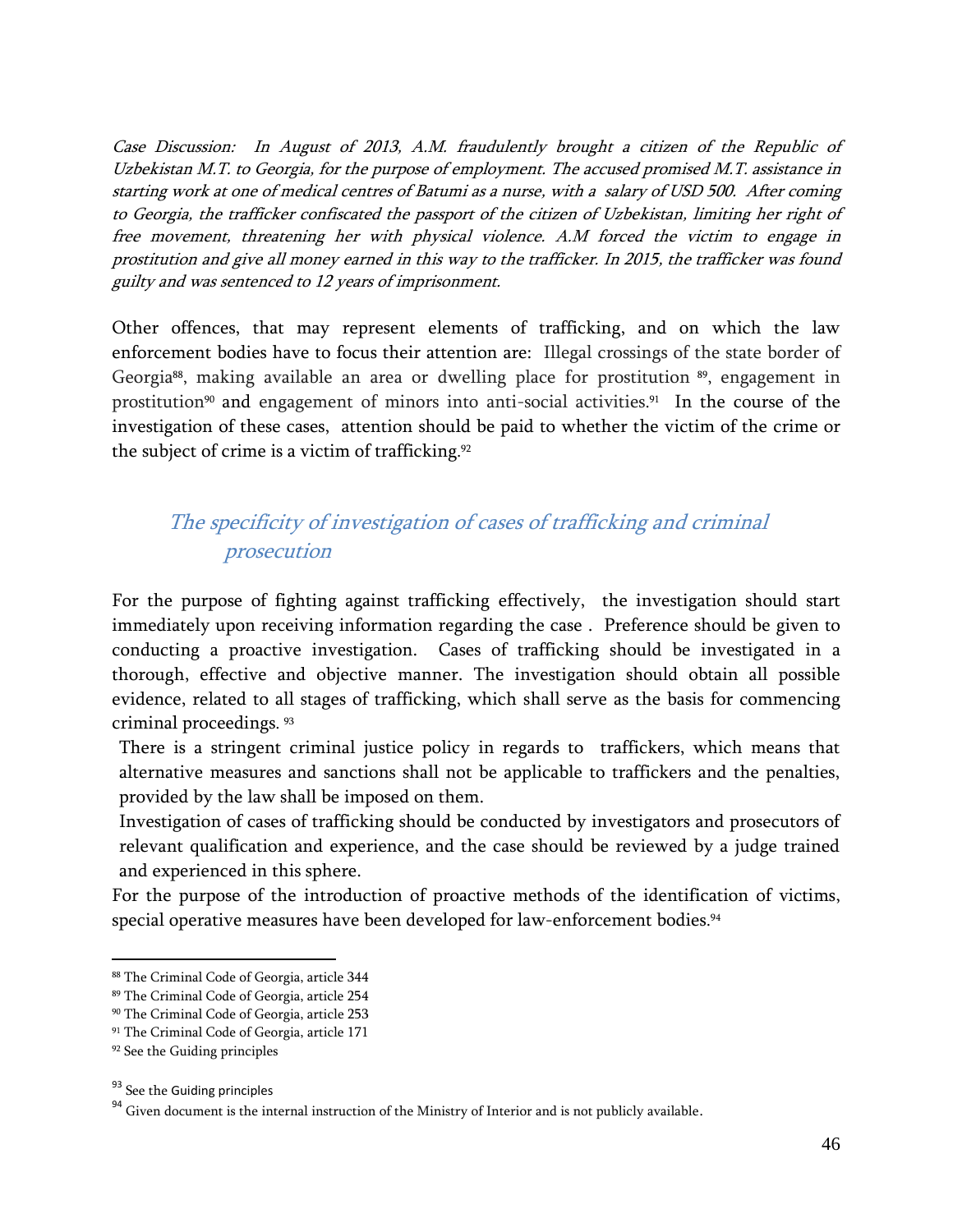The issue of assigning t a person "victim status" in cases of trafficking, is decided by the standing task force, set under the Interagency Coordination Council on Fighting against Trafficking<sup>95</sup> which arrives to a decision within  $48$  hours from the beginning  $\,$  of the case, $^{96}$ through the application of the unified standard of the identification of victims of trafficking. 97

The prosecutor assigns the victim of trafficking the status of an injured party in the course of conducting an investigation.<sup>98</sup> The status of the victim of trafficking is not a precondition for granting the status of an injured party. Also, the right of the victim to have access to support programs and benefits is not dependant on the fact that the victim has been granted the status of an injured party in the proceedings or not.

The law provides special protective measures for the victims of trafficking, such as the legal protection of victims and persons affected by human trafficking, the right to legal counsel, an interpreter, the right to obtain of information pertaining to investigation/criminal proceedings, the right to safety and aclosed court hearing. 99

As a guarantee of the protection of the rights of the victim, victims have the right to use at least 30 days to decide whether he/she is willing to cooperate with law enforcement bodies in criminal proceedings related to a respective crime. <sup>100</sup> Interviewing/interrogation of the victims of trafficking should be conducted in such manner, as not to cause secondary victimization. It is advisable, that interviewing/interrogation is conducted by a person of the same gender. 101

Victims and persons affected by human trafficking shall be discharged from administrative liability for committing actions under Article 172 and Article 185 of the Code of Administrative Offences of Georgia. Also, the victim shall be discharged from criminal

<sup>95</sup> See Ordinance N281 of the Government of Georgia of April 10 of 2014 on Approval of the composition and Regulations of the Interagency Coordinating Council responsible for implementation of measures against trafficking <http://www.justice.gov.ge/Ministry/Department/332>

<sup>96</sup> See the Law of Georgia on Combatting Human Trafficking of April 28 of 2006, article 11

<sup>97</sup> See the Ordinance #78 of the President of Georgia of February 1 of 2007 on Approval of Unified Standards and Rules for Identification of Victims of Trafficking [http://www.justice.gov.ge/Multimedia%2FFiles%2Fsaertashoriso](http://www.justice.gov.ge/Multimedia%2FFiles%2Fsaertashoriso-dep%2FadamianiT_vaWrobi_msxverplTa_identificirebis_erTiani_standartebi_da_wesi_470d.pdf)[dep%2FadamianiT\\_vaWrobi\\_msxverplTa\\_identificirebis\\_erTiani\\_standartebi\\_da\\_wesi\\_470d.pdf](http://www.justice.gov.ge/Multimedia%2FFiles%2Fsaertashoriso-dep%2FadamianiT_vaWrobi_msxverplTa_identificirebis_erTiani_standartebi_da_wesi_470d.pdf)

<sup>98</sup> Article 56 of the Criminal Code of Georgia

<sup>99</sup> See the Law of Georgia on Combatting Human Trafficking of April 28 of 2006, articles 13,14, 16

<sup>&</sup>lt;sup>100</sup> See the Law of Georgia on Combatting Human Trafficking of April 28 of 2006, article 12

<sup>&</sup>lt;sup>101</sup> The Guidelines for interrogation of the victims of trafficking